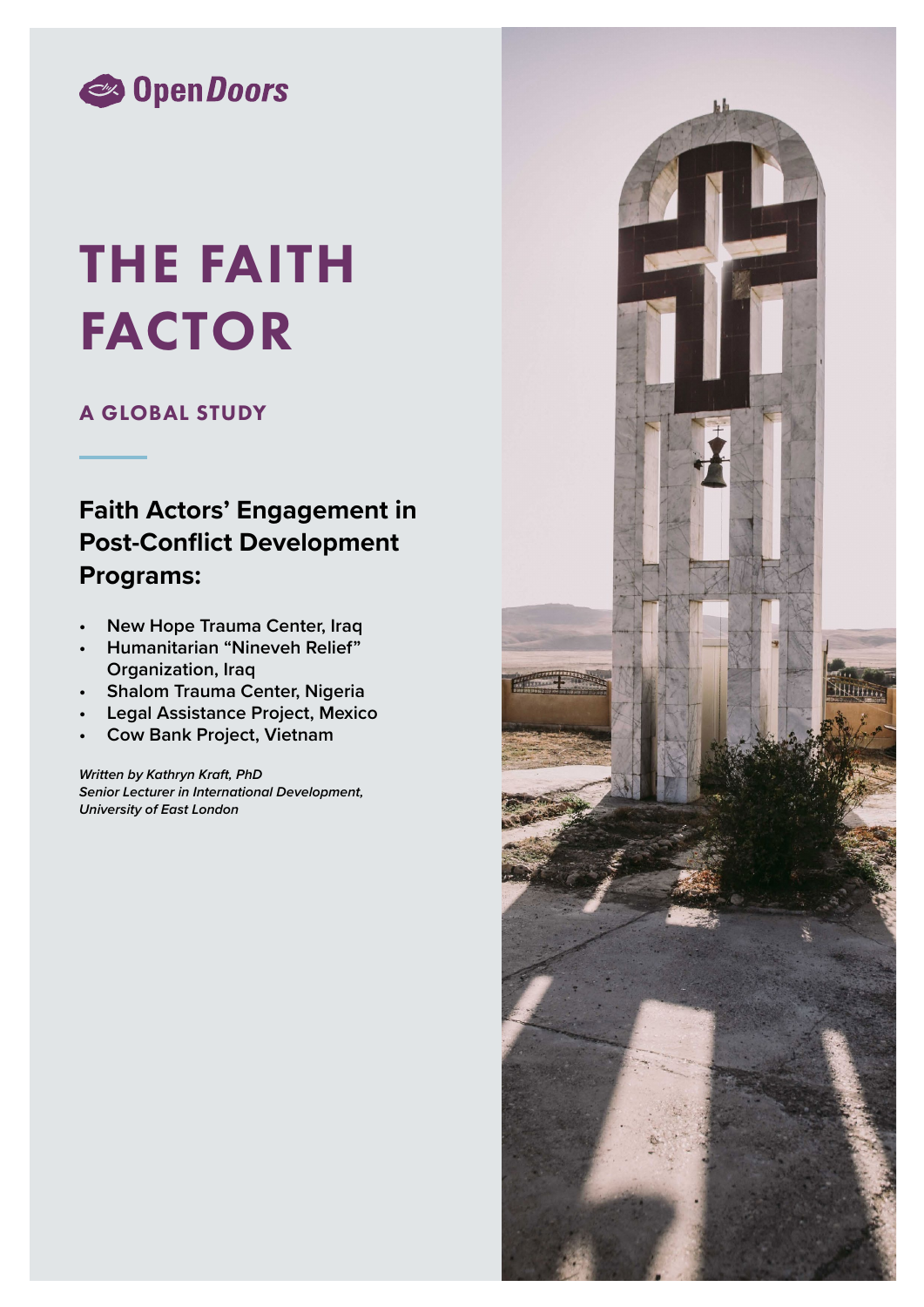# Table of contents

| Introduction                                                                      | 3               |
|-----------------------------------------------------------------------------------|-----------------|
| Methodology                                                                       | 3               |
| New Hope Trauma Center, Iraq                                                      | 4               |
| Humanitarian Nineveh Relief Organization, Iraq                                    | 5               |
| Shalom Trauma Center, Nigeria                                                     | 5               |
| Legal Assistance Project (LAP), Mexico                                            | 5               |
| Cow Bank Project, Vietnam                                                         | 6               |
| What is the unique benefit of the organisation's grassroots nature?               | 7               |
| Affinity: Integrated into the local community                                     | $\overline{7}$  |
| Dignity: Focus on the "how" rather than the "what" of aid provision               | 10 <sup>°</sup> |
| Who values what in the organizations' work?                                       | 16              |
| Capacity vs contribution                                                          | 16              |
| Technical vs spiritual expertise                                                  | 20              |
| Individual vs community value                                                     | 24              |
| What is the organisations' existing and ideal sphere of influence?                | 29              |
| Legitimacy - specific lens on legitimacy of LFA intervention                      | 29              |
| Money                                                                             | 32              |
| Discussion: What value-add and challenges do local faith actors present to global |                 |
| humanitarian and development priorities?                                          | 36              |
| 1. What is the unique benefit of the organization's grassroots nature?            | 36              |
| 2. Who values what in the organizations' work?                                    | 37              |
| 3. What is the organization's existing and ideal sphereof influence?              | 37              |
| 4. What challenges or disadvantages do LFAs present to achieving international    |                 |
| development or humanitarian objectives?                                           | 38              |
| <b>Recommendations</b>                                                            | 39              |
| For institutions and donors                                                       | 39              |
| For international faith-based NGOs                                                | 39              |
| For local faith actors                                                            | 39              |
| <b>References</b>                                                                 | 40              |

## **[Interview Questions](#page-40-0) 41**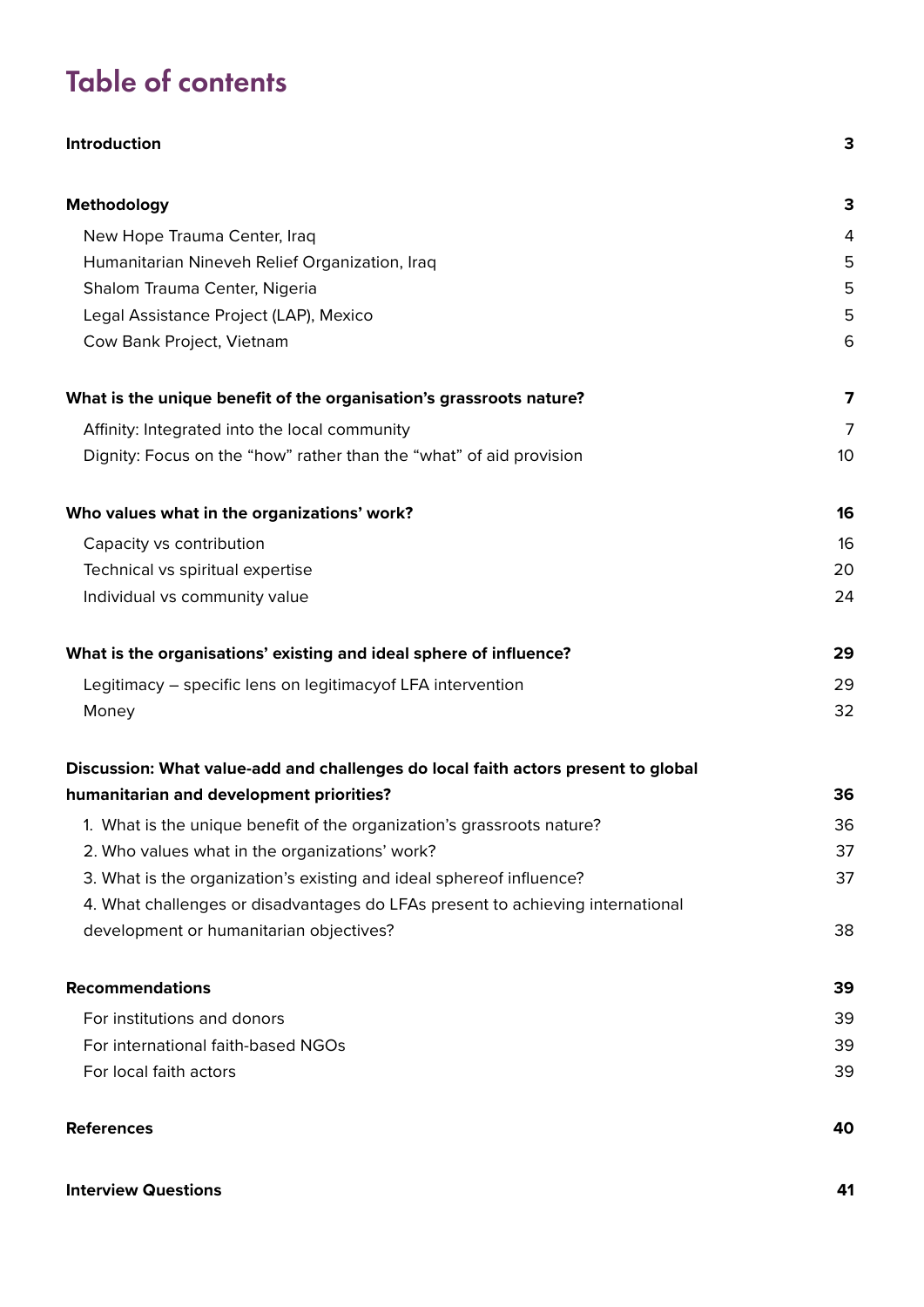# <span id="page-2-0"></span>Introduction

This study aims to explore the benefits and challenges of faith actors' engagement in holistic community development and recovery in four different regions of the world. Case studies of faith-based organizations (FBOs) in Iraq, Nigeria, Mexico and Vietnam offer insights into the comparative effectiveness and limitations of similarly situated faith actors in relief and development programs. It expands on a previous study of two FBOs in the Nineveh Plains region of Iraq engaged in postconflict development work. This study draws on insight from the example of those organizations along with three new case studies to position the work of small grassroots FBOs within the wider humanitarian and development space, to identify their unique and most significant contributions and how those can be best capitalized upon by the wider development and humanitarian communities.

Currently, the global humanitarian system invests relatively little in local partnerships, and even less in local faith-based partners. International donors and those aid providers with a seat at influential policy tables<sup>1</sup> have historically done little to consider the ongoing presence and extensive activity of local actors. The Grand Bargain process emerging from the World Humanitarian Summit of 2016 set as a target that 25% of humanitarian funding go "as directly as possible" to local organizations<sup>2</sup>, but the complexities of what this actually means in practice and how best to work with local organizations has slowed progress toward this goal. However, a recent study on humanitarian financing finds that only 1-2% of total assistance comes from humanitarian financing, and local systems already exist which are positioned to aid and in fact lead on humanitarian efforts<sup>3</sup>. The international community has struggled to come to understand the scope and scale of the existing local engagement<sup>4</sup>.

This is particularly noteworthy when it comes to the extensive role played by faith-based organizations. Faith-based giving, channelled directly to FBOs and through informal religious networks, is likely half or more of total assistance channeled to crisis-affected communities<sup>5</sup>. Furthermore, there is growing evidence that faith-based actors may be more cost-efficient as they can rely on existing resources including facilities, volunteer networks and local relationships to streamline their assistance<sup>6</sup>. There is therefore an urgent need to better understand the expertise, contribution and capacities of local faith-based aid providers in order to better situate efforts of humanitarians, development agencies and policymakers within existing aid structures.

The central research question which this study seeks to answer, therefore, is: *What value-add and challenges do local faith actors present to global humanitarian and* 

*development priorities?*<sup>7</sup> This question is addressed through an analysis shaped by current debates on localization and faith-based humanitarianism, drawing its structure from the concepts as developed in the Humanitarian Policy Group series "Understanding Local Response in Crises"<sup>8</sup>, which sought to re-conceptualize the theme of localization from the perspective of local organizations and communities. Based on their analysis the following sub-questions have been posed:

- **1.** What is the unique benefit of the organization's grassroots nature? (i.e. to what extent do they do the same job as international aid providers well, and to what extent do they change the job?)
- **2.** Who values what in the organization's work? (so what do they offer that is rarely found elsewhere?)
- **3.** What is the organization's existing and ideal sphere of influence? (and what is their actual interest in contributing to international humanitarian objectives?)
- **4.** What challenges or disadvantages do LFAs present to achieving international development or humanitarian objectives?

# Methodology

In the first phase of the research, two Iraqi faith-based organizations were selected to be profiled for the study, for the following specific reasons:

- They are church-based Non-Governmental Organizations (NGOs) which have their origins in local church structures.
- They have a diversity of funding sources, mostly through faith-based networks, and are recognized by at least one existing donor as having strong administrative and management systems that would be capable of handling institutional grants.
- They have strong ties to their local communities and claim grassroots community ownership.

An interview guide was developed, and a set of interviewees identified who could give information to build a picture of the organizations' activities and roles. Due to travel constraints

<sup>8</sup> HPG Integrated Programme 2017-19: understanding local response in crises, see [https://www.odi.org/projects/2870-hpg-integrated-programme-2017-19](https://www.odi.org/projects/2870-hpg-integrated-programme-2017-19-understanding-local-response-crises) [understanding-local-response-crises](https://www.odi.org/projects/2870-hpg-integrated-programme-2017-19-understanding-local-response-crises)

<sup>1</sup> Including state funding mechanisms such as USAID or the EU, or international organizations such as the United Nations system

<sup>2</sup> World Humanitarian Summit 2016

<sup>3</sup> USAID 2014

<sup>4</sup> Barbelet 2018, p.6

<sup>5</sup> Willitts-King et al 2019

<sup>6</sup> Kraft and Smith 2018

<sup>&</sup>lt;sup>7</sup> The research questions in the original study were slightly different, but were revised to bring this study a global focus in multiple regions in the world, and to reflect the fact that the case studies in the three added regions were more project-based and therefore less likely to attract direct funding from international humanitarian agencies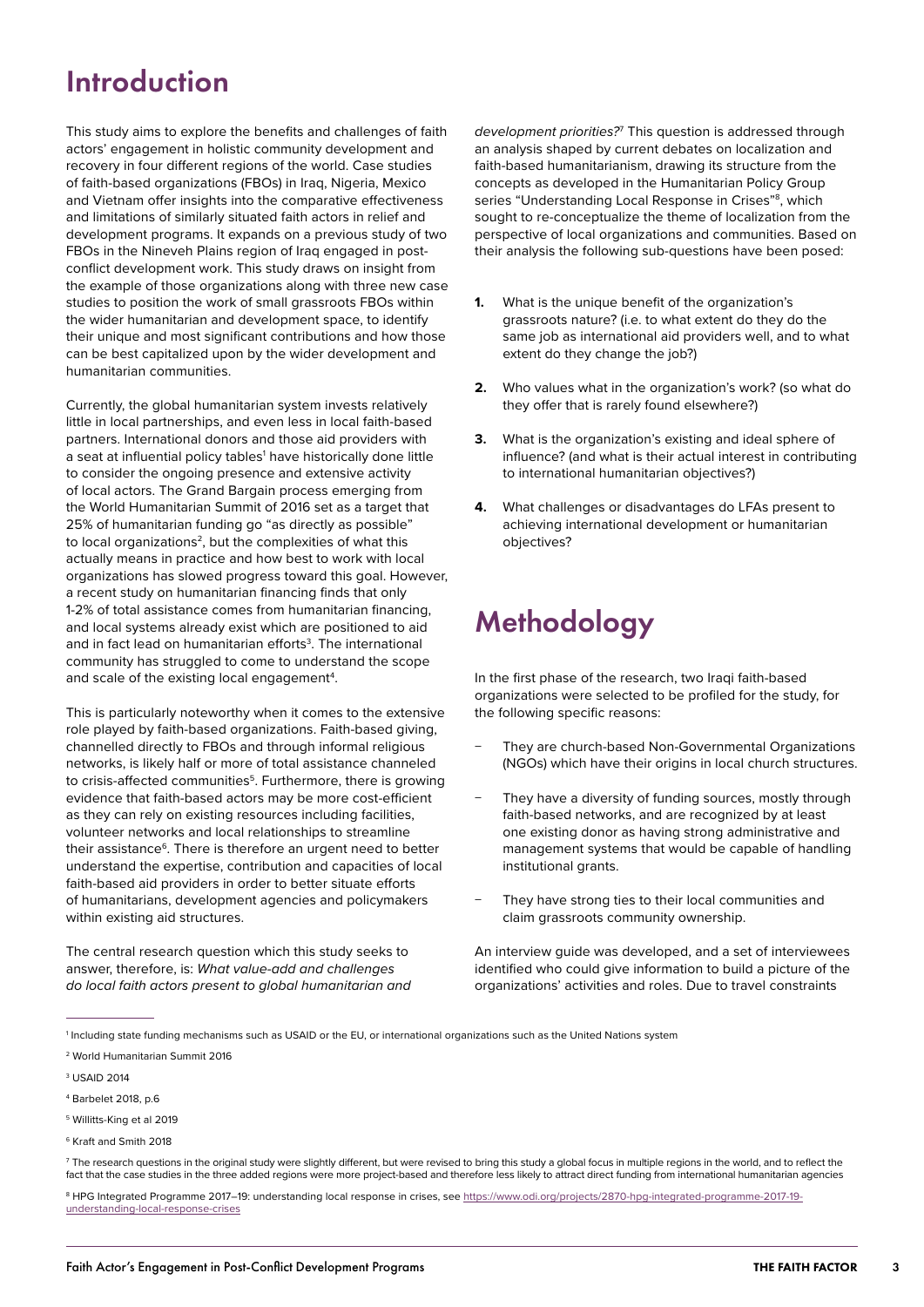<span id="page-3-0"></span>during COVID-19, the research was conducted by a Londonbased consultant using online technology for the interviews (mostly BlueJeans, and some interviews over WhatsApp when connections were more challenging). Semi-structured interviews (guides in Annex) ranged from 30 minutes to two hours, with most being under just one hour in duration, during August-September 2020. Most interviews were in Arabic, except for six which were conducted in English. In addition to interviews to develop the case studies, four interviews were conducted with stakeholders who could comment on the wider Iraqi humanitarian context, programmatic needs and the role of organizations such as these. Interviews were not recorded, rather English-language transcripts were reconstructed after the interviews based on detailed notes; therefore, quotes may be conceived as paraphrased.

Then, one year later, in order to study this topic from a global perspective, three different countries in different regions of the world, with different religious compositions, were identified. Within each country, a local initiative was identified which is led and managed by a local faith actor. The three initiatives fit an overlapping yet distinct set of criteria, including:

- They address a niche social need
- They exist to simultaneously support a Christian minority group and to support the flourishing of the wider community
- They have been operational for approximately five years (as is also true for the Iraq cases).

They are funded primarily through international faith-based networks with a small number of staff and high reliance on volunteers.

Due to COVID-19 travel restrictions as well as to ensure local contextual sensitivity, the lead researcher trained local research assistants (RAs) in each of the three countries to collect primary data collection. Training was conducted over MS Teams. The lead researcher spoke with one or two key personnel involved in the projects but with a national or regional perspective, while all interviews at the local/project level were conducted by the RAs. The RAs were trained simultaneously<sup>9</sup> by the lead researcher so that in all three countries the same approach would be taken, and the RAs could share ideas and learning with one another throughout the project. The criteria for RA selection was that they be respected by the local community where the LFA operates, that they not be directly involved in the project, and that they be able to communicate in both English and the relevant local languages.

The interview guide (in Annex) developed was tweaked slightly from the study in Iraq. Modifications were minor so as to ensure comparability. However, the three cases profiled in this study are smaller, with more niche programming, and with services tailored to a more specific Christian minority group, so the research question and interview guide needed to be adapted to use more language and questions appropriate to a religious ministry context, and less tailored to the language of international humanitarianism.

Interviews were conducted in the language of the

interviewees' preference. They were recorded, then transcribed to English. Transcripts were analyzed by the lead researcher using NVIVO, followed by critical reflection discussions about the results with the RAs to minimize opportunities for misunderstanding or incorrect interpretations to arise. In total, the following number of interviews were conducted:

- − **Iraq** (covering two organizations)
	- » 4 regional stakeholders including international NGO representatives
	- » 4 community stakeholders
	- » 5 decision-makers for the local NGOs (3 were founding members who will be named below, the other two were senior staff)
	- » 6 implementing staff and volunteers
	- » 5 participants in the LFAs' programs at the community level

#### − **Nigeria**

- » 2 decision makers/project leads
- » 8 implementing staff or volunteers
- » 4 stakeholders
- » 4 recipients of services

#### − **Mexico**

- 3 decision makers, one of which was the founder but is no longer involved
- 3 implementing staff or volunteers
- » 2 stakeholders
- 4 recipient interviews, two of whom were with a husband/wife jointly

#### − **Vietnam**

- 3 decision makers
- » 2 implementing volunteers
- » 3 stakeholders
- » 3 recipients of services

The following sections offer a description of the five profiled cases.

#### **New Hope Trauma Center, Iraq**

Established in 2015, New Hope Trauma Center (NHTC) was founded under the patronage of the Chaldean Church in Iraq and under the umbrella of St. Rita Hands of Hope, a U.S. nonprofit. It was co-founded by Fr. Aram Qia, a Chaldean priest who is native to al-Qosh, and Jihan Daman, also from al-Qosh who resettled in the United States as a teenager, where she is

<sup>9</sup> In Mexico, a second RA joined the team after the training, but in addition to an orientation with the lead research and the RA, watched recordings of the full training sessions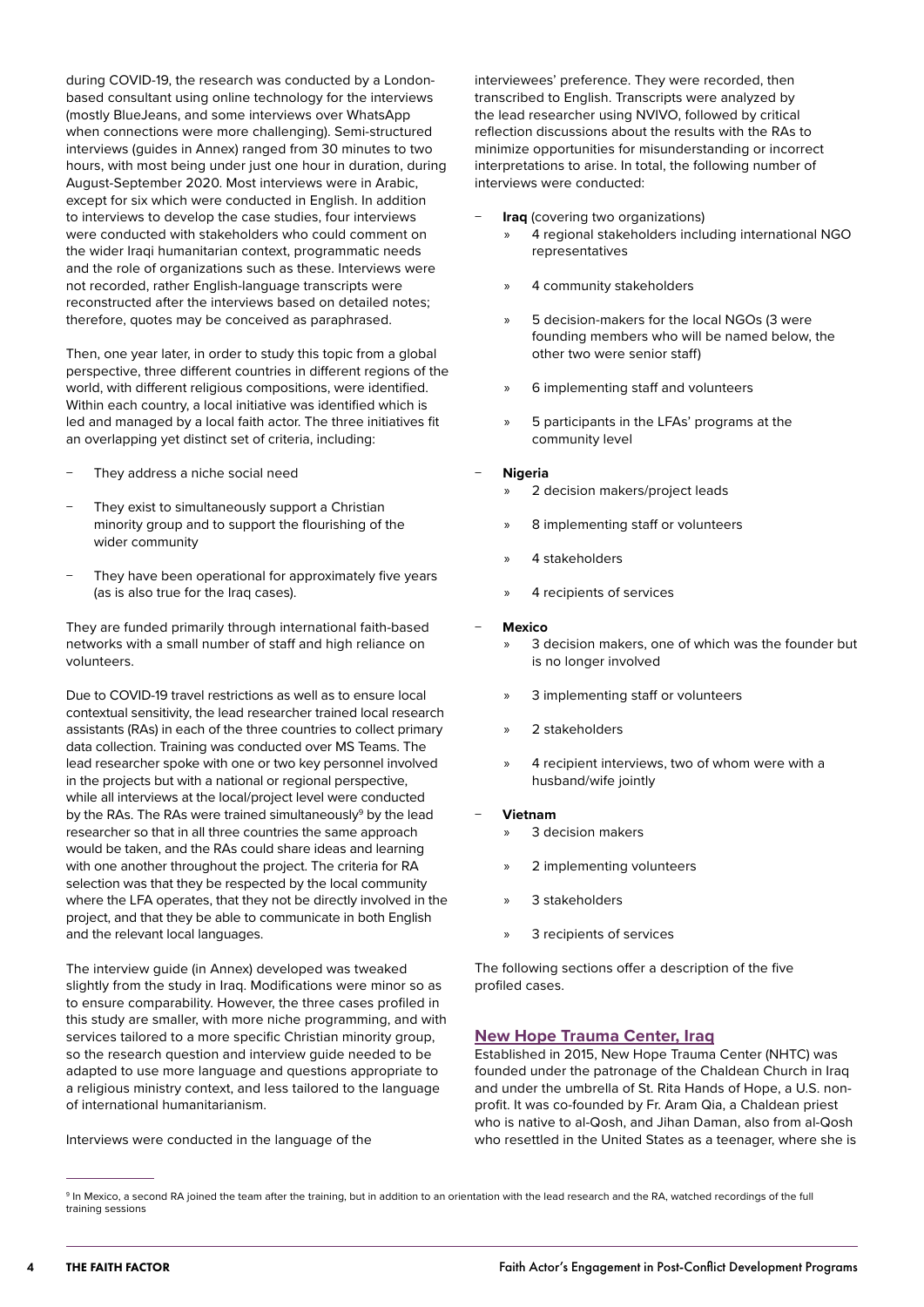<span id="page-4-0"></span>now a qualified social worker. Fr. Aram and Jihan's partnership began when providing emergency material assistance to families displaced by ISIS, but they identified through their friendship a mutual passion for addressing the deeper and emotional needs of their community following the recent history of traumatic events which shook all of Iraqi society.

NHTC offers a diversity of educational, cultural and social activities tailored to different ages and life stages, designed to give holistic psychosocial care that addresses individuals' psychological scars in a culturally sensitive and communal way. It is both a social center and a trauma care center, running mainly group activities which create a safe space in which personal, emotional and psychological issues can be discussed. NHTC has a mandate not only to offer psychosocial and trauma care, but also to bring dialogue about trauma and psychosocial needs out into the open in Iraqi society, where there is still considerable stigma about psychosocial needs. The center is also highly committed to engaging with the spiritual side of the psyche, using biblical Scripture and spiritual disciplines as tools for addressing trauma and emotional weariness.

Fr. Aram is a parish priest in a nearby town but originally from al-Qosh, where the center's main operations are based; most of the staff are also local to al-Qosh. NHTC has two facilities, but offers activities in many of the surrounding towns and villages. In total, they have supported well over 2,000 people with psycho-social services.

All staff and stakeholders described the center as deeply embedded in the community, as needs-responsive, as doing something meaningful for people's lives which transcends the simple outputs of the activities which they organize, and which promotes people's human dignity by helping them to be self-reliant through mental health.

#### **Humanitarian Nineveh Relief Organization, Iraq**

Humanitarian Nineveh Relief Organization (HNRO) began as a health clinic to serve displaced people fleeing ISIS-controlled regions of northern Iraq, with services in Erbil and its Christian suburb Ainkawa. It was born in the early days of displacement after a priest from the affected area who was serving in Ainkawa came across a woman seeking medical help for her child and was able to identify a doctor who could help from among the displaced. This initial connection led to the identification of more volunteer doctors, which then drew a large number of requests for medical care from other families in the ad hoc camp. A tent was erected, out of which a clinic operated, which soon grew into a charity with two established medical clinics. Even though it was founded by a priest, Fr Behnam Benoka, and it operates as a charitable extension of the church, from the beginning HNRO's mandate has been to serve the needy and vulnerable without any discrimination.

In 2017, when people began to return to areas freed from ISIS, HNRO's staff and projects also transitioned back to the town of Bartallah, where Fr Behnam was reassigned as parish priest. In collaboration with the church, HNRO supported the reconstruction of homes and businesses, opened a new health clinic, and began to organize a range of other services. They offer extensive livelihood skills training and small start-up grants to local businesses, and they run a legal clinic whose focus is on educating and offering individualized services to Christians. The legal clinic aspires to play a role in advocacy on minority rights in Iraq. HNRO has also mounted

large-scale food and non-food distributions.

Though based in Bartallah, HNRO also arranges activities in surrounding areas, often in collaboration with the local churches in other villages. They have kept their doors open by diversifying their funding. During its early years when serving displaced people, HNRO had some large grants from international Christian donors, but now it operates through several small grants, many of which are activity-based, from a large number of donors, still mostly Christian. They have also recently obtained funding for one activity through USAID as a part of the COVID-19 emergency response to distribute food in the community.

HNRO is known for supporting people's dignity by helping them to restore their livelihoods as well as meeting urgent material needs, most notably the need for affordable healthcare in a context where no one has access to health insurance. In a community where level of trust for the government is low, many people look to them – as an arm of the church – to be the main service provider meeting people's needs through a range of activities. They are proud of their testimony as Christians in helping the needy and vulnerable regardless of religious sect or group identity.

#### **Shalom Trauma Center, Nigeria**

Founded as a project in 2014, and officially opening its facility doors in 2019, Shalom Trauma Center operates as a hub for a variety of psychosocial services for Christians affected by violence in Northern and Central Nigeria. The center itself hosts residential retreats for severely traumatized individuals referred to the center by local churches: the retreats are for early recovery, and then for follow-up and resilience-building exercises on average one to two months after the first visit. During these week-long events, individuals referred to by center staff as 'survivors' receive a variety of psychosocial services, participate in group activities, and are encouraged to simply rest in a safe haven environment.

Other services organized by Shalom are offered through an extensive and growing network of churches and trained church members, referred to as 'caregivers', throughout the country. Staff have trained dozens of pastors and 150 church members as caregivers, with meetings and refresher training happening two to three times each year. These individuals are trained to offer psychosocial support to people in their communities, identify severe cases for referral, and raise awareness about trauma and mental health more generally. Shalom staff and volunteers also visit affected communities in the immediate aftermath of violence to offer psychological first aid.

Finally, Shalom is active in raising awareness about trauma and mental health needs resulting from violence, and the subsequent fall-out on community resilience and economic development. They lead sessions in theological institutions and with healthcare providers, and engage with NGOs and local government to build a dialogue around restoring community resilience in violence-affected communities.

Shalom Trauma Center has national leadership and a strong network in Nigeria of staff, volunteers and promoters, but receives no domestic funding and answers to the international leadership of a Christian NGO which helped found it and which continues to raise most of the funds for the Center.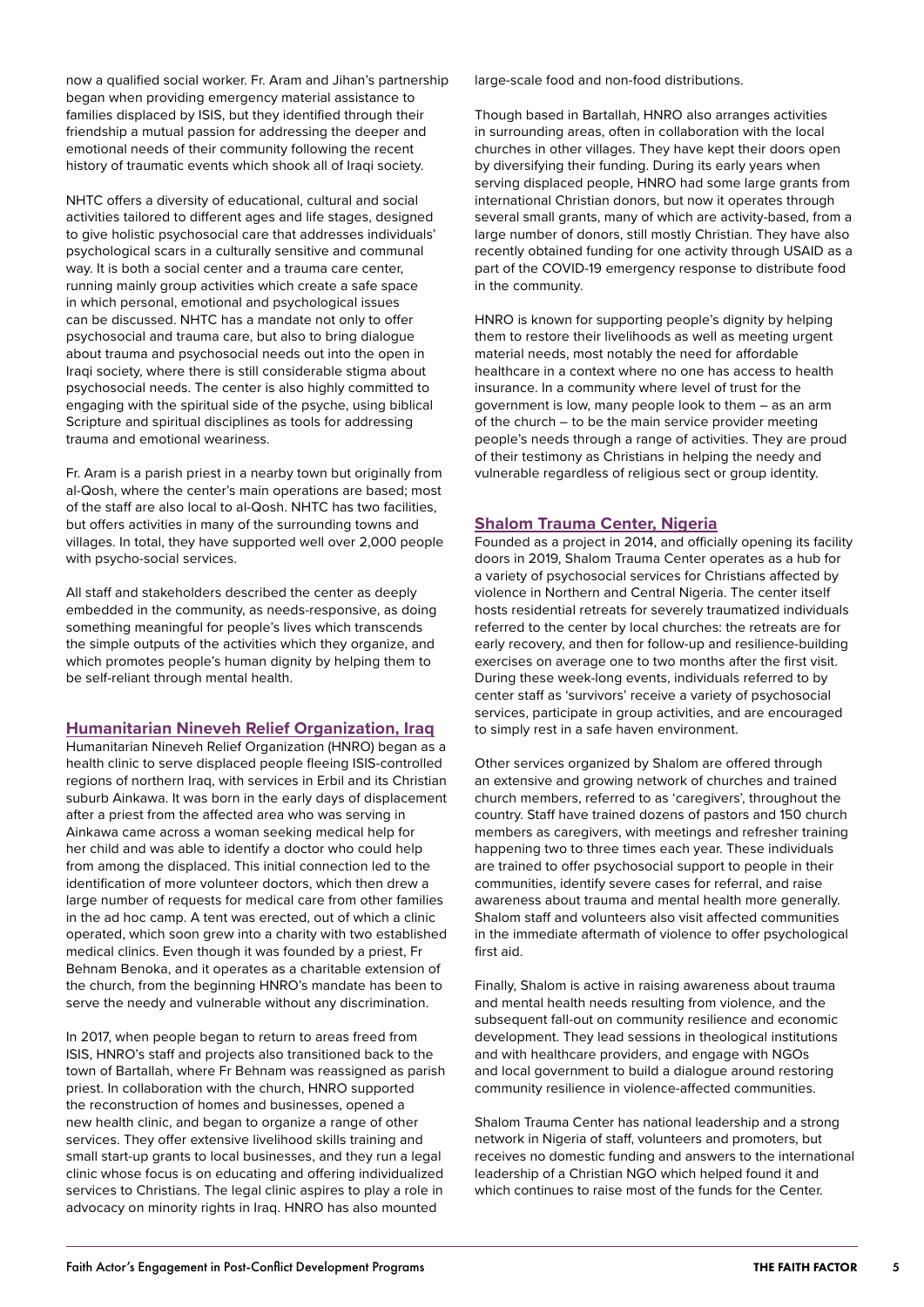### <span id="page-5-0"></span>**Legal Assistance Project (LAP), Mexico**

The Legal Assistance Project (LAP) began in 2016, as part of a strategic overhaul of the work of a Christian international NGO in Mexico. While the organization had been aware of religious tensions in the tribal mountainous regions of southern Mexico, they had previously only offered material aid and asylum to displaced Protestant Christian converts from Catholicism. However, the international leadership of the organization was encouraging local partners to plan and operate more strategically. In the context of Mexico, it was decided that legal assistance and advocacy for greater tolerance of religious converts in traditional communities was more strategic than aid which was more reactive in nature.

Many Christians in Mexico are unaware that violent religious conflict exists within their nation. However, there is a move across the country to religious conversion, largely out of Catholicism or Agnosticism, to Protestant and Evangelical denominations. In isolated rural areas, social life is built around the Catholic church, and such a move can be seen as quite socially disruptive. Therefore, in some communities, local leadership including but not limited to the Catholic Church, apply pressure on converts to either return to Catholicism or to at minimum continue participating in the festivals and activities of communal life. When converts refuse, they have at times been attacked with violence, imprisonment, or refusal of basic rights such as access to the electric grid or burial sites. Many families decide to flee their hometowns when this happens.

LAP therefore exists to offer not only legal assistance, but also grassroots advocacy, to these converts, as well as to support efforts at reconciliation between them and their local leaders. To support these objectives, a local team was established, comprised of a team leader and a team of three lawyers on retainer, one in each state where the project set its focus: Oaxaca, Chiapas and Hidalgo. Volunteers from churches in these three states were also mobilized to help identify cases of human rights abuse and help them access legal aid. Now, in the fifth year of the initiative, they are preparing to register as an independent legal not-for-profit entity.

The services provided by LAP center around identifying families or congregations that have suffered violations of their rights as a result of their exercise of their right to religious freedom. They then offer them legal services but focus on negotiation and reconciliation by engaging with local and state government, other local influencers (at times including possibly cartels and separatist militias), the Catholic church to find a mutually acceptable and sustainable solution. About two years after LAP began, the team found that the converts benefiting from legal assistance were sometimes aggravating the system through their expression of anger, frustration and desperation. The project, therefore, began investing heavily in training which includes a Biblical orientation to the concept of 'persecution', i.e. the idea that life on this earth is not meant to be easy and as good Christians they should seek to be a blessing to others in their community. They are rolling this training out not only to victims of rights violations, but also to Protestant Christian communities in areas where such issues may be likely to arise. More recently, a local government office in one of the states where LAP operates has adapted the training curriculum to remove religious language, and is training other citizens in communities where there are social tensions.

### **Cow Bank Project, Vietnam**

The Cow Bank Project, which launched in 2016, operates under the auspices of a church denomination in Northern Vietnam and serves some of the most remote tribal communities in the Northern Vietnamese mountains. The project employs a simple microfinance group-loan model, whereby beneficiaries of the project are identified by other members of a community, specifically by church members affiliated with the denomination which manages the project.

Beneficiaries are given a breeding cow as a loan, and after a year they are expected to pay the loan back by returning the first year's offspring to the project, which in turn gives the cow to another beneficiary identified by the church. While the first recipients of a cow in a given community will be church members, the community is expected to identify non-church members to receive a significant portion of the second-generation cows. The cows are given alongside training on livestock care, and orientation on small enterprise management as beneficiaries consider building their flocks. This simple project has reached a relatively small number of people, but is regularly expanding, as it has been found to become sustainable within only a few years once families have bred a couple of generations of cows.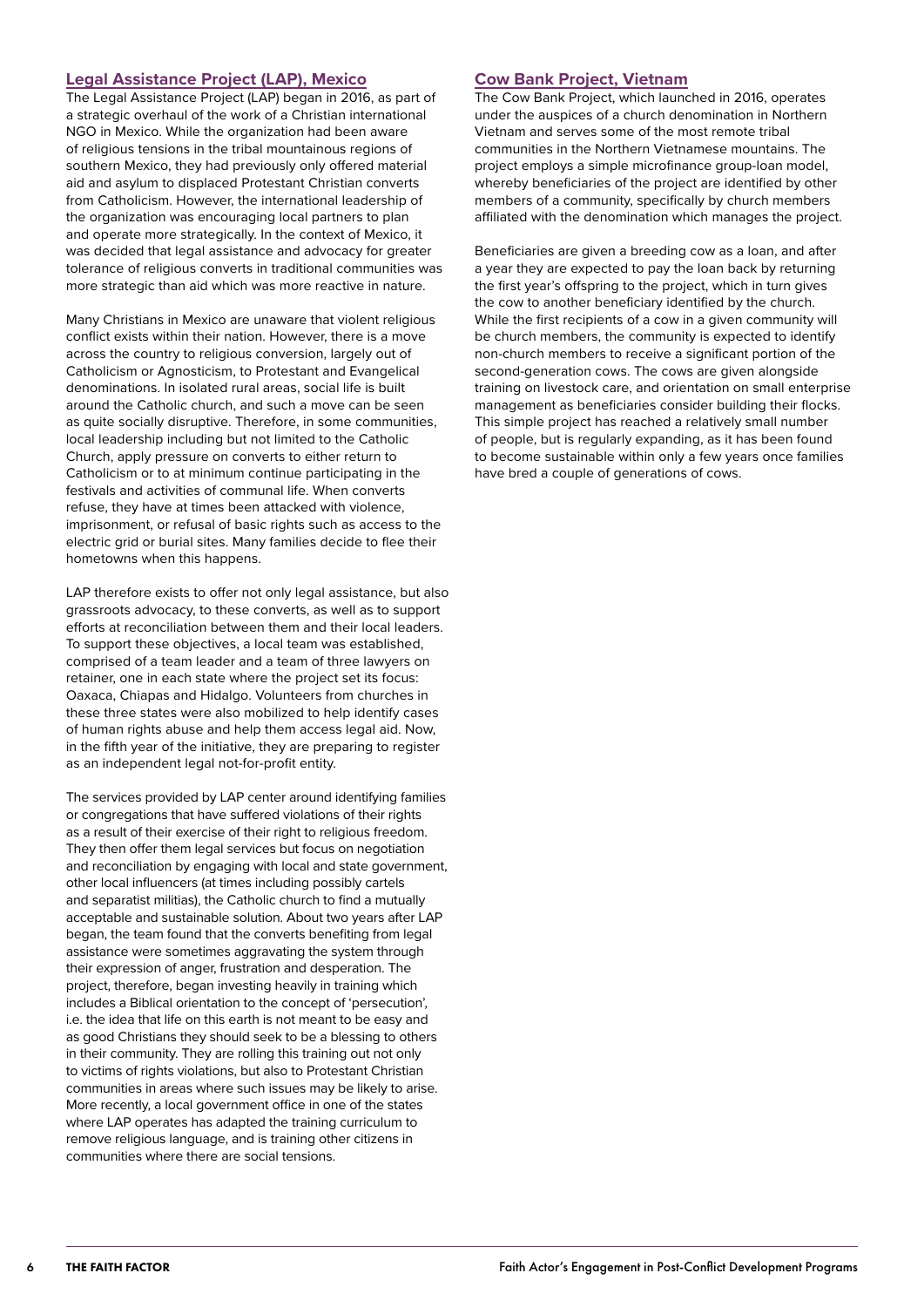# <span id="page-6-0"></span>What is the unique benefit of the organisation's 1grassroots nature?

There is no single clear definition of what constitutes a Local Faith Actor. However, these five cases were all established in response to specific needs in a community affected by conflict or ongoing social tensions and are largely staffed by individuals who live in the affected community. They maintain strong ties to local churches which are established, in their own right, within their communities. All these LFAs have ties to the international community and receive at least some international funding, though, which some may postulate compromises their local grassroots nature. However, the literature on localization captures the complexities of defining "local" and rather suggests that it is more relevant to consider how their local positioning equips them uniquely and effectively to operate.

### **Affinity: Integrated into the local community**

Local Faith Actors are often perceived as having greater affinity with the affected community because they are native and wellknown, so they can express their faith motivation in a way that is contextually relevant. Various recent studies have suggested that local groups are more accepted and able to engage in dialogue with community members because of their faith affiliation, even those that do not explicitly describe themselves as faith-based<sup>10</sup>. However, the HPG research on localization suggested that this affinity cannot be assumed simply because an organization shares a religious affinity with the affected population and has a local presence. "Local is inherently relative – in relation to who, what or where. 'Local' may be about geography, networks, relationships or affinities, but these categories hide multiple complexities and do not provide neat distinctions."<sup>11</sup> There are also different ways in which affinity may or may not facilitate aid delivery or acceptance. Therefore, rather than simply querying whether these organizations have a greater affinity with the local community because of their faith and geographical presence, this study sought to explore what exactly is the nature of their affinity.

#### *New Hope Trauma Center*

Both of NHTC's founders are native to the town where it is based. The fact that they are known local entities was as important as their familiarity with the community and its needs, and certainly facilitated their acceptance, particularly in the early days. NHTC would like to expand its services to other towns and regions of Iraq, where it will not have this advantage, but senior staff suggested that they could ensure similarly 'native' status by working with people local to other towns when establishing new centers.

*"We were able to get started easily because we earned people's trust very quickly, mainly because Fr Aram is known and respected, but also because people know who my family is. This was especially true in al-Qosh. It would take so many more resources to work somewhere like Dohok or Erbil." – Decision-maker*

It was, however, challenging for NHTC to gain appreciation for their goals in its early days. The concept of psychosocial care and in particular trauma are highly stigmatized in their community. The affinity the founders have with the local community began with their understanding of this fact and their determined, yet patient, approach to challenging the stigma in a culturally sensitive way.

The diversity, creativity and tailored nature of activities run by the center demonstrate how the center's staff, almost all of whom are native to the town, are in tune not only with the concept of psychosocial care but also with the needs and interests of community members. When introducing something innovative, staff lead by example, which is effective when community members know and trust them.

*"Here, we have some traditions and I know them, but I also change some. In this society, if you are more than 18 years old, it is difficult for you to bike. But I led by example. I say that it helps strengthen the body, to eat healthy, to exercise – also psychological care, we need it all. In lockdown, day became night, and people became more stressed, and worried, and there was a rise in depression (used English word). So I said, you need to get out, get fresh air, have oxygen, and this will improve your mood... So now we are on the third group of girls getting out and biking. But I led by example. Then you see older people, too". – Implementer*

The fact that the staff and volunteers are themselves community members meant that they could invest time in relationships with their beneficiaries, because in many cases their beneficiaries were also their friends or friendsof-friends. A significant amount of contact was maintained through Facebook friendships and groups, as well. This was not always true, in particular when NHTC organized activities in different villages, but this investment of time is a part of the organization's ethos, though it was not possible to verify the nature of their relationships and affinity in locations of operation outside of al-Qosh.

*"The Center is a part of the community, so everyone knows each other. We know most people in al-Qosh, it's a small enough community. So the center is just a part of my network. I think this Center is closer to the community than other NGOs, because it is unique to al-Qosh, while other NGOs come from other regions or have offices in other places." – Community member*

Community members also commented on their perception that NHTC was close to them, and that they did activities which were relevant. For some, that was integrally tied to NHTC's integration with the church and with Christianity, while for others it was an appreciation of the perceived relevance of the programs offered.

<sup>&</sup>lt;sup>10</sup> Nakib and Ager 2015, p.7; Kraft and Smith 2018, p.3; Le Roux and Valencia 2020, p.239

<sup>11</sup> Fast and Bennett 2020, p.10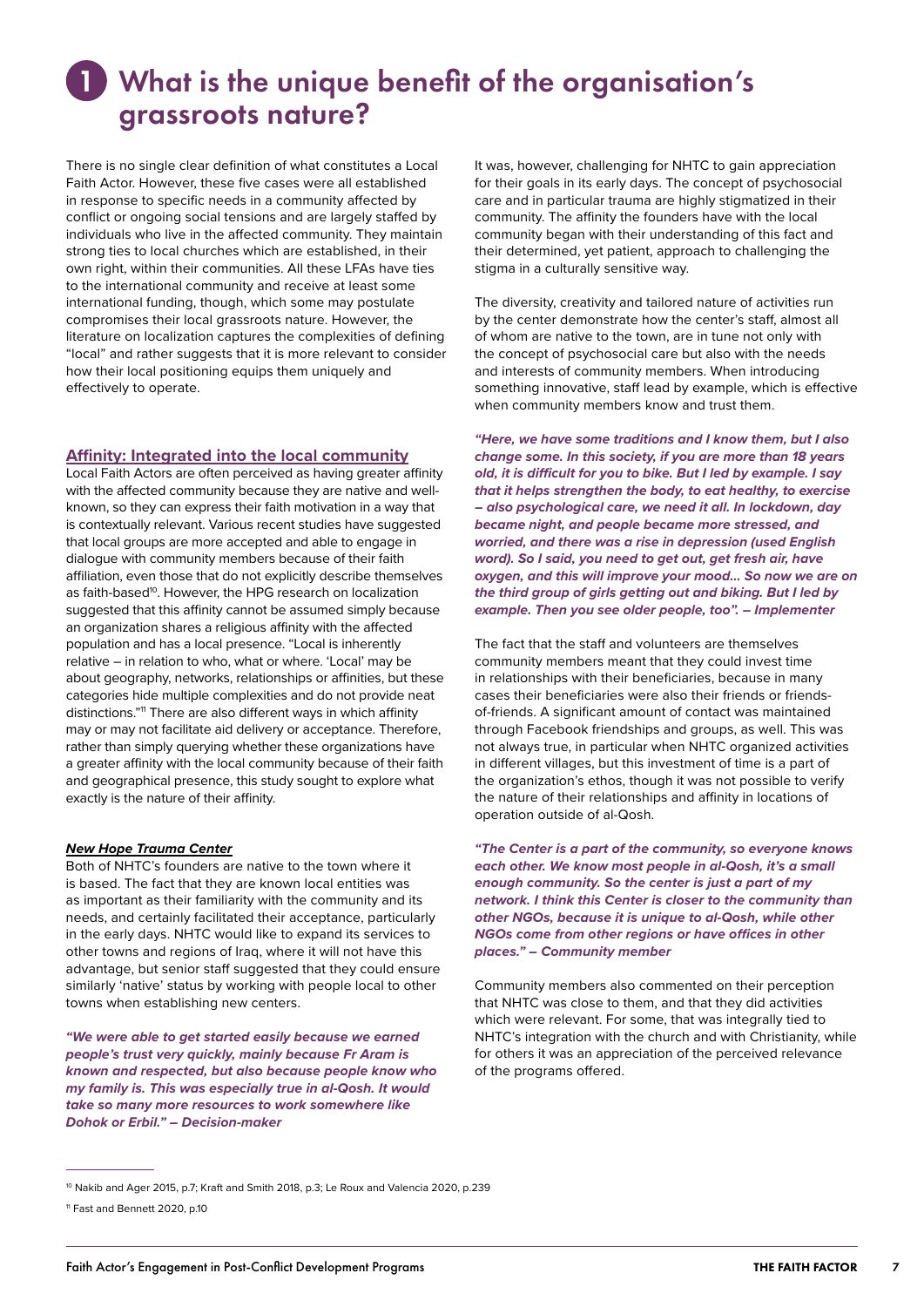#### *Humanitarian "Nineveh Relief" Organization*

HNRO's founder and some of its key staff were displaced and returned to the town where it is now based, alongside the community it seeks to help. The fact that the organization was born in the displacement, and returned home with the returnees, is a key source of legitimacy as an organization deeply embedded in the community. Many people suggested that everyone in town probably knows at least someone who is associated with the NGO.

This sense of community belonging seemed to offer a deeper sense of meaning to the provision of aid, in that by helping others they were in fact helping themselves. Thus, it is perhaps not surprising that, unlike NHTC, when asked about expanding, they seemed most interested in growing their services within the town.

The church was described as the vehicle through which HNRO was linked to the community and knew the needs of the community. HNRO's affiliation with the church is widely known even though it operates as a separate entity. Nonetheless, some community members see it as part and parcel of the church, and they see the church as the core institution of the community, arguably more so than the government. Thus, by seeing HNRO as church, they were seeing HNRO as a part of themselves.

*"The church is very near to people – they know people's needs, of all types – they are with the people. The church is not just a religious institution but it's also a social institution." – Implementer*

*"In Iraq, we supported churches to do house reconstruction, they employed church members, the priests managed the projects, but it was the church that benefited and the church members whose houses were rebuilt." – Regional stakeholder*

Some participants suggested that local parish priests in each village are the people most ready to report on what is needed in their village, and church councils play a key role in beneficiary selection, being entrusted to follow vulnerability criteria established by HNRO. Churches use their authority to ensure that the community accepts their choices. Finally, use of church facilities along with relationships with priests offer ready access to run legal awareness sessions, vocational training and other activities in many villages.

*"What we do well is identify needs – even before people say what they need we see it and so we can address those needs quickly. This is our capacity... Our ability is to know – the church is the barometer of the community, and we get advice from the church." – Implementer*

*"What is good about HNRO is that it IS [Town]. To work here, I need to know the community." – Community member*

For understanding the community needs, HNRO staff are themselves members of the community, for the most part native to Bartallah, and have their fingers on the pulse of who needs what and when. Individuals also know them so feel free to call them and share about their needs with them.

*"People may come to us to request help, but they are more likely to call our staff directly, because they know us and we're all part of the community." – Implementer*

*"The NGO staff, I know them all because they are all local to the community – we all know each other. I have interacted with them in their NGO capacity now, because they have asked me for pictures of the receipts." – Community member*

#### *Shalom Trauma Center*

Shalom Trauma Center had international origins, an idea first suggested by an international leader of a Christian NGO and operationalized through the secondment of a trauma expert from South Africa. However, these international stakeholders actively engaged with local Christians from the inception of the idea. Nigerian churches were consulted extensively, and local qualified staff identified in the very early days of the project to run it. Shalom's operating model is strongly reliant on a strong and extensive network of churches, and its connection to affected communities is through pastors and, in turn, their congregations, which are strongly embedded in communities affected by conflict. Shalom does not do its own community work, rather it is the pastors and caregivers in its network who offer community support.

*"So, uhm all of our interventions are done through the church. So, if we are going to a community to do something, we will talk with the pastors, we will let them understand what we are doing, it is-until the pastors say that we can come." – Decision-maker12*

Indeed, it was difficult to differentiate between a volunteer, a beneficiary and a stakeholder in Shalom center, because church pastors engage in all of these ways with the center. The center has some staff who are not church leaders and the most severely traumatized beneficiaries are not church leadership, but nonetheless it is church leaders who engage most with the center and transmit its values and model of care to affected communities. Stakeholders, beneficiaries and implementers interviewed were all similarly experienced and with similar types of qualification, usually including theological training.

Many pastors bring their wives, and they are always encouraged to identify a few key church members (according to set criteria given by Shalom) to be trained as caregivers. It is also through local networks that 'survivors' are identified and selected for the residential program; these networks of churches are supported by field coordinators who work for Shalom. There was evidence in the interviews that pastors who have participated are, in turn, sharing the messages learned in the training with the congregations and wider communities.

*"Is not every church leader that has the opportunity to be trained like this so, we also actually go those communities and train some of them and-and through the healing group and training for them. And then to the very serious uhm situations like to those pastors or church leaders cannot handle they make referral to the center." – Implementer*

<sup>&</sup>lt;sup>12</sup> The reader may note that quotes from Iraq read in a smooth narrative, while quotes from Nigeria, Vietnam and Mexico read more as spoken word. This is due to a methodological difference. In Iraq, interviews were not recorded, rather transcripts were constructed by the researcher based on detailed notes taken in interviews, and thus are not a verbatim record of the interviews. In the other three countries, RAs recorded, transcribed and (in the cases of Vietnam and Mexico) translated interviews verbatim.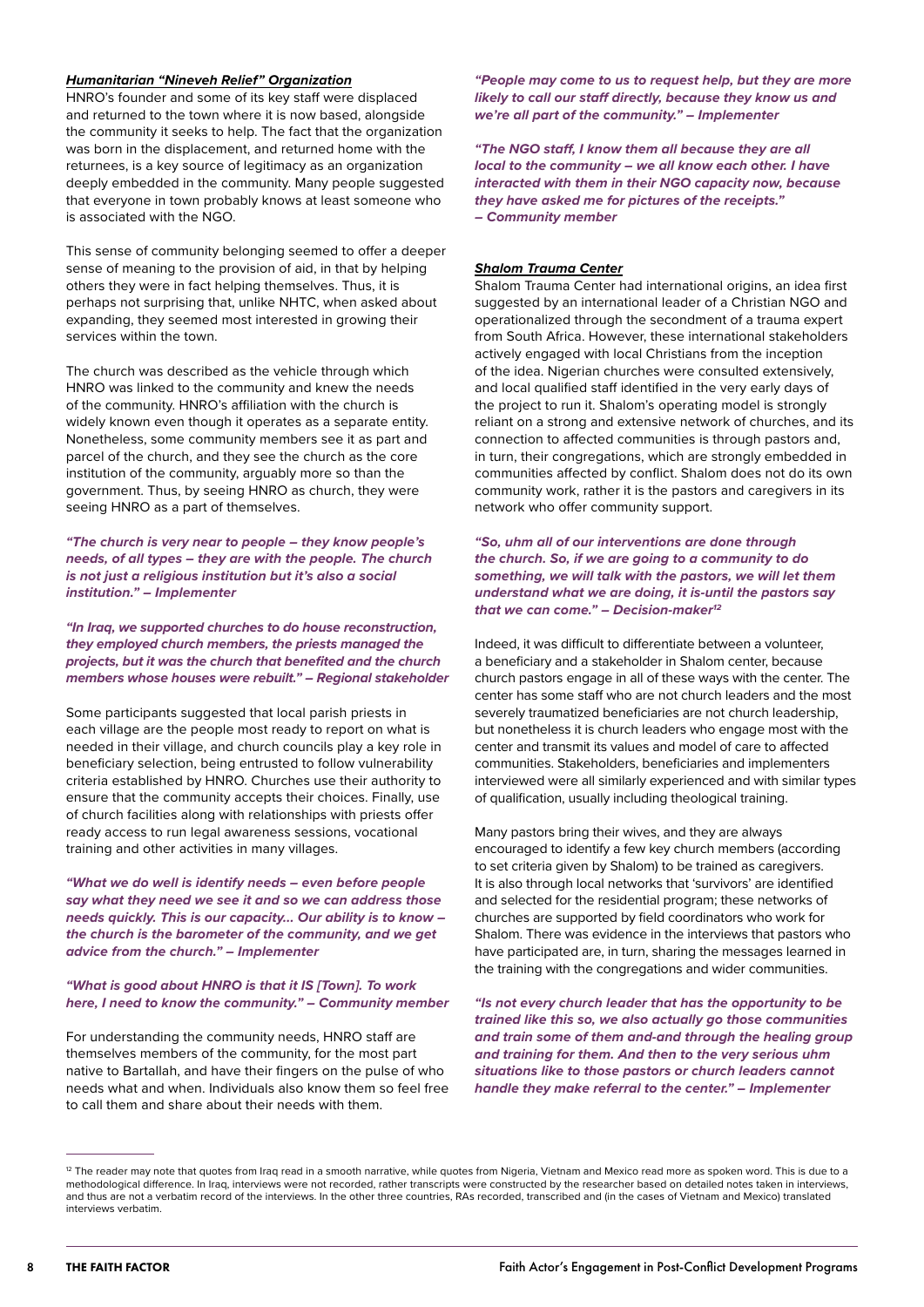*"Yes they are community members. They too they live in those communities. One of the guys said that they burnt his farm-his house, his house was burnt… so we work with churches so we get to hear uhm first hand, what is really happening at that time." – Implementer*

This connection to the churches in turn becomes a springboard for relationship-building, and the center has become a sort of a hub for the gathering of a like-minded community of people committed to supporting the emotional resilience of affected Christians. In the interviews, there was frequent mention of family networks engaged with the center, for example a pastor's wife serving as a caregiver and his son helping with IT, or of security guards having previously participated in the residential program. This family feel lends the center a spirit of 'all hands on deck' in which everyone not only benefits but also contributes.

Such a family-oriented dynamic may be assumed to allow for preferential treatment for some families, however, the network built by Shalom all around the country and the diversity of church denominations which they engage helps ensure that they are able to reach a very large and geographically disperse cohort of affected families. In fact, there is some concern that staff and volunteers do not know their intended beneficiaries as intimately as they should, given the personalized type of care offered by the center.

*"All mingle together. And we all eat together, we sleep together, we, every, once we are here we start everything together-together-together leave here you will know that, no-no-no, I am still a normal person, you are still a normal person." – Decision-maker*

*"I will tell them that they can call me at any time but they should not be offended if they call me, I will have to ask who is - Who they are? … I used to tell them, see it is possible for me to meet with you people-you-you people somewhere and I will not be able to recognize you again, the reason is because we have done umm church work, so I have seen so many people, I don't know whether that is the reason why my memory is." – Implementer*

The communal spirit of Shalom is likely a reflection of the fact that most of the care providers have themselves been a victim of violence or otherwise traumatized. Throughout the community of the center, there is a sense of shared experience and empathy for what the 'survivors' have experienced.

*"I sat down one day and I realize that so many people are going through a similar pain I am going through and so, my first inclination was that, how can I help them? So, I got talking to my sister, my elder sister, she is married to a pastor. We were talking and she said, well, that sometimes God allow you to go through some pain so that you will be able to encourage some other people." – Implementer*

*"I think one of the areas which is very good, I have seen the issue of rape there, I have seen the issue of drug abuse, I have seen the issue of ummm domestic violence, I have also umm gone through that material of course I am still using that material now." – Stakeholder*

The center, which is located on the outskirts of Jos, is clearly well embedded into its local community, hiring locally and relying on acceptance strategies for security rather than putting up walls of protection. However, some neighbors

wondered if this adds to the risk such a center faces in the middle of a conflict-affected region and, in particular, whether greater isolation would allow the survivors maximum space and peace of mind to heal.

#### *Legal Assistance Project*

LAP serves as a bridge between different disparate communities in Mexico, not only between different factions of local communities in tension, but also connecting isolated mountainous communities to the more cosmopolitan communities and cultures of Mexico. The program addresses a silent issue that very few people in Mexico are aware of, and which indeed few people understand. As a Christiandominant country, it is inconceivable to many Mexicans that religious tension and violations of religious freedom, to which Christians are the victims, is possible. Therefore, unlike the other projects studied in this research, LAP's distinct contribution is in its ability to connect worlds, rather than in its affinity to the local communities.

Staff and volunteers mostly come from the state capitals, and some come from the nation's capital. Because they are not actually local to the problems they are seeking to help resolve, there is sometimes initial suspicion when they visit communities in which incidents have been reported. However, families who have benefited from the project repeatedly commented that the team invested in building and maintaining a relationship with them over time. What began as legal support became friendship.

*"Even now that things are kind of solved, they are still with us. They don't forget about us. When a person loves you, they won't stop loving you suddenly, because they show the love to you. That's why I trust them, not because I think there will be problems again, God's willing it won't be like that, but I want to be with them." – Recipient*

*"In [J-town] we have to be aware of what is going on even though the problem has been won. We have to be aware that sometimes they get upset because they turn the volume up, and the other churches get upset. So we have to go and mediate the situations so that they don't rekindle what has happened." – Implementer*

They have, however, worked hard to develop strong local ties, most notably with local government and with other actors of influence in any given location. For example, in the location where most of the interviews for this study took place, a separatist militant group is very influential, and LAP has successfully engaged in dialogue with them as well as the established local officials.

*"A week later after I got out of jail, brother XX came to my house. He got there on a Sunday, I was worried and sad because in the general meeting they said that they were going to destroy and burn down my house... Then brother XX came, I opened the door thinking it was the police again. "Are you brother XX?" "Amen, brother, it's me. Why?…" Did you get in jail?" "Yes, but I'm free now. I'm just thinking on what to do with all these problems." "I was in [state capital] when I heard you were in prison… we have got an organization…, and a lawyer, we came especially for you."" – Recipient*

*"When we learn of an 'incident', immediately the first thing we do is send a letter to the municipal government*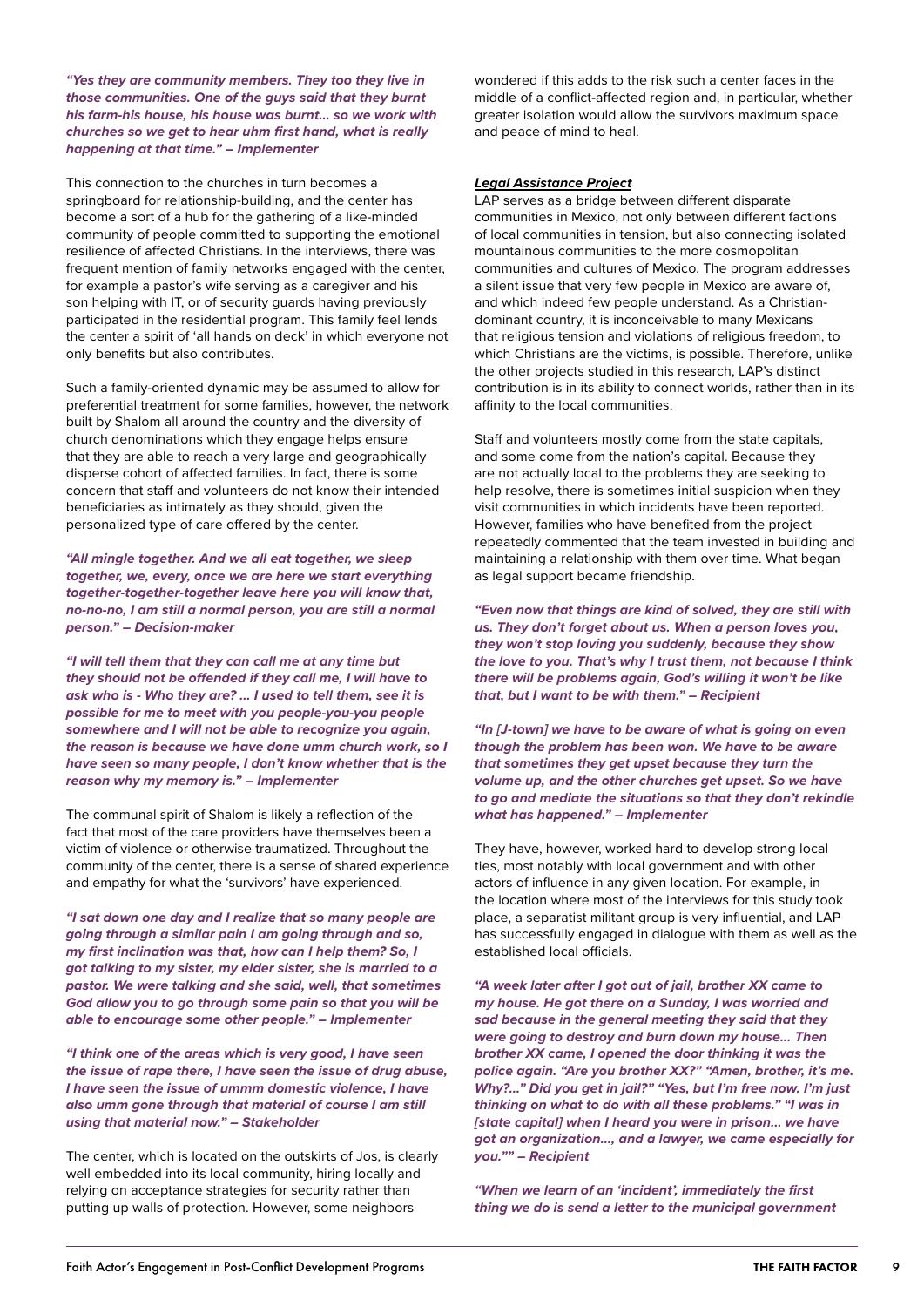<span id="page-9-0"></span>*to inform them of the situation. When the gov invites the persecutors to a meeting and they come, they can reach an agreement. But if there is no interest in dialogue, then we made a legal demand and present it to the municipality and also to the community authority (which is the [separatist] government)." – Decision-maker*

Indeed, LAP is very proud of its highly personalized, bespoke approach to doing advocacy work. They approach each case as unique and dialogue individually and extensively with a diversity of stakeholders before proposing specific tailored solutions. They also engage prayer support and encouragement from church pastors to complement their work with more traditional types of legal aid.

#### *Cow Bank Project*

When people describe the Cow Bank Project, one of the first things they comment on is how the location of the project is extremely isolated. The project communities are situated at least an hour off-road travel by motorbike from the nearest thoroughfare. The residents in the communities where the project operates speak their tribal language, and very few speak much Vietnamese. A few of the project beneficiaries commented that it is extremely rare for them to interact with people from outside their local community and are unaccustomed to receiving visitors. Most people must travel some distance to pick up a signal or otherwise access the internet.

*"Our ethnic group has little contact with strangers, so we don't know much how to socialise when we meet strangers, and my Vietnamese (Kinh) isn't good either." – Recipient)*

The Cow Bank Project is entirely managed by a local association, under the umbrella of a church. Even though the church denomination has branches in the benefiting villages, the local association itself does not have a regular presence in the villages the project serves. They are based in a nearby town, which is several hours' journey away. Visits from the two staff who oversee the project, took place on average monthly pre-COVID-19, but have been less frequent since travel restrictions were imposed. Visits from other stakeholders or donors are significantly less frequent.

The model for the Cow Bank Project is very simple and contextually relevant. Other NGOs as well as the Vietnamese government have run Cow Banks. The government's model has not been very popular, though, because beneficiaries must pay back their loans under quite strict terms which means they see participation in the government Cow Bank as highly risky. In comparison, this model in which beneficiaries pay back their loan in the form of the cow's offspring is much more well-received. Even though Cow Banks are locally popular among the development community, the idea is quite unusual from the perspective of development professionals in other countries or to some extent even in other parts of Vietnam. However, in the northern mountainous regions of Vietnam, economic activity is largely limited to livestock and agriculture, with cows seen as the most sustainable investment.

There are aspects of how the project is managed that are very contextually specific. For example, all activities are coordinated through a church which has a presence in the local communities and whose members know and are known by the other residents. Church members jointly select what they describe as the "most needy and deserving" to receive cows from the project, as well as to receive the offspring repayment cows. The participatory approach to client selection is carefully negotiated and discussed at length before being implemented and conducted transparently with any in the village invited to witness, as the project must ensure that the relatively small number of families who benefit from the project are a list agreed by others in the community.

Local coordinators take the selected recipients to the market to choose their own cows, which helps ensure the project is trusted. The churches also help to fill gaps in needs that are not directly covered by the project; for example, one recipient recounted that he was unable to build a shelter for the cow and the church helped with that.

*"The first generational family received the Calving Cow, now they are out of poverty, and they shared to the second generation in the community, even though the Un-believers are poor and they agree the regulations of the project. Therefore, the first generation or the next generation all these have to be decided by the leaders for their communities." – Decision-maker*

*"I felt the church was very kind with my family even though I'm not a Christian. They gave my family a cow and instructed me on how to take care of it. They regularly visit my family to see the growth of the cow." – Recipient*

### **Dignity: Focus on the "how" rather than the "what" of aid provision**

How aid is provided emerged in the HPG study as being of greater importance to many aid recipients than what is given, which was linked to their desire to maintain or restore a sense of dignity. Mosel and Holloway, in their summary of the study they did into dignity and humanitarian action, found that members of affected "communities did not care who gave them aid so long as it was given in a dignified way."13 Faith-based actors have often taken pride in how they prioritize dignity, and that they work hard to design their programs in respect of people's dignity. They have at times expressed concern that non-faith-based aid providers fail to respect people's humanity and inherent dignity, a value which they saw as strongly embedded in their sense of faith<sup>14</sup>. The Christian idea of people 'created in the image of God', a concept echoed in other world religions, is a strong motivator to want to see aid recipients as enjoying respect and selfreliance, and indeed many Christian aid providers have seen "dignity" as an important principle for humanitarian response.15

The HPG study identified some key ways in which aid recipients wanted their dignity to be upheld. Of particular note are the sense of value and autonomous agency (linked to self-reliance) that a person feels s/he has as a human being,

<sup>&</sup>lt;sup>13</sup> Mosel and Holloway 2019, p.vi

<sup>14</sup> Kraft 2015, p.23

<sup>15</sup> Kraft 2015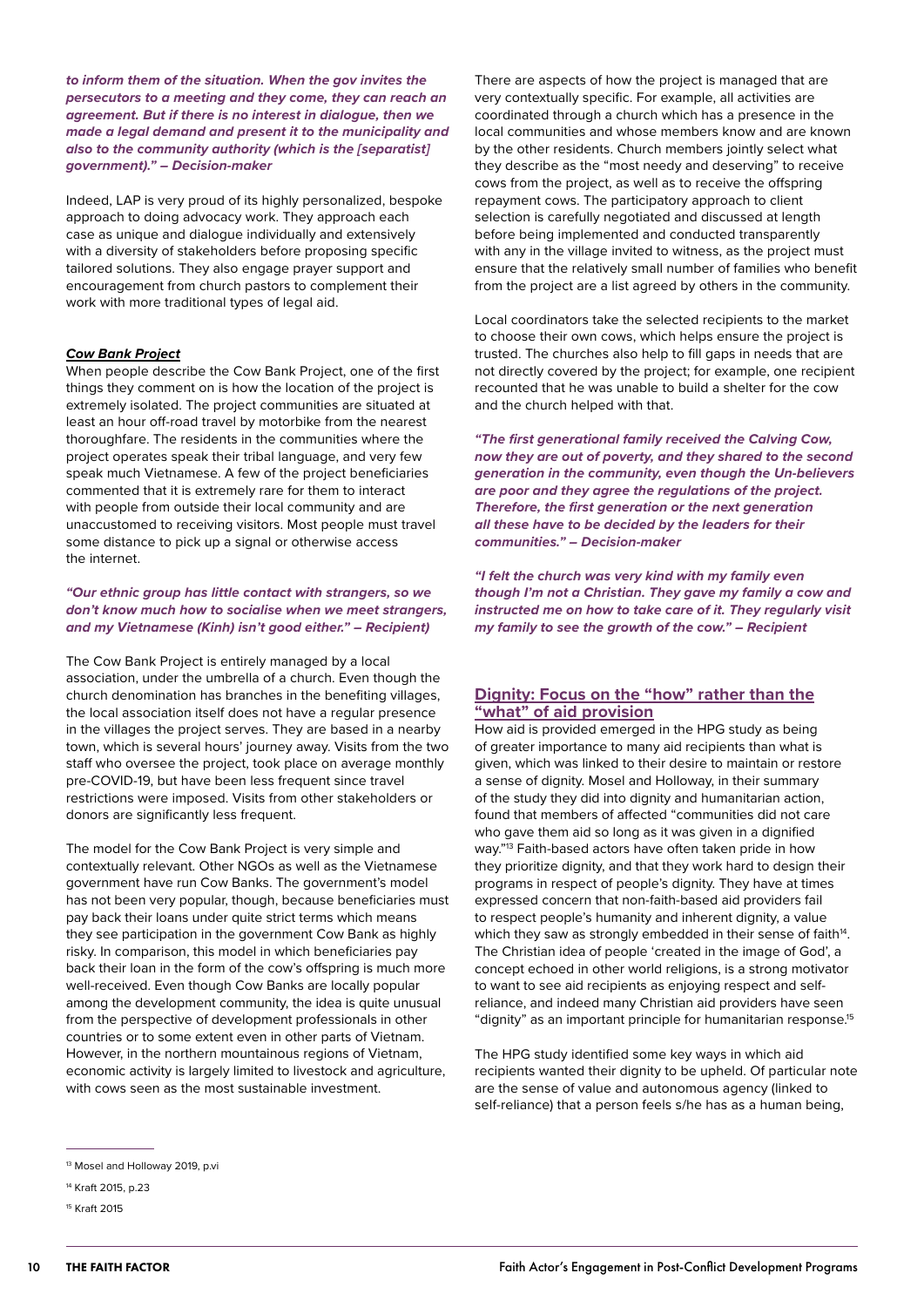#### *New Hope Trauma Center*

Many participants in the research commented about how the local culture is one in which there is a strong sense of individual and societal dignity. This was disrupted by the sudden displacement due to ISIS expansion in which many people felt that their dignity was wounded when they fled or received loved ones seeking safe haven. However, they also believe that dignity is still inherently present in the community and, for the most part, that it is internal to an individual and not something conferred by someone else.

*"Before I was rich or poor, but I had a secure place to live, a future and a routine. After I was displaced, I had nothing. Many of us couldn't take our money or our clothes, even. We were given many things: but if you have lost many things this is still not the same. So we have a new normal life. Some were living at first in shared houses, in schools, in the church. So they lost their privacy, their toilet, their bathroom." – Implementer*

*"Dignity is about taking care of yourself, about pulling yourself up on your own, and that people can't come near and be a threat. Dignity is something that we hold within, not something given to us." – Community member*

For NHTC, mental health programming is a vehicle through which people can restore their innate sense of dignity. They see mental health as all-encompassing and therefore are prepared to support people's material or livelihood needs as a part of the mental health intervention. This understanding of the whole person as being the center of investment is crucial in their approach to ensuring they help promote dignity.

#### *"If people have good mental health, they can handle anything in life. This is against fear and addresses physical illnesses as well." – Community stakeholder*

Self-reliance is the aspect of dignity most notably prioritized by NHTC. More than one member of staff explained how they do not make it too easy for people to attend their activities; for example, they do not provide transport allowances or food allowances, because they do not want people to feel like they are being spoon-fed. They also talked about how they take an individual approach to working with beneficiaries, encouraging them to engage with the activities gradually to help them build the self-confidence needed to take part in social activities, prepare presentations for others in the group or make plans of their own.

*"[With] other NGOs, there are lectures and the sessions. They pay people to attend, each gets 10,000 Iraqi dinar, they go for their \$10 USD. If a person is going for the* 

*money, though, they lose their self-respect." – Implementer*

*"But people don't need hand-outs, they need work. It's not just about finance, people need to use their time well and to be healthy, which means they need to work." – Community member*

#### *Humanitarian "Nineveh Relief" Organization*

For HNRO's community, displacement deeply rocked people's sense of inherent dignity. Nonetheless, participants told me that their community is one in which there is a high level of respect and people have a strong sense of dignity. They believe that an individual should be responsible for his/her own dignity, which is not something an NGO can confer. The fall-out of recent conflict is a whole-of-society problem, one which an NGO's approach may help treat but cannot solve.

*"If we talk about HNRO and supporting dignity, we are talking in examples or illustrations, not in actuality. It's too big a problem. We visited and we tried, but we couldn't restore dignity. The government needs to restore dignity, too. It is very hard to restore dignity – so many things are needed, and it takes so much time." – Implementer*

The experience of displacement, and in particular the shock of suddenly changing from being a stable and selfreliant member of society to being dependent on aid, while also feeling the loss of government protection, has had its impact on the residents of HNRO's community. Programs are designed with this understanding, seeking to address the various things that have hurt dignity in the events of the past years in order to help restore a society in which people feel strong and can be self-reliant.

*"Displacement caused our people to lose our dignity. We were pushed out of our houses. Your house is where your dignity is protected. With no house, you have no money, and so no dignity. So you need to reach to an external hand to ask for food, for every small ordinary matter – this costs dignity. And then, after the urgent need passes, then it's not usually OK to continue helping, so then people lose their dignity even more if they continue relying on help. What we do, first, is we try to help with rebuilding of houses, help families to remove rubble, so they have their home again. Second, we help people to remake their businesses so they can support themselves. Third, we have established the legal clinic, which is trying to help explain the meaning of 'our land', 'demographic shift', people's rights as citizens to live in Iraq and also their duties." – Decision-maker*

*"Work is dignity, even if it's just a little bit of work or a little bit of income, it means we can stand on our own two feet and we won't have problems. So HNRO gave me stuff, and now it's on me to build my livelihood." – Community member*

HNRO's approach to preserving dignity also reflects the key themes outlined in the literature and is facilitated by their strong affinity with the local community. They invest significant time in building and learning from their relationships with beneficiaries and take a very cautious stance to taking photos or using people's information for promotional purposes. Many commented that the health clinic staff invest significant

<sup>&</sup>lt;sup>16</sup> Mosel and Holloway 2019, p.6-7

<sup>17</sup> Mosel and Holloway 2019, p.10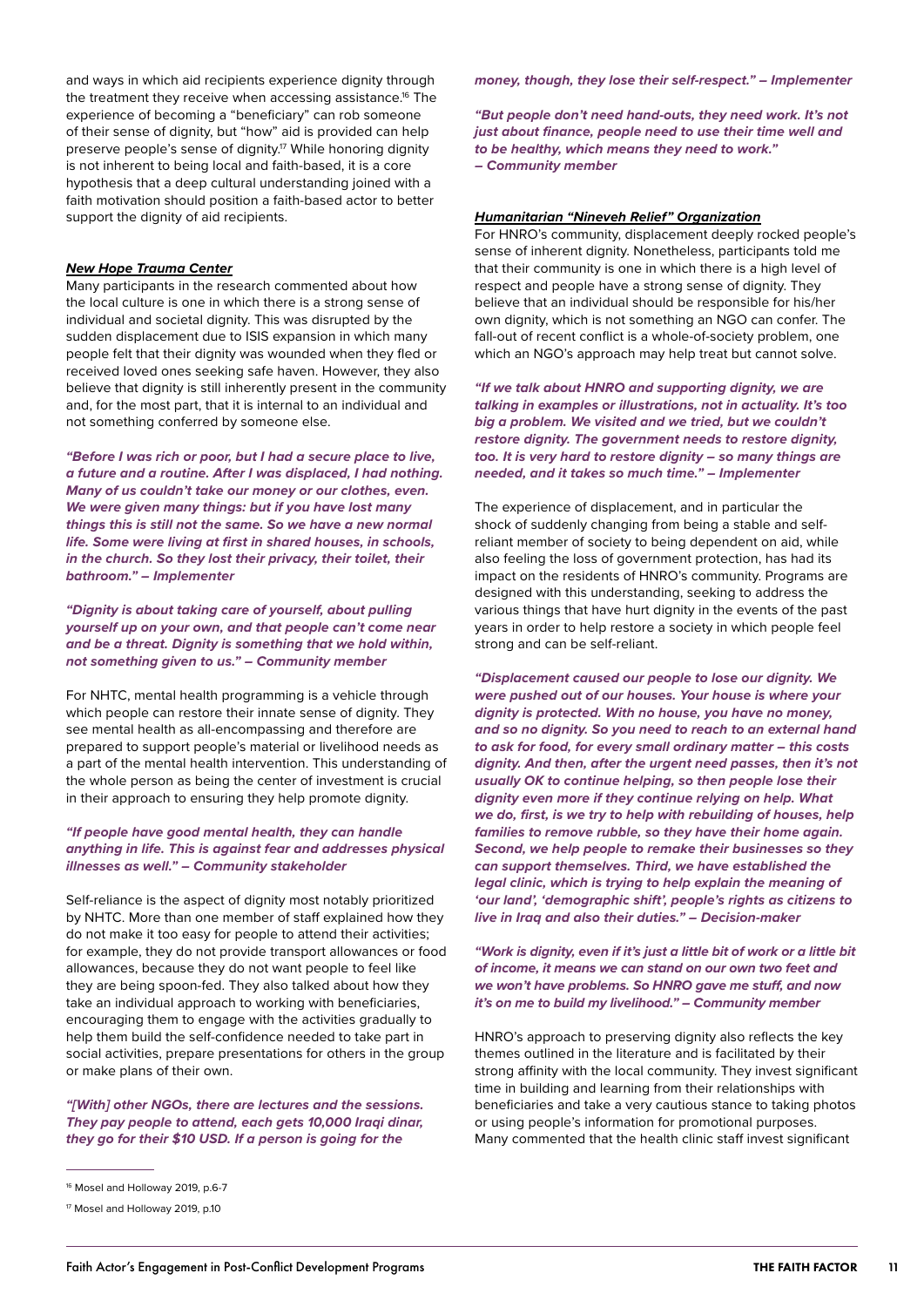time with each patient, a form of respect they cannot expect from other health services. While they gave examples of times that they chose not to be fully transparent about their decisions and rather relied that on church authority to ensure community members trust their decision-making processes, they nonetheless put significant effort into informing the community about their activities, offerings and programming.

*"There is also dignity in rights, so activities for people to feel like they matter, that they are respected, they are important – these are important for promoting dignity. In the [health] clinic, the way that we do this is we focus on the patients, we take the time to understand their problems and their needs. How we communicate with them and show respect, this is how we support dignity." – Implementer*

HNRO's legal clinic is built around an ethos of promoting dignity through ensuring people can access their fundamental human rights. Their focus is on promoting the rights of the Christian community and of minorities, ensuring that they have full rights to live as full citizens with equal opportunities.

*"Human rights lead to dignity, but right now we have our rights only on paper. If rights are sorted, then we may have dignity. The world is responsible for promoting human rights. If I can't benefit from my rights, why should I have them? God created us, as humans, with dignity – this is the source of the rights." – Implementer*

#### *Shalom Trauma Center*

While the focus of Shalom is on trauma care, almost every interviewee commented on how material needs are urgent and must be addressed because they are core to the human experience. They pointed out that urgent care comes first in the wake of an attack, and some implementers mentioned the importance of rapid response for psychological first aid as well. They observed that meeting holistic needs in the immediate aftermath of violence helps people to feel loved and valued. Implementers expressed great concern about what happens to jobs, livelihoods and education, as well as emotional well-being when individuals return home; they also expressed understanding that for some people, staying in their home communities, is not tenable.

*"Some of the participants that just left, they said we are-keep praying for us, we are still going back to our homes. That well, since their children are vulnerable, they take them safe-somewhere safe but they still live in their environment. They still watch out for their farms, for their homes. Okay, where they are. So, they all put it back to God. But they depend on God to help them as Christians even in this terrible moment." – Implementer*

Leadership of Shalom Center talked at length about personal resilience as a core objective of the program. Their concept of resilience is about emotional well-being as well as the capacity to live life in the midst of a great deal of tension. They tied resilience to the principle of dignity, because they see it as a key facet of self-reliance.

Furthermore, staff mentioned their joy at seeing survivors dancing upon healing, and restoration of hope in people's lives. Many interviewees also mentioned the importance of praying for the survivors and for their communities.

*"Uhm-I for me, success to me if I begin to look at the* 

*persecuted church today is talking less vengeance, talking less vendetta, talking less bitterness. Success for me if I begin to hear the persecuted church saying well, we going back again to rebuilding our lives and starting all over again but not after anyone, we don't want to revenge, we don't want to injure anyone but we want to start our lives all over again." – Decision-maker*

*"Yes but if you get the person accept it and you build the capacity to survive even in the midst of this chaos is enough. So, empowering people with this skill and the knowledge to know that we live in a broken world, these things will continue, but we ourselves need to be in a position to help us with the skills to survive the situation is what is important." – Implementer*

*"We-we try to calm them down and try to let them know that they are still loved and appreciated… somebody who has thought life is over for him. Even if somebody is attemptinghas considered suicide, during your communication you are trying to let him know that your life is valuable despite all that you are going through. You are still valued… Believe in yourself then you can begin." – Implementer*

The way in which Shalom implementers affirm people's dignity is strongly linked to their sense of affinity with the affected community. They reflect a degree of humility in how they talk about the survivors because they do not see themselves as separate or better. This, in turn, is related to their capacity for empathy as survivors themselves – and even though they promote a narrative of faith they understand how difficult it is to trust God in the midst of deep pain and loss.

*"They serve us as if they are children. Can you imagine me sitting down and um [the center manager] is bringing water for me to drink… When we came we didn't see any center manager, we only know our teachers. But I think he was the one I spoke with yesterday, he is the one that came here because when I saw him-the way he is taking care of us, I think he is the center manager. He went and brought us drinking water, I followed him to where he will get the water he said I should go and sit down he is going to bring the water. So that is humility on his part." – Recipient*

*"You know it is like destroying whatever self-esteem that is in that community has been destroyed, all their dignity, you are nothing and you can do nothing and nobody can do anything - Hmm - You know even telling them that your god is very weak. if your god is powerful he wouldn't allow us to be killing you people and be kidnapping you people and be destroying your farms." – Implementer*

Dignity is also promoted through the design of the Shalom Trauma Center facility itself, which is intended as a comfortable, restorative setting where people can just rest. Beyond communication and transparency, implementers actually sleep in the same facilities as the 'survivors'. Some survivors spend their entire week just sleeping, and are encouraged to do so. There is a fair bit of effort dedicated to offering tasty wholesome food, which is eaten communally.

Staff and volunteers also mentioned that they are taught by leadership the importance of treating beneficiaries with respect, for example by getting informed consent for any photos and avoiding pressure. They want people to feel valued, and work hard to adapt their methodologies and activities in response to people's needs. One implementer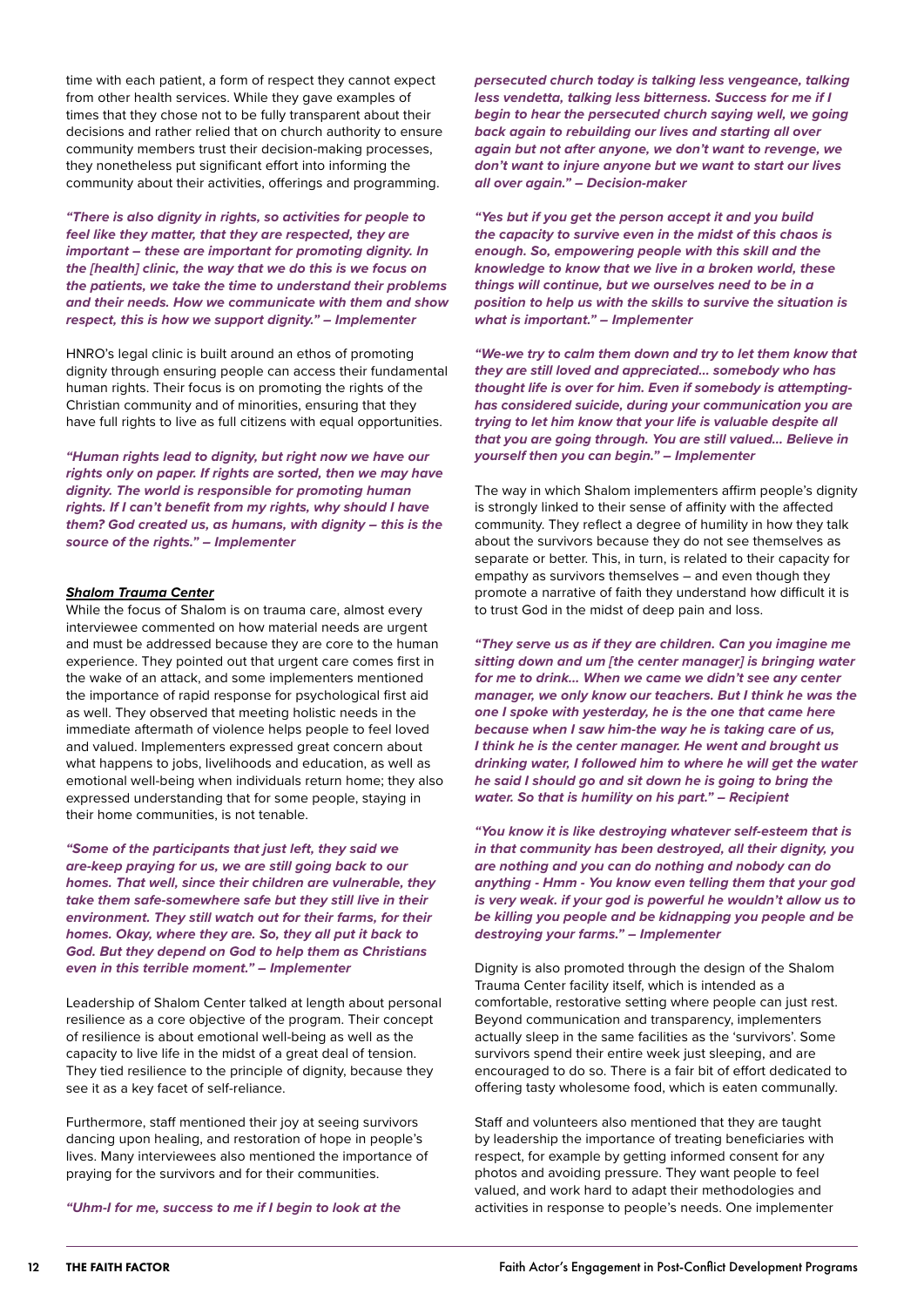mentioned limitations in the center's capacity to support the needs of children specifically, but offset this with a commitment to caring by just spending time with a child who is struggling and coming up with creative activities.

*"One of the first thing you do to survivors of crisis or abuse is to take them out of the environment where such event happen (sic). Take them somewhere where they can feel comfortable, they can feel relaxed do that they can be able to share their experience and this-s-s-s the Shalom Center has given them that opportunity, a lot of the testimonies we have gotten from these people is that, this place already stepping into the environment you begin to feel healing because of the way-the-way the place was designed and so, one basic thing is taking them out of their environment so that they can find healing and then giving them the opportunity to speak about what has happened, giving them the direction on how to that helps them." – Implementer*

The center manager talked about the inherent humanity of all, regardless of their religious background – so even the assumed perpetrator, which is usually in the case of this context Islamic Extremists. The manager tries to promote dignity for all, not just Christian survivors. However, not all interviewees expressed this commitment to acknowledging the shared humanity. Furthermore, almost all participants expressed a general sense of hopelessness at the weight of their circumstances and the pressures that affect people's ability to feel dignity in a context where conflict is far from resolved.

*"So, really I don't know what to say, and the truth just like what you said is that most of them go back and they are reattacked… The only thing I think that is been done for them is most of them will be asked to go to the IDP camps, and they cannot stay there forever. That place is also a place whereby it will never motivate people to become what they really or to regain their lives back." – Implementer*

#### *Legal Assistance Project*

Even though the concept of human rights, enshrined in the Universal Declaration of Human Rights of 1948, is built on the idea that all humans have dignity which must be respected, researchers on faith-based humanitarianism have suggested that the scholarship and practice in human rights has progressed in a distinctly secular direction (Ager and Ager 2011), while religious groups often speak more passionately about dignity. A narrative of 'rights' sometimes obscures one of 'dignity'. Indeed, in interviews with LAP implementers and stakeholders, the narrative of dignity was not emphasized. There were, however, various examples given of ways in which people saw and celebrated the restoration of dignity that came with the restoration of rights. Some converts spoke about the contrast between joy they felt in choosing a new life path, then feeling suddenly stripped of their humanity, then their sense of joy restored when the situation was resolved.

*"We were in my house, people in the community heard that we were playing song of praise, worshipping God. It changes, sister, to worshipping a living God rather than traditions, it feels like a change. Then, the people of J-town didn't like it… they surrounded my house, people and policeman. They surrounded my whole house. We were praying, congratulating my baby boy when the authorities came in, the policemen, the people. I felt pain… in that moment they took me to jail for four days. My wife was also gotten into jail for one day." – Recipient*

*"As we see that they regain their dignity when we solve their case they get their house back and they get their services is when we see them happy and there we can see that way of being able to heal the damage that was done to them before." – Recipient*

Furthermore, the way in which LAP operates, with its bespoke approach to advocacy and commitment to building relationships with not only the beneficiaries of their services but also with other stakeholders, may be seen as indicating that the program team place a great deal of value on human dignity. However, it was noteworthy that when speaking of successful relationships with various stakeholders, most interviewees persisted in describing the Catholic church and Catholic community members as the aggressor or even the villain; it seems that extending an appreciation of dignity in the Catholic community is particularly challenging for both the beneficiaries and the implementers.

*"So, we told brother XX, "We don't have how to thank you, nor how to pay you, we can only thank you." Until now, we feel supported, happy with them. When we were about to solve everything, we wanted to take them to our community but, to avoid more conflict they didn't go. Out of respect." – Recipient*

Another way in which the project supports human dignity is by combining legal assistance with training, drawing on biblical content and principles about the concept of 'persecution'. They place a strong emphasis on teaching people to forgive their aggressors and therefore be examples of tolerance. They then encourage them to find ways to be a positive influence in their communities. They seek to not only help end the abuses, but to activate the potential agency of the erstwhile victims in their communities.

Indeed, the context in which LAP operates is in many ways a battle of the minds. In communities where tensions are high, there are reports of Catholics trying to change the converts to Protestantism back to Catholicism. In response, LAP tries to change the mentality of those community members who are least accepting of diversity and freedom of thought. Though it is not an objective of LAP, many of its church partners and beneficiaries want to use this culture of freedom to promote further conversion to Protestantism. So, while each stakeholder is seen as having and meriting their own sense of agency, each party is trying to shape how the other stakeholders think.

*"So the Catholics determined that in order to make them change their minds they would not return the services until they obeyed. So during the whole process they were without electricity, water and education. But together with [the founding NGO] we managed to change the mentality of the persecutors. Maybe not totally, but we were able to get them to accept them in the community and give them back their services." – Implementer*

Furthermore, some of the interviewees who had benefited from LAP services expressed that, for them, their dignity as members of a minority religious community includes having a spacious dedicated space to worship. They want this because they want churchgoers to feel comfortable, but also because they see care for their neighbor as including welcoming them into their churches. However, they also want an established physical space of worship because they want the joy of praise – even though neighbors have complained about the noise.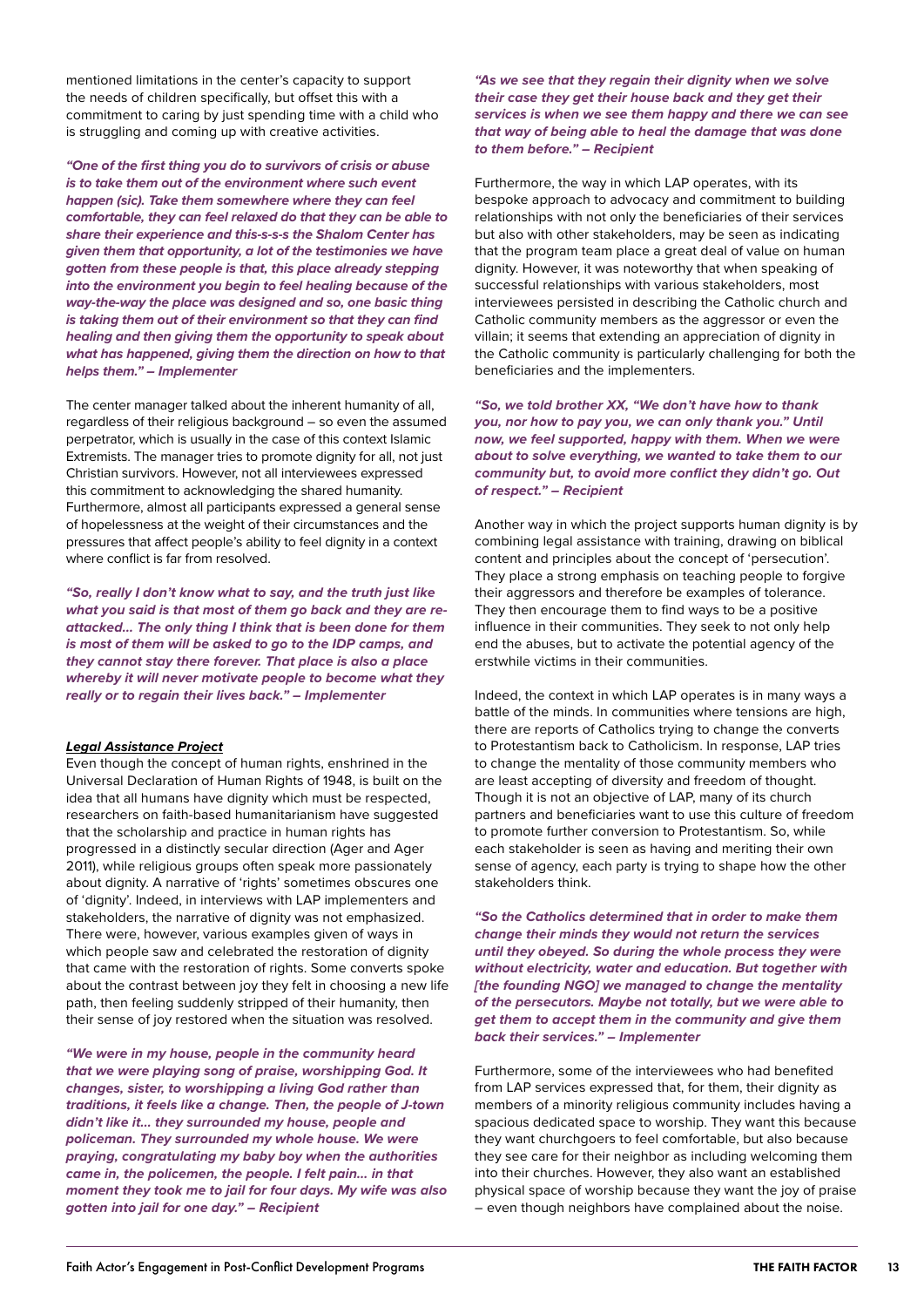This begins to illustrate the complexities of promoting dignity, as converts want to have full freedoms but their freedoms do begin to infringe on the lifestyles of others.

*"I would like to tell you the trigger of the persecution, the brothers invited a pastor from outside to preach and made a big scandal in the town, then they put speakers with a lot of music and it seems that they had already been told once, but they said not to transform the environment and that was the trigger, The community demanded rules that they should not make so much noise but they said they were free, and later when the brothers did not obey this, the town government came, the board of directors, and they grabbed three brothers and put them in jail and cut off their water and electricity." – Stakeholder*

*"I like instruments, I like to play instruments, we have guitars, they invite us to other communities and we sing songs of praise to God. Now, we want to get electronic equipment. Because we got a keyboard, but it doesn't sound well18. There's a lot of need. The intention is to cheer people up with a good praise to God and for the neighbors that persecuted us to hear them… I'm not resentful to them. I put myself in the shoes of the ones that yelled at us, that made fun of us and they did it because they don't know about this." – Recipient*

#### *Cow Bank Project*

Within the communities served by CBP, there is a very strong culture of poverty. People describe themselves as poor, isolated and limited in opportunities. Furthermore, in the interviews, community members were hesitant to speak with enthusiasm about the opportunities afforded them in their lives, but rather felt it was appropriate to focus on their deprivation. However, after formal interviews were over, interviewees spoke more freely and enthusiastically about the hope they have in their lives.

*I: "What is your biggest need now spiritual life or finance?" R: "I am a poor person, so I have nothing." I: "Besides raising cows, growing corn and rice, what else do you want to do?" R: "I don't know what I should do." I: "Do you want to go to work in the city? Like being a worker." R: "I am not good at Kinh (official language), I dare not to go." – Recipient*

In such a context, dignity can be elusive, yet there are a number of core aspects of the CBP model which promote dignity. Among them:

- Community selection of beneficiaries, whereby the collective members of a church decide who receives cows promotes participatory methodologies which, while privileging church members over other community members, nonetheless places decision-making inside the communities served by the projects.
- Recipients choose their own cow. Project leaders described this part of the model as a strategy for avoiding complaints as people are responsible for their own choice, but it also promotes dignity by allowing beneficiaries to be active in their own development from the very beginning of their engagement in the project.
- Recipients do not just receive cows, but also participate in skills development in the form of training on how to care for cows and take responsibility for the health and well-being of their livestock.
- Recipients in turn become donors. Once a generation of cows has been bred, the church hosts a handing-over ceremony in which the families who bred the secondgeneration cows pass them on to the next recipients identified by the church members.

*"For resilience, one way in which this is built is by engaging the local church in the decision-making process. Members decide who is more needy, and they are encouraged to find 'the least' among them in the group. Once they have decided, the poor members are encouraged to think not just of themselves but also of the needy in the rest of the community! So the philosophy of the project is to think of others before thinking of themselves." – Decision-maker*

The CBP promotes holistic development, and is built around a narrative of care for the whole person. Spiritual well-being and material well-being are seen as closely intertwined. Benefiting from the cow, therefore, was not just a source of material improvement but also a source of hope for a better future. Self-reliance and agency are encouraged. For example, recipients frequently mentioned that, as a result of the financial freedom they have found since receiving and breeding their cows, they are excited to send their children to school. They also described their own empowerment in a number of ways; for example, one recipient trained his wife how to care for the cow. Furthermore, community members who previously may have been relatively idle now had meaningful productive occupation to care for and breed their cows.

When asked how they use the profits they have earned from their cows, recipients gave different answers, as each recipient is able to decide for him/herself how to use their cow. They understand that they are taking responsibility for that with which they have been entrusted. While most seem to talk about their idea of building a flock, at least one said he sells the offspring each year to pay for school fees and other family needs.

*"What they do well is that they show responsibility to care for the cows and pass the calves to other families. The responsibility is emphasis when they receive one or two cows, they have to take good care of them." – Stakeholder*

*"I will take good care of the cow so it can reproduce more. I hope to have a herd of five to 10 cows for the whole family to take care of. When my parents saw that I received cow from the church, they were also very surprised that I did not believe in God but also got a cow." – Recipient*

However, because of the sustainable economic stability that cow ownership offers these families, cows can also serve as a status symbol, and recipients can be seen as receiving preferential treatment, moving from being the 'poorest of the poor' to being what amounts to small business owners. Participation in the CBP clearly enhances a person's status but can do so unequally, as not all families in a given community receive the cows. Nonetheless, when church

<sup>18</sup> It bears noting that once the original case was resolved, the founding NGO advised the church leaders that it was not advisable to put speakers with music without local authorization and showed him the rules of religion in the state of Chiapas, so this quote does not reflect the guidance of the founding NGO.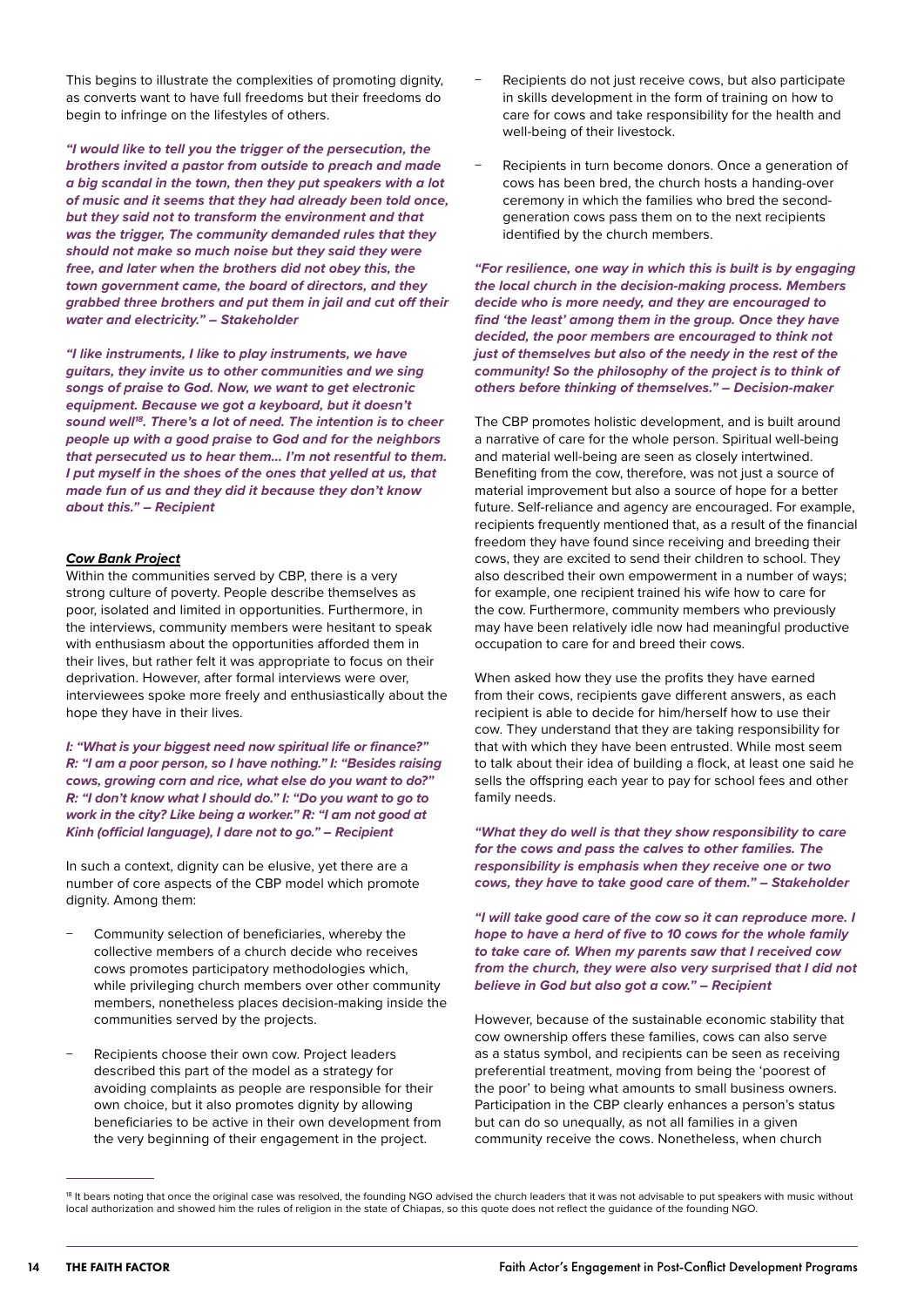members select recipients, they are walked through a very deliberate process of agreeing and applying vulnerability criteria. Furthermore, the families who receive the cows are typically the 'poorest of the poor' who would not be able to pull themselves out of poverty immediately after receiving the cow, but rather must work very hard for several years to breed their cows before achieving financial stability.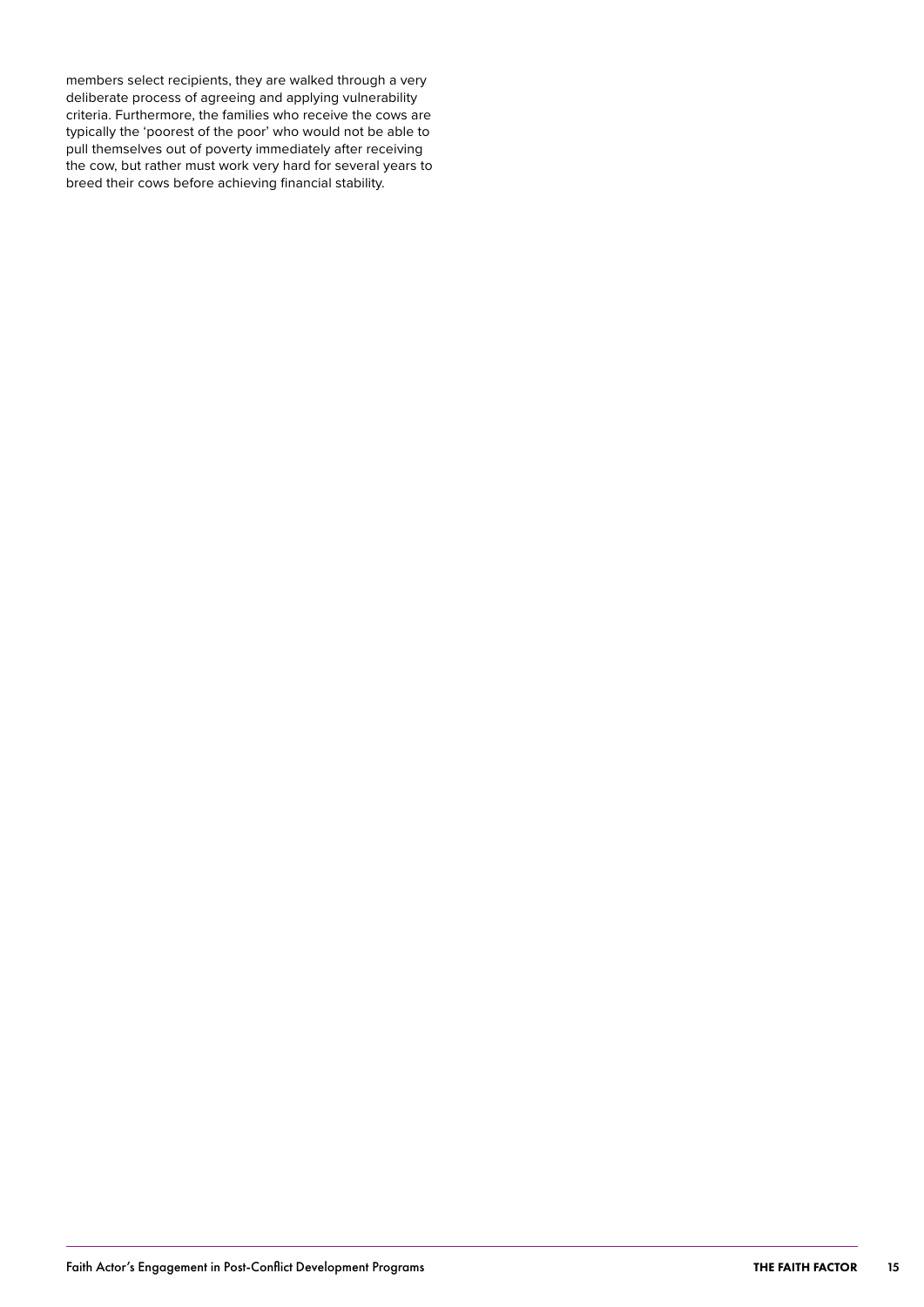# <span id="page-15-0"></span>Who values what in the organizations' work? 2

Different actors in aid provision place different levels of value on different things, and an aid provider's inherent value, therefore, is not as straightforward as demonstrating how many people they have assisted, in how many locations, their total budget, or even the quality of their monitoring systems. Value must also consider what aid recipients want and need.<sup>19</sup> In this section, we explore the value of the LFAs' work in terms of the intersection between the values of the aid recipients themselves, the staff and representatives of the LFAs, and the wider development community.

#### **Capacity vs contribution**

Capacity is often the first benchmark referred to when determining whether an organization does 'good' work. Not surprisingly, the HPG study concluded that "organizations and individuals defined and valued capacity in terms of the abilities they already possessed."20 However, this is in part because there is not a clear and commonly-shared definition of "capacity" for aid provision. Capacity assessments for local partners often focus on measuring their financial management, governance and human resources systems, and mechanisms against fraud or corruption. However, they propose that capacity may be better understood as the contribution that an organization makes to the lives of their intended recipients.21

Capacity can be held at the individual, organizational or systemic levels.22 Individual capacities are about the experience, knowledge, technical know-how, energy, motivation and influence that people associated with an organization hold. However, individual capacity tends to move with employees to different jobs and organizations and job retention is often therefore of concern. Organizational capacity refers to "internal policies, arrangements and procedures that combine and align individual competencies to fulfil their mandate and achieve their goal."23 Finally, system capacities consist of norms, traditions, policies and legislation. An organization's history and leadership is therefore important for establishing their capacity. For faith-based actors, religious structures and leadership therefore can greatly influence an organization's capacity to make a contribution.

Contribution must also be contextually relevant, meeting the specific needs felt by the intended recipients.<sup>24</sup> In keeping with the theme of affinity above, research on faith-based humanitarianism has referred to the concept of "cultural proximity", the assumption that if a faith-based actor will be able to operate with greater ease and expertise with populations who share their religious tradition because they are more culturally aligned. 25

#### *New Hope Trauma Center*

NHTC works with small numbers of people, and they are proud of this. Particularly because they work in the mental health field and understand the complexities and need for long-term investment in well-being, they prefer to serve few people well rather than expand beneficiary numbers. In fact, in the early days there was some reticence on the part of some of the organization's management to count beneficiaries at all, as they considered that to be placing more value on quantity over quality.

*"I'm a parish priest; I can't help everybody. Mother Teresa helped seven million people but she helped them one person at a time. I can't send my message to the whole world, so I focus on you now. If I help three people, then they help others." – Decision-maker*

*"The mental health program needs to be for 6 months to really make a difference, but other NGOs do a session, get their numbers, then goodbye. We need to see change or there is no point doing it." – Implementer*

Because NHTC serves fewer people and maintains strong community affinity, they have a deep understanding of the needs of their constituents, and carefully tailor services and activities to address specific concerns or interests as they arise. For example, in a youth program they may only have 10 children in the sessions so they can tailor each session to what those 10 children have discussed and the concerns they have raised. Several stakeholders also commented that their spiritually oriented approach to work, and the fact that they often incorporate Christian scriptures and practices into their activities, enhances the quality of their offering.

#### *"There are other organizations who do mental health work, but they do it without the Holy Bible, and you can see the difference." – Community stakeholder*

They are applying the same principle of quality over quantity to their organizational growth and development. They want to grow but they are doing so slowly and are being careful to do it thoughtfully. They now have administrative staff and separate technical staff with specific skills unique to their area of responsibility. There has been enormous investment in building the psychosocial skills of staff and volunteers. NHTC has also gradually improved its monitoring, evaluation, financial and accountability structures. However, some of this improvement may be attributed to their recruitment of a manager who previously worked for an INGO and the fact that one of their co-founders is U.S.-based.

<sup>19</sup> Fast and Bennett 2020, p.14

<sup>20</sup> Fast and Bennett 2020, p.12

<sup>21</sup> Barbelet 2018, p.8

<sup>22</sup> Barbelet 2018, p.7

<sup>23</sup> Barbelet 2018, p.7

<sup>24</sup> Barbelet 2018, p.8

<sup>&</sup>lt;sup>25</sup> Palmer 2011; Wilkinson and Kraft 2020, p.5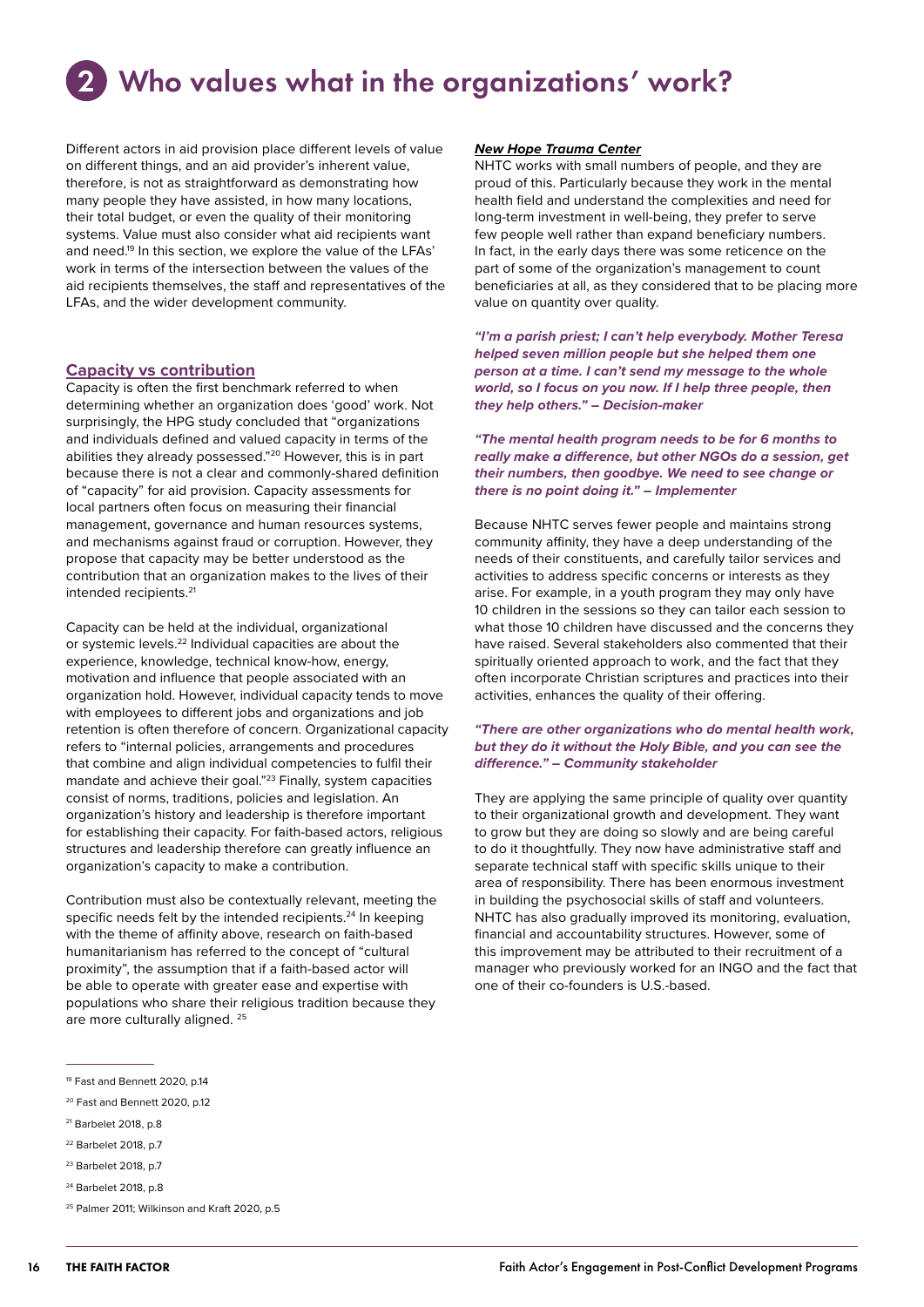*"We are going in the right direction but we are going there very slowly. We are learning more as we go. We don't want to be too fast and make mistakes, we want to be more organized." – Implementer*

NHTC management is keenly aware of, and respects, the humanitarian principles, and they try to instill these values in the rest of the team, though it is not clear to what extent the rest of the staff and volunteers share their commitment to a 'humanitarian' approach.

*"We don't discriminate. We work with Yazidis, but our goal/ vision is to treat or heal one soul at a time. So even though we have a large number – we try to touch older people, but also children: kindergarten, high school, middle school – we focus on just serving the one person at a time." – Decision-maker*

*"I focus on building an awareness of the need for impartiality, neutrality, humanity, independence. I told them it is not just about sitting and talking with people, they need to actively avoid doing harm, and the human being needs to be at the center. I also tell them … we need to focus on people and be ready to know their traditions, their culture, their society... The staff is fully on board with this – they are inexperienced but they learn." – Implementer*

Community members and stakeholders widely commented that NHTC's work is highly relevant, and that they can see that it is making a difference, although that difference is mainly qualitative and difficult to evidence using traditional reporting mechanisms.

#### *"Everything they do is useful." – Community stakeholder*

*"Often kids will come back [to school] and say, "They told us X at the Center." We see them flourish, know how to handle challenges, i.e. they maybe didn't know how to open up to us earlier or how to communicate with us, but now they learn how to behave, how to talk and tell us what they mean or need." – Community stakeholder*

HNRO is very active and with a diverse programming portfolio. A relatively small team keeps up with many different sectors of engagement including health, livelihoods, advocacy and infrastructure. They see this, however, as a bedrock of the holistic approach they are taking to addressing the needs of the community and want to ensure that their interventions are thorough. For example, for participants who complete their somewhat comprehensive vocational training program they are committed to offering an investment or start-up funds to ensure the participants can put their training to use. This results in a quality of care which people have come to not expect from public health services and are unable to afford from private services.

*"No other NGO has served the people the way HNRO has done. Others have maybe come and done one distribution, then left again. With the health clinic, most of the people go there, and to all the other activities as well. It's well known and they serve the whole community." – Community member*

*"The primary thing that HNRO does well is provide aid. They support food, give non-food items, and they see people's needs and respond to them. Then, they respond to people's needs, and they have a holistic picture of what all the different groups in the region need. Then, they do* 

*projects for the community to develop them – this can include infrastructure projects like improving community gardens and streets – this develops and builds up the region as a whole." – Community stakeholder*

For its size, HNRO has arguably spread itself somewhat thin in its portfolio; they see the strength of this however as being their holistic approach. They have also developed some niche services which no other local organization is offering, with qualified professionals at the helm, namely the health clinic and legal clinic. While its advocacy work is not yet well-known at the community level, it is seen by senior management and by regional stakeholders as an area of potentially significant impact in the coming years.

#### *"HNRO is known for health provision and for their economic activities, and also for their holistic approach. They play a complete role. If something needs doing, if funds allow it, they do it." – Community member*

In terms of organizational capacity, there is a structure in place and they have been investing in organizational development. Whilst, for example, team members were in the early years often slow to reply to emails or too informal in engaging with stakeholders, they are now highly organized and punctual. Donors such as USAID are finding them attractive as a local partner. Nonetheless, most of the staff are community members dedicated to their vision and would prefer to spend their efforts carrying out programs than managing grants. They do needs assessments, but needs identification actually happens primarily through implementation of existing programs and their ongoing communication with community members. They have developed vulnerability criteria for identifying beneficiaries of different programs in which church councils play a central role.

*"We know that with government funding like USAID, EU, we would need more human resources, more financial management, more staff. I'd like that, but we need time to develop that way, and we need to build our experience." – Implementer*

*"International organizations have entire teams that can do the finances and the reporting or monitoring. It's a lot of work and hard to keep up. At HNRO, as soon as they got the funds approved, they'd be entirely focused on just doing the work." – Former implementer*

#### *Shalom Trauma Center*

The international Christian NGO which suggested and resourced the establishment of Shalom Trauma Center had extensive previous experience working in Nigeria. Their assistance previously had been in response to immediate and urgent needs, but around 2011, they wanted to shift to a more professional and strategic approach to their work. They conducted a needs assessment and undertook a strategic planning process along with their church partners. It was during this process that the idea for Shalom Trauma Center emerged. However, once the decision was taken to develop a trauma center, much more local grassroots consultation took place which shaped the design and plans of the program.

*"We did a lot of research and consultation with survivors. We find out from them what they-what they will need. Initially we were doing things like relief, like also uhm-m providing social amenities like schools, and clinics uhm*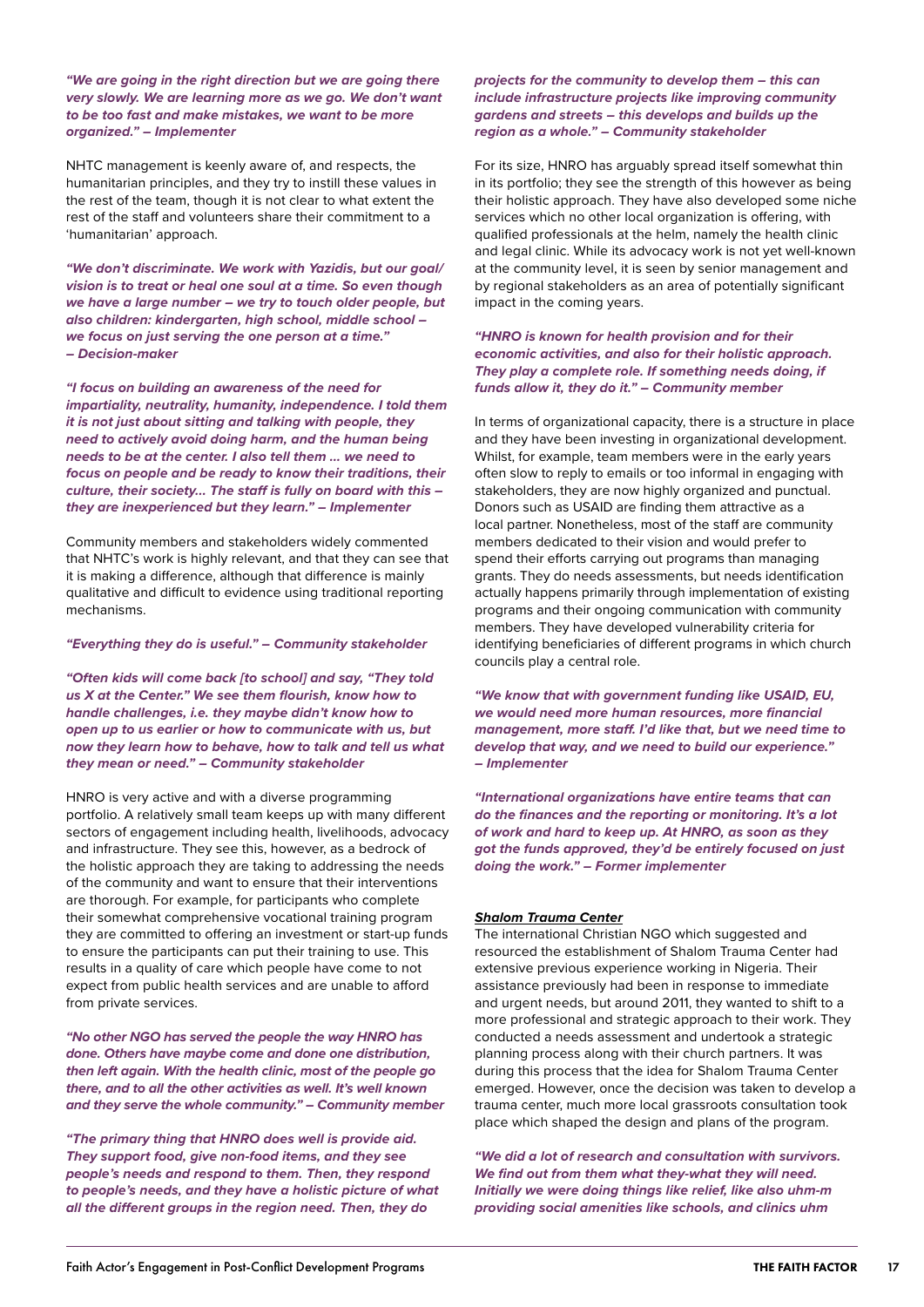*portable drinking water like boreholes but uhm-m we discovered that most of these communities were still not yet able to develop a lot of resilience. So, together with them, we discovered that trauma is something that will help them go a long way and so, trauma came onboard." – Decision-maker*

The center staff and volunteers all expressed a strong commitment to managing the center to professional standards, for example, by following local employment law, detailed programmatic reporting, and maintaining robust and welldocumented financial accounts. The center also has an evaluation and feedback system in place for participants. In the context where the center operates, this is not always easy, due to factors such as limited funding and a high reliance on volunteers, and that few local vendors typically write receipts. Furthermore, because the center does not interact closely with other NGOs or humanitarian agencies, it was not possible to assess how robust their systems may or may not be according to the standards of international donors.

*"So like our oga (i.e boss) will always say… work done not reported is equal to work not done. So, if you are doing a work, you're working and you're not reporting it, it doesn't show anybody that you are doing anything and you know that you have to work and you steward." – Implementer*

*"So, you just have to make the people understand that you need receipt so, I remember that we have made people to make receipt because of us… So, they have-don't have choice especially if you want to be a customer then you just have to provide receipt." – Implementer*

*"I think the-there is need for more funding, more uhm some of the volunteers should be-should be properly engaged so that they would-they would, they would give their time, they would be more committed to the ministry. If more people will be recruited you know, turning volunteers to staffs and uhm I think more will be achieved." – Stakeholder*

Construction of the facility was, for years, a focus of Shalom's capacity building (there were delays due to local violence), and continuing to develop the facility is a priority as the Center's ability to contribute is rooted in their ability to offer safe haven to severe cases. They are aware that they do not currently have sufficient facilities to offer the extent and degree of care that they want.

*"Because of the limited space, because Shalom Center has been built for only 16 survivors at a time. Alright, but there are other facilities maybe not structured like Shalom Center (i.e. the Trauma Center) now if it becomes necessary that the whole community be taken care of at that particular point in time then, we will also have to use some of these facilities because we have enough care givers on ground that we can host but then, those facilities have not been designed in such a way that Shalom Center have been designed." – Implementer*

Regarding technical capacity, implementers saw the importance of getting training for trauma healing, but not necessarily of qualification in psychotherapy. Indeed, a major component of the program is training pastors as trauma caregivers. Those qualified in psychotherapy had degrees in biblical counselling, specifically, and the training manuals used with caregivers were developed for church-based care specifically.

*"Mental and emotional health is a very-very tedious uhm domain that you don't just take anybody and you throw in there, you need to work on them intellectually, you need to work on them very-very hard emotionally, you need to work on them very-very hard socially. The social interpersonal skills must be very-very good. Their compassion level must be very-very high. Their people-oriented skills must be veryvery high... Now, for our society I am afraid we have a bit of a gap there and we are filling in that gap and how are we filling in that gap? I call them lay counselor. So we are able to meet who don't have any counseling training, any psychology training but they've been injured emotionally and otherwise and they've lived as survivors and we've worked with them until they are able to live and finally [support] people that are like them." – Decision-maker*

#### *"Maybe after that if you are a church leader, we will be able to also raise you by training you to also help your church members that are traumatized." – Implementer*

General feedback on the course content and materials is that the modules are well-structured, and the written content is very useful. In fact, there was demand for more written materials so that more people can access the knowledge base beyond those trained directly by Shalom. There was also some comment about the need for written materials in local languages, as most of the manuals are currently in English.

*"When I treated some of the topics in the church, some members were even surprised that ah, how-where did I get all these teachings from. They in fact, even asked me to get copies of the manual but I told them I have only my copy and so, the best I can do is to give them my copy for them to photocopy." – Recipient*

The manager has a philosophy of holistic resilience, integrating tolerance for community cohesion, with mental health using diverse therapy approaches (cooking/arts/ etc.), and livelihoods skills which are also a form of therapy. Even though the Shalom's capacity to offer these services is limited, they understand the importance of holistic care and seek ways to ensure that people's basic needs are met.

*"You realize that there is so much insecurity, the people we have met so far, are people who need-who need psychological and emotional stability. They want to be sure that they are okay and unless the-the-the magnitude of fear and all kinds of things going on, it can be very-very difficult. And so the greatest need, there is the economic aspect where people needs security to be able to care for their-you know they have the economic security that I can take care of myself. And then secondly, the physical security where you realize that you're not afraid to move out." – Implementer*

*"We are doing a practical trauma training that when you meet persons with trauma challenges, you will be able to counsel them using the scriptures for them to see the need to forgive those people who have caused them such traumatic problems. Also, if there is any help you can render to them financially with food items, clothes and also for them to trust in God." – Recipient*

Finally, the contribution of the Shalom Trauma Center must be linked to the level of commitment and relationships of their staff and volunteers. The fact that they are themselves members of the affected community, and that line between staff, volunteer,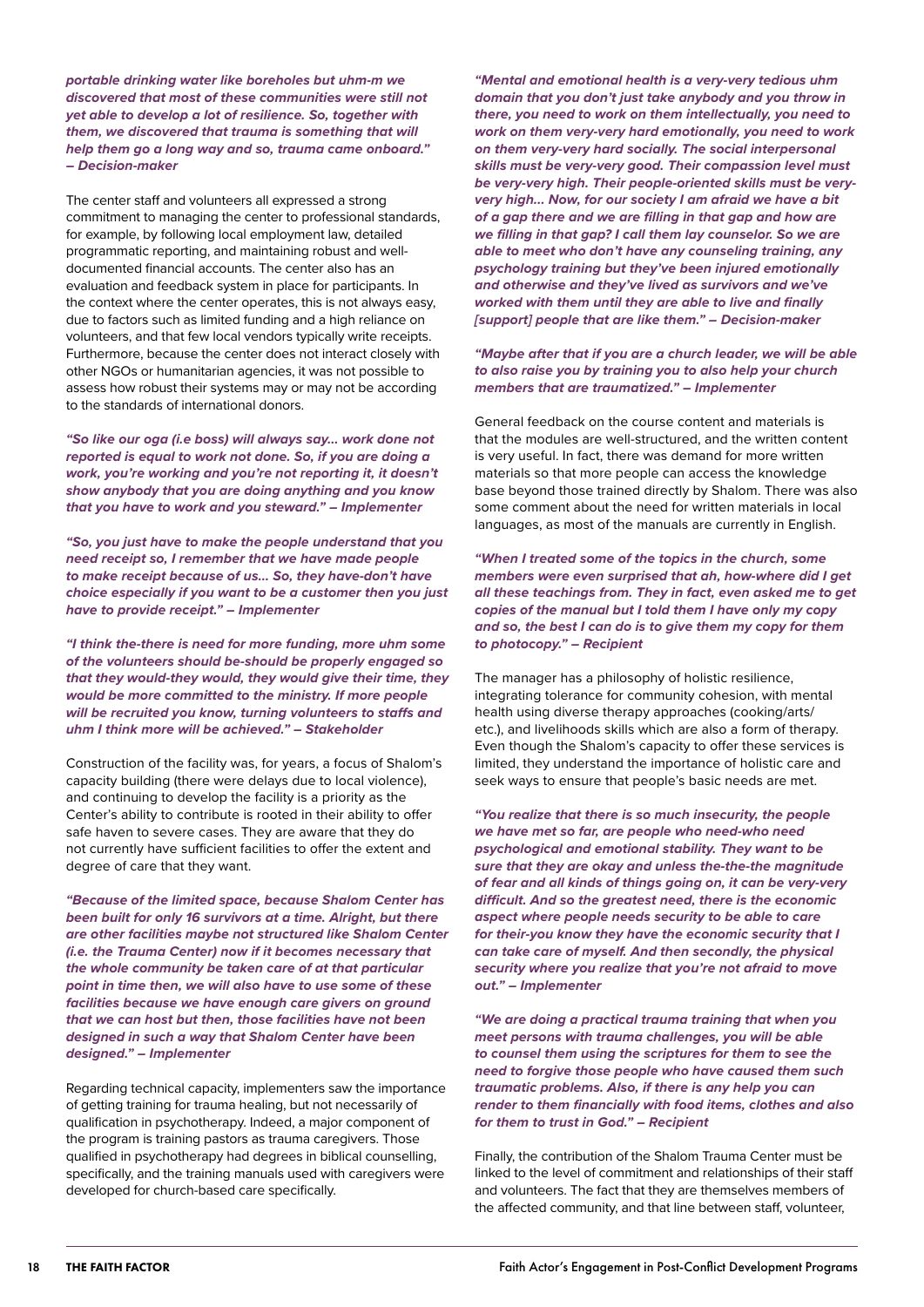caregiver, beneficiary is very blurred, means that survivors receive a deep and expansive degree of care. However, this also points to some concern about burnout and compassion fatigue, which can affect their ability to offer this kind of care in the long run. In contrast, though, there was no concern raised about staff poaching by other NGOs, a problem frequently highlighted among the work of effective grassroots actors.

#### *Legal Assistance Project*

Even though LAP is in the process of registering as its own legal entity, no one interviewed mentioned this fact. In fact, those who know about its management still clearly associate LAP with its founding international sponsor NGO, who continues to arrange most of its funding. Furthermore, the implementers had little to say about reporting, financial management, or upward accountability. The lawyers are responsible for adhering to all legal procedures, but otherwise, the project team focus most of their efforts on negotiating, training and building relationships. It is likely that the sponsoring NGO handles much of the administrative burden for them. Rather LAP itself focuses on contribution.

*"I think that at the end of the day I understand that it is a necessity for both the associates and the state government to be accountable, but there are actions that are unnecessary, the work we do is with our mouths, with dialogue and with the pure saliva directly with the people, we would not need to be checking so much, when the only thing that is required is to talk to them and make them understand the situations, but if it is necessary for someone, we have to do it without any problem." – Implementer*

The capacity that LAP has, which is unique, is in their dedication over the course of years to build on lessons of the past and building expertise in grassroots collaborative advocacy.

- The first challenge that LAP had to understand and address was to simply acknowledge that religious rights violations take place in mountain villages. While they have now built a network of allies and stakeholders who understand this and that it should be addressed, LAP and its partners still find that they must put a lot of effort into raising awareness about this with many Mexicans.
- The second challenge LAP undertook was to develop a bespoke approach to offering legal support to victims of violations. This included identifying effective likeminded legal counsel, and LAP leadership found that they needed to do more networking and found their best teammates among lawyers who had not previously supported charitable or advocacy work.
- The third challenge that LAP identified, and to which they now dedicate most of their efforts, is for preventive work. They offer training to members of Protestant churches who may have been victims of rights violations, or who may be vulnerable to religious conflict in their communities, because they have found that the victim's attitude is central to resolving disputes. The training draws heavily on biblical teachings but is also delivered in a bespoke manner in recognition that each situation is unique. They now partner with one state government to offer this training to other key community members. The purpose of the training is to support social cohesion and tolerance on both sides in order to mitigate the likelihood that conflict might arise.

#### *"Until now we are grateful. When everything was over… well… after the deal they taught us how to keep still during the storm, the taught us more of the study of how to keep still during the storm, still you remain here." – Recipient*

LAP is well-positioned to succeed because they are strongly embedded in the Protestant denominations of Mexico, which means that they understand the Protestant Christian ethos, and are seen as 'brothers' and 'sisters' by the beneficiaries of their services. However, they have also developed strong ties to local government and contracted with experienced qualified lawyers. Their capacity in both these fields of operation garners them not only trust but also an ability to navigate some extremely complex dynamics.

*"The legal advocacy really does seem to be succeeding in a way projects like these never have before… One thing I think is that each case is different. Some are settled in courts, others in negotiation with mayor, others in negotiation with the Zapatistas which is very dangerous. There is no template, but each is uniquely successful!" – Decision-maker*

Furthermore, LAP's contribution can be seen in their successful navigation of specific complexities. For example, most of the beneficiaries of their services are functionally illiterate and few speak Spanish fluently, rather they speak tribal languages, which can increase their sense of isolation and helplessness. Furthermore, due to the social dynamics outlined in the section on 'dignity' above, a difficult situation can escalate quickly, and a minor conflict can affect many people if not addressed in a timely and sensitive manner. In addition to relational sensitivity, this also requires legal knowledge.

*"The brothers do not really know much about the subject of persecution and because they do not know the Word of God they can make many mistakes to respond to persecution. And the second need is that they do not speak Spanish well and for that reason they cannot seek support." – Implementer*

*"In our side as lawyers it is not about treating it as a lawsuit in fact we establish primarily the conciliation so that the matter does not confront and become serious, so we began to see alternatives we resorted to various issues and began to work counting the affected people seeing the ways to mediate between which institutions could have better institutions to see what would benefit more to those affected and that was how we began to deal with the case." – Implementer*

As a result, success for LAP is claimed when all stakeholders are satisfied in a resolution to a situation and when good relationships across the social spectrum are maintained over time. LAP staff and volunteers are clearly dedicated and committed to what they do, passionate for the cause and genuinely interested in the relationships that they build in order to support the legal assistance work.

*"So for me the strongest thing that [the NGO] has is the companionship that it gives to the persecuted and the orientation to face the conflict. Not to run but to suffer to give glory to the Lord Jesus Christ. For example here the company that [Volunteer] came to give to the persecuted brothers for me was very excellent, the orientation of the brother was very good, he had a passion to reach the unconverted, and was taken by [the NGO] to work with the persecuted." – Stakeholder*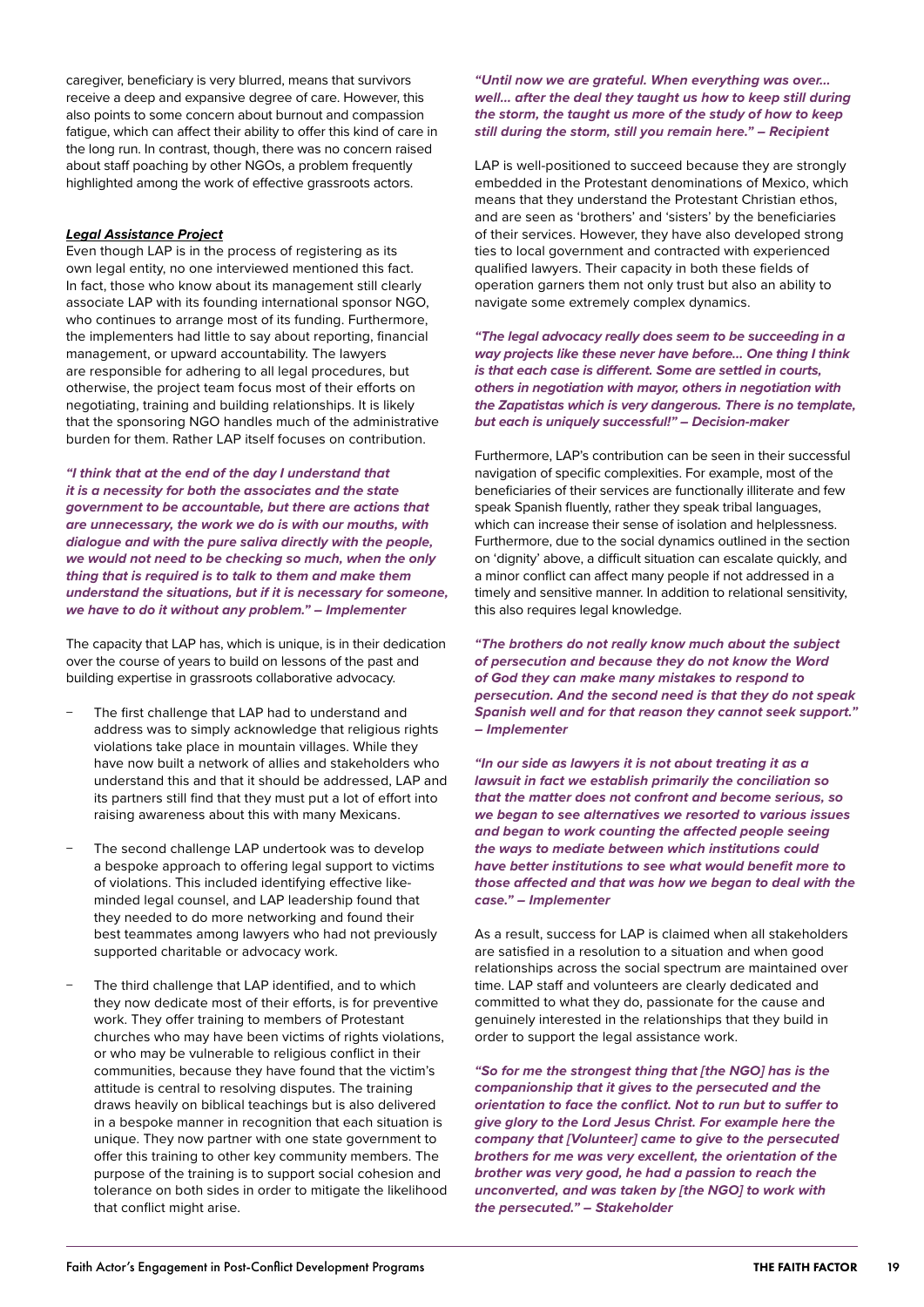#### <span id="page-19-0"></span>*Cow Bank Project*

The CBP, unlike some of the other initiatives highlighted in this report, is a development project borne out of decades of learning and experience in development theory and best practices. Furthermore, the director of the project has extensive previous experience in NGOs and development, which he has brought to this role. Therefore, he brings the CBP a level of professionalism. He is also trained as a pastor and is a respected church leader. As a result, several key principles in the field of humanitarianism and development are followed. For example:

- Participatory methods, through communal selection of who receives the cows, ensure community ownership.
- − Group lending principles are followed based on the Grameen Bank model.
- Aid provision is coupled with capacity building, as cow recipients are also trained in technical aspects of livestock care.
- Empowerment is encouraged as recipients become donors and have autonomy to decide how their financial benefit is spent.
- Sustainability is emphasized as a key objective of the project. Through reproduction of cows and churches empowered to manage the CBP work after the first couple of years, the CBP's goal is that it be self-sustaining within a few short years in any given community.
- There is at least some monitoring taking place.

Specifically, the ongoing health of the cows is documented and reported to project leadership on a monthly basis.

*"If we do rightly at first, it will exist for long time in community for five years, 10 years, 20 years, 30 years later when we look back, we will see that five or ten will grow to thousands of ones. We will see directly that the Christians' lives changed as their children can go to school, they build their house from this program." – Decision-maker*

*"The people who have received the cows, it is decided by the local churches, that are the poorest families… We share them how to care of the cows and breeding, until the cows give birth then they will pass the calves to the other families." – Implementer*

*"But it is a project that starts from small thing and grows up, it is different from other projects which help people in a short time. But this program helps people to be long-term and more and more beneficiaries and makes a significant contribution to the church and community." – Stakeholder*

In addition to demonstrating capacity in its adherence to humanitarian best practices, the project makes a meaningful contribution in ways that are more contextually appreciated. The cultural relevance of the details of the model, including the nuances of how both recipients and cows are selected,

is one of the reasons why it is appreciated. By implementing the CBP in close partnership with churches, those church communities build a sense of ownership in the project which means they help expand the contribution of the project by making their own contribution.

#### *"I require that they must build shelter stable and take carefully, if the cows get sick, they must report to us." – Implementer*

As mentioned previously, this CBP is an adaptation of an existing model among government and NGOs in this region of Vietnam. On one hand, there is not much evidence that this CBP is unique compared to the others, except for its church partnerships which are the main means not only of community engagement and beneficiary selection, but also of ongoing coordinating and monitoring. This does however allow the project to contribute to communities in a holistic and relevant way. Furthermore, the CBP can count on church leaders as their local community facilitators and monitors, and church are the means by which CBP achieves sustainability as they take on local management of the CBP.

*"The government had got a program like that before, but it was a loaning program, they had to return and pay the interest each month so it's hard for them and some could not pay the interests. When they received this program, they did not pay the interests and fund for rotating, they just raise the calving cow and then send the baby cow to the next family in the list, it's truly good for the residents and improves their lives more." – Stakeholder*

*"In the past, there were some NGO working through the churches like raising cows or pig's paradigm. But they do not work directly with the church but through NGO, the recipients benefit economically. But the influence of faith is not so much that of work through the church." – Stakeholder*

#### **Technical vs spiritual expertise**

Closely tied to the theme of capacity is that of expertise, there are many different types of expertise which can be valued in humanitarian and development work. There is "universally applicable expert knowledge" and "local, unsophisticated, 'unscientific' knowledge", as well as knowledge of the humanitarian system and organizational management.<sup>26</sup> There is also the important element of spiritual expertise, the idea that quality spiritual support matters and requires its own type of competence. Spiritual expertise may be rooted in knowledge of scriptures, religious community and spiritual care.

Religious leadership is a widely respected form of authority and expertise, and religious leaders have been found by many faithbased organizations to be important partners for challenging people's way of thinking. "Faith and religion are key influencers of thought and practice in many communities around the world, and development practitioners can struggle to change behaviors for improved health and social relations."<sup>27</sup> It is not only because of the power of religious beliefs, but also because of the respect that is afforded by many to their religious leadership. Many religious leaders see their role as guiding their communities

<sup>26</sup> Barbelet 2018, p.7

<sup>27</sup> Wilkinson and Kraft 2020, p.2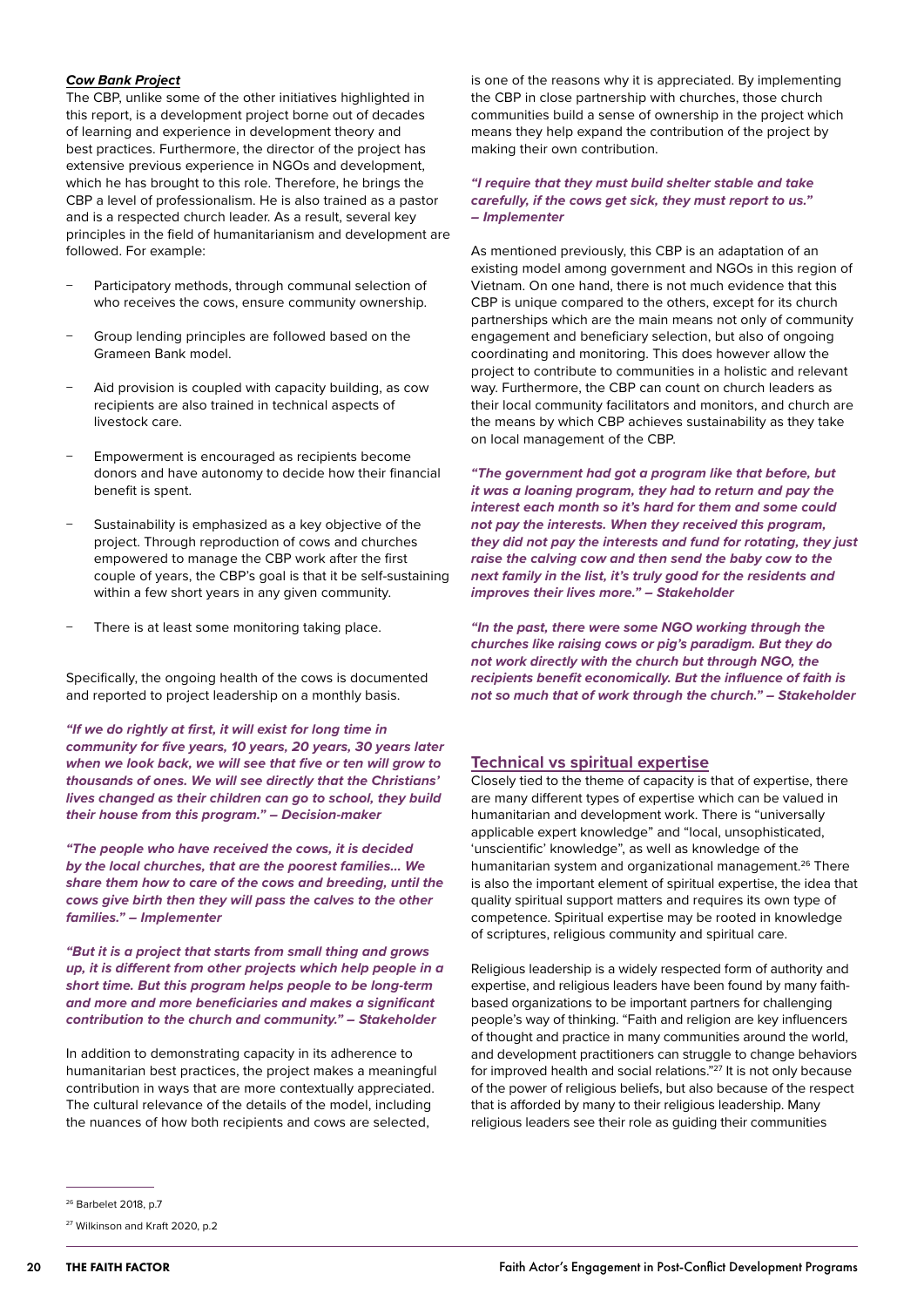regarding social issues as well as offering spiritual support, or pastoral counselling, to their congregants.28

There is a need to acknowledge the value of inner strength which many draw from their spiritual beliefs and practices.<sup>29</sup> "Coping methods often rest around available spiritual, faith and religious resources such as prayers, contemplation, recitation of religious scripts and talking to God."30 This is an expertise which many members of affected communities hold themselves, but which aid providers who share an understanding and sensitivity to the power of spirituality for promoting resilience and recovery, can help maximize. "In supporting members of their faith community, FBOs that adopt a faith-centered approach provide aid recipients with the initial mental and emotional cover which they require."<sup>31</sup> Therefore, while it is important to understand where an organization's expertise lies, and in particular the qualified professionals which it employs, it is also crucial to query how that expertise intersects with spiritual support and how a local faith organization can draw upon spiritual capital to enhance its offering.

#### *New Hope Trauma Center*

This was a very important theme for NHTC, as a psychosocial care center which also actively engaged with Christian and Biblical teaching as a tool for nurturing healing and wellbeing. Primarily, significant effort has been invested in training members to offer quality psychosocial care and recruiting qualified professionals. The founding priest participated in a qualification course on psychosocial care and wants to pursue further training, so that he can, in turn, equip other Iraqi clergy to offer psychosocial care as a part of their spiritual role. Thus, we see that the ethos of the organization includes a belief that psychosocial and spiritual care are deeply intertwined, and that technical expertise in one requires comparable expertise in the other.

In the same vein, NHTC has invested significant effort in upskilling its staff and volunteers in clinical care. This is not a well-developed academic field in the Middle East so, while the center has been able to hire psychologists including some who have lectured at the university level, the staff's capacity for clinical care has come mainly through training arranged by NHTC itself. However, they have found that, once trained, staff become attractive recruits for larger organizations which are able to pay more, so staff retention is of significant concern. Nonetheless, management tries to see this as a gift they are giving to society and continues to invest in training staff to offer psychosocial services to a high standard.

*"I need to teach non-clinicians to be clinicians. A lot have degrees, but not as clinical therapists – there is no therapy in Iraq, just psychiatry." – Decision-maker*

*"When I started volunteering for aid organizations, I had no counselling experience or qualification. I had advanced degrees in psychology but it is not the same. So I did a local training and a national training on how to handle individual cases." – Implementer*

The concept of "spiritual" care was understood differently by different participants. For some, it was Christian religious teaching which addressed psychosocial issues through a faith and religious lens. For others, it was an acknowledgement that good psychological services can touch all faiths in a similar way, engaging with people's core beliefs whatever they may be. For others, spiritual care was equated to care for overall well-being. One member of staff summarized the view of many others by also adding that spiritual care involves showing and expressing the love of God in everything they do. Most participants, therefore, agreed that some degree or type of spiritual sensitivity could enhance clinical skills.

*"With the Yazidi, we cannot offer 'spiritual' care. There are some verses in the Holy Bible that we would use, but we don't. We do talk about God, though. With Christians, we can do spiritual therapy." – Decision-maker*

*"Spiritual care is that you teach people, if they have burnout, how to relax, how to rejoice, how to listen to music, hike… how to be human. You do this whether you use religious teaching or not." – Implementer*

For many, but not all, participants, faith was considered to be essential for healing; this seemed to be linked to the degree to which they valued faith in and of itself. Those recipients and implementers who said they value faith were also convinced that faith can facilitate faster and deeper healing than psychosocial processes which are divorced from faith.

*"What makes the Center's work significant is the spiritual side. I did a [non-faith-based INGO] training once, through my work, but there was no spiritual side in that. The spiritual side, with God as a part of it, brings faster healing and recovery. If there is faith, and God gives faith, then we change faster. If far from God, we feel the shocks more." – Community stakeholder*

*"A good example is when the Father was teaching the Bible in English. He told me he was teaching two things this way: faith and a useful skill. This is how they think". – Regional stakeholder*

#### *Humanitarian "Nineveh Relief" Organization*

For HNRO, the link between spiritual expertise and technical expertise was expressed through a commitment to quality. Staff described their efforts to be highly professional and to offer high-quality services as the main means by which they brought a spiritual element to their work, because this was their holy calling.

The language of human rights imbues much of what HNRO does, likely influenced by the existence of its legal clinic and its commitment to promoting minority rights in Iraq. A few staff members referred to "the right to be loved" as something they seek to ensure that beneficiaries of their programming know they should claim, and which HNRO seeks to uphold through their programming and the ways in which they implement.

<sup>28</sup> Fiddian-Qasmiyeh and Ager 2013, p.36

<sup>29</sup> Falk 2010, Aten 2012

<sup>30</sup> Pertek 2019

<sup>31</sup> Orji 2011, p.488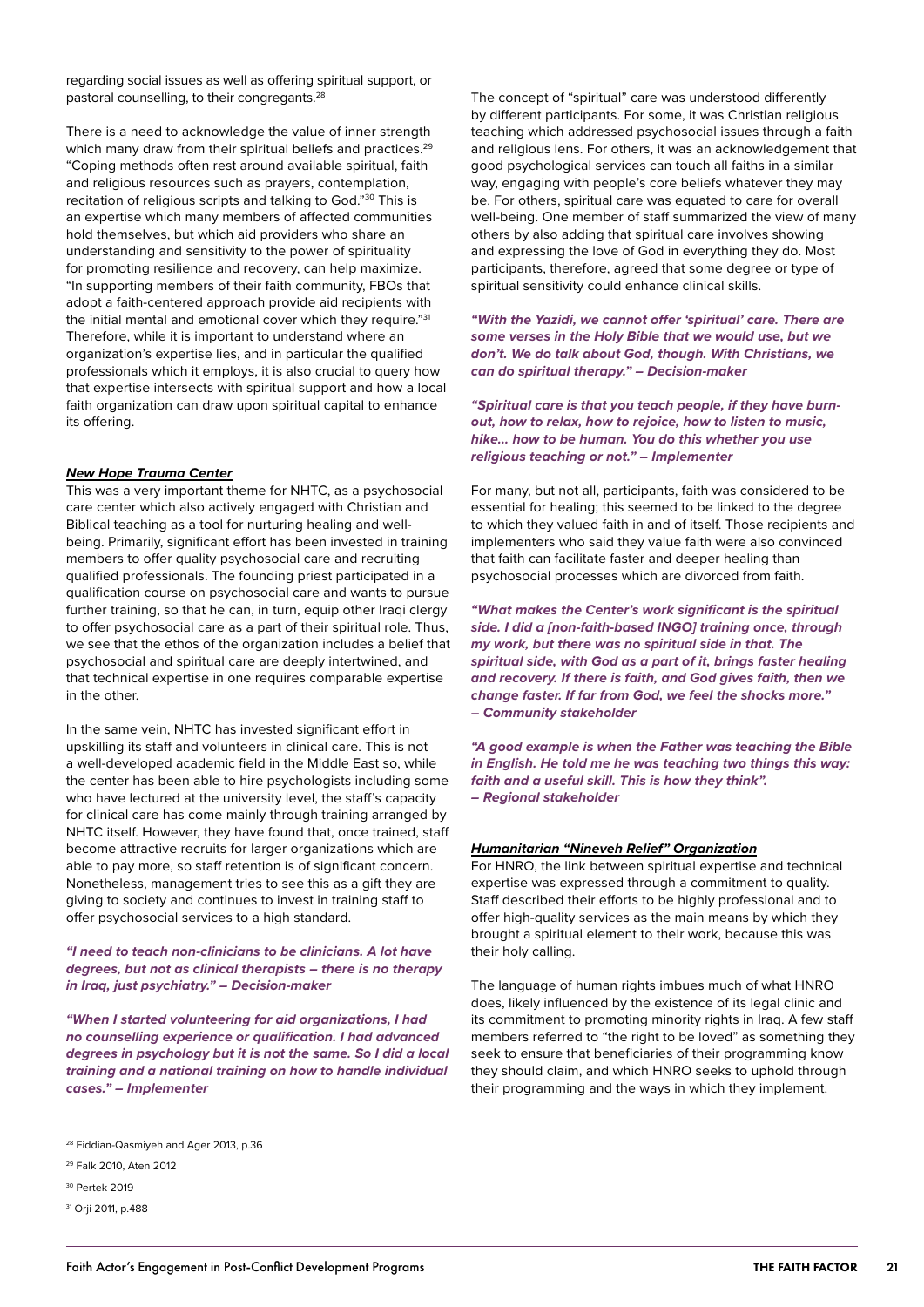*"With regards to faith in our work, all of our work is meaningless if it is not based on our experience and feelings... Without love, any work fails. I try to share my love – say yes, you are our beneficiaries, but we love you. This is your RIGHT." – Implementer*

*"I care for people as a doctor, and this is my faith that tells me I have to do this. I can't be faithful then not care for people. This is not just in medicine – in any career, we need to do it well. As a believer I need to be faithful… In the clinic, the way that we do this is we focus on the patients, we take the time to understand their problems and their needs." – Implementer*

Therefore, HNRO's legal clinic is to some extent conceptualized as offering a spiritual service. Built upon a belief that members of their community have a right to life with dignity, full rights as full citizens and preservation of their property, this program seeks to strengthen hope in a Christian community that has been demoralized by displacement due to ISIS and continuing interreligious pressures. The legal expertise in this program is its bedrock, but the legal staff have a deeply spiritual narrative and motivation.

*"Human rights lead to dignity, but right now we have our rights only on paper. If rights are sorted, then we may have dignity. The world is responsible for promoting human rights. If I can't benefit from my rights, why should I have them? God created us, as humans, with dignity – this is the source of the rights – and the scriptural teaching is, ''Do unto others as you would have them do unto you''. You can't believe or live or behave if you don't have dignity. Without faith, it is hard to see dignity – you have to believe that God created you, and gave us our dignity." – Implementer*

#### *Shalom Trauma Center*

The ethos of Shalom Trauma Center is built around a conviction that mental health needs are spiritual needs, and that trauma is a spiritual reality as much as a physical or emotional reality. They draw on principles of psychotherapy and non-religious mental health research as well, but emphasis is on the spiritual dimension of care. There is an understanding that Christians who have suffered traumatic experiences need spiritual healing. Forgiveness is a particularly important part of what is discussed in the various facets of the program. Therefore, a logical consequence is that the center's Christian identity is core to its operations: its implementers, its beneficiaries must all be able to draw upon their shared religious tradition in the offering of spiritual care.

*"Um my own needs sir, is um is diverse but in the two areas I want to point out; we have spiritual needs as I said, when enemies just came in and killed your family members." – Recipient*

*"The trauma intervention, it helps them to know that whatever happens to you it's part of the consequences of the fallen world because the world is not originally as it is, as God has planned it to be. So, many things will happen, bad things will happen to us. And when they know that the origin of suffering is sin and that only God can bring that restoration when we have the new world after this world is over." – Implementer*

*"So, what we do at the end of course, we as Christians, you tell them is not just the issue of forgiveness but taking your pain to cross-to Christ. And you keep doing that especiallydefinitely you are still in trouble on earth don't forget, this is* 

#### *just like giving somebody umm vaccination." – Implementer*

Various stakeholders expressed their appreciation of Shalom's strong Christian character and ethos. They highlighted the fact that it offers spiritual care, but also that they appreciate that prayer happens in the Center, and that the trauma care training is strongly biblically oriented. The biblical content of the modules was seen as an essential element. This, however, does not exclude the engagement of people who are not practicing Christians, and one interviewee highlighted how some members of the Muslim community also find the type of support offered by the Center to be deeply meaningful.

*"It is a place that teaches you God's love, how to forgive each other, how to live Godly lives, how to forgive your neighbor and so many things. So, I love this place very much because I gained a lot for my life and that of my family like I said [as well as] the church." – Recipient*

*"The other day I was talking to a group of young people and they said, honestly sir, honestly in this hall, they said truly, this message of turning the other cheek (hisses). In as much as we hear it, we see it and we can't argue it is in the Bible but honestly sir, it is tough. We wish-we wish it can be just… you get what I am saying? Because we can't-we can't be turning the other cheek…" – Decision-maker*

*"We have Muslims among them. In fact, when we do the healing workshop, there's a Muslim girl that comes constantly for the workshop and she comes-she reads there's-the-we give her the Bible to read-she-she wants to read because the material is Bible principle and mental health principle so, we can't do the-the mental health intervention without the Bible in it. So, she reads the Bible. So, it goes beyond uhm-uhm the Christian-the Christendom." – Implementer*

Some participants mentioned that they see the conflict in Nigeria as a spiritual battle, or more specifically, that they see attacks on Christians as attacks on Christ. But at the same time, some saw that as Christians they are therefore called to be a blessing in their communities. So, on one hand, they felt that the trauma felt is of deeply spiritual nature, but on the other hand, they felt that this mandated them to, through their healing, bring a message of compassion to society as a whole.

*"So-o umm in my own church I think… I have three more things to do; living as a Christian living in the midst of conflict, helping people after a disaster and some of this-the material actually for me, it is something that is handy that people need to know, living in this part of the world where crisis is bound. You're sure that there will be crisis, in Jos for example, one is sure that there will still be crisis." – Stakeholder*

*"We have seen-heard of cases where people have turned to Christianity as a result of the resilience that Christians go through persecution. As a theologian, I studied this that in the past Christians were persecuted and persecution became even a tool for Christians to grow and I was wondering, how? But then, I am seeing it in my days now. That Christian communities are being persecuted and more people are becoming Christians." – Implementer*

As mentioned above, those staff who have a qualification are likely to have both a secular qualification (whether in counselling or teaching or a medical field), as well as have attended formal Christian education. Most went to seminary,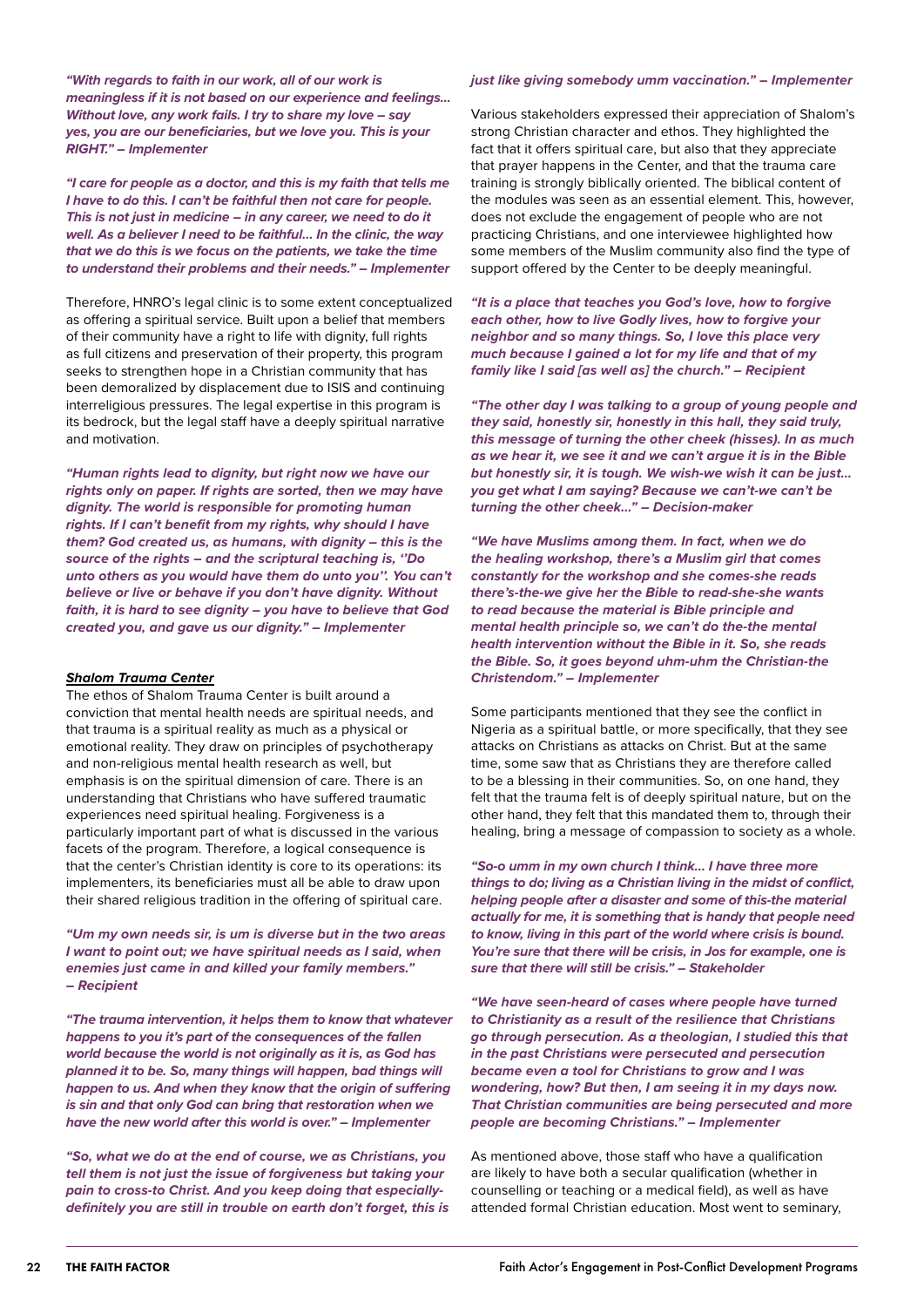and indeed theological training is the most dominant considering the large number of pastor volunteers. The interviewees who studied counselling, studied Christian counselling in a Christian institution. Others, whose main qualification is not religious, see their work at Shalom as their spiritual role and calling, rather than as a job per se. Because the Center conceptualizes trauma care as a Christian ministry, their effort to train pastors is particularly fitting.

*"I have been involved with counseling and mental health for 20 years now… [I am a counsellor] by training and by practice. By training, I studied counseling in the seminary. Christian Counseling … Psychology Christian Counseling, So, you study Psychology alongside Christian Counseling, how to apply psychology biblically… So, we are doing things to improve capacity, but we still need more-we need more counselors, we need probably a sociologist and probably uhm-uhm maybe those kind of humanitarian discipline you know even having a chaplain is not a bad idea at all. You understand because our content here is a holistic one." – Decision-maker*

*"My expertise is trauma healing Facilitator. I have my expertise in listening which is key. Working with this category of people uhm, I am a social worker." – Implementer*

*"The training is-is-is uhmm the Bible says, I comfort you that you may be able to comfort others I - Uhm R - And now because of that, we also-that is why we are targeting church leaders and pastors, if we are able to comfort the church leaders and pastors, they will be able to do that to their congregations and before they realize they will be able to train 20." – Implementer*

#### *Legal Assistance Project*

LAP's core offering is formal legal assistance and advocacy which requires a specialized qualification. However, the concept of LAP was borne out of a dialogue among some Christians about theology, or understanding of God and the Bible. They noted a tension between what they called "prosperity theology" and a "theology of persecution". The first is, put simply, a belief that God blesses the faithful with material success and good comfortable lives. The second is a belief that suffering is a part of the Christian life, and an opportunity to show grace and compassion to others. The founders of LAP found that many people were converting to Protestantism and adopting a "prosperity" theology, whereas they believed that a theology of "persecution" was not only more true to Scriptures but also more helpful for them to thrive both as Christians and as citizens. Therefore, even though the core activity of LAP is legal assistance, it is an initiative designed to build a different understanding of God which can help facilitate social cohesion.

*"The believer has been bombarded with the idea that we should be love and be silent and passive with the conflicts in a certain way it is true but I believe that we are getting cowardly with the idea that we should not make the conflict stronger and now they no longer burn us, they no longer kill us, they no longer take our heads because we are not able to remove the cowardice or the slogan of God is love and we should also be love." – Stakeholder*

In particular, the training component of LAP, which is also seen as the most strategic and forward-thinking component due to its preventive objectives, is focused on giving people the

'spiritual' capacity to be good citizens. It is entirely based on biblical teachings and draws from Scripture extensively, although interestingly a version of the curriculum is being piloted by a state government which removes all biblical references.

*"What we have found is that the persecuted are in pain and living in fear. So when they accept our assistance seeking justice they can have a very harsh attitude. They want their enemies arrested and punished. So the lawyer also works with them to challenge and transform their attitudes. What we realized is that they are not mature in the faith, so we train them in Bible principles. They need to know how to live with integrity as the persecuted. A case will last around 6 months so they may pressure or even abuse their lawyer during this time. The training is to help calm their emotions, so they can see persecution as a part of their calling – however, still acknowledging that defense is a good thing. They talk about values such as harmony, forgiveness and love." – Decision-maker*

*"They also train dialogue with biblical support which is very important because they are based on the bible to say that Jesus Christ also suffered a lot and with this testimony they make the community see that those who are going through this suffering can overcome it." – Implementer*

Through all LAP activities, especially the training and the dialogue with various stakeholders, a strong sense of faith is an important component of all discussions. Faith is not only a motivator, but also a tool to achieve success. Implementers and Recipients are all regularly reminded to trust in God because that will help them to keep hope and commitment through the challenging times and keep working towards a peaceful and mutually beneficial resolution. As mentioned above, prayer and personal encouragement were heralded as important tools.

*"Although there are times when we feel fear because we never know what will happen, in other cases there are cases that have been strong. And that is where we prepare ourselves, praying for each other, reading the Bible… What I did in the first place was to pray with them, to call fasts, to call prayers, and to work on the topic of persecution." – Implementer*

*"Brother [Volunteer] was always with us supporting us motivating us and telling us not to worry that God was going to give us the freedom to meet." – Stakeholder*

Finally, it bears noting that some of the recipients of the services did not feel that this spiritual capacity-building and support was sufficient. They saw spiritual and material support as being deeply intertwined and felt that their core needs for spiritual support were in fact for material aid. They mentioned their own livelihoods as a place where hope was needed, but also the need for a good church building facility in order to proceed confidently in their chosen faith lives.

#### *Cow Bank Project*

While the project director has extensive experience in community development and microfinance, he is qualified as a church leader. He similarly trains local church pastors to manage the technical aspects of the project. They offer livestock training but have not hired a veterinarian on staff, rather drawing from their own knowledge built over years of experience. Indeed, the 'holistic' support of the project tends to be very Christian in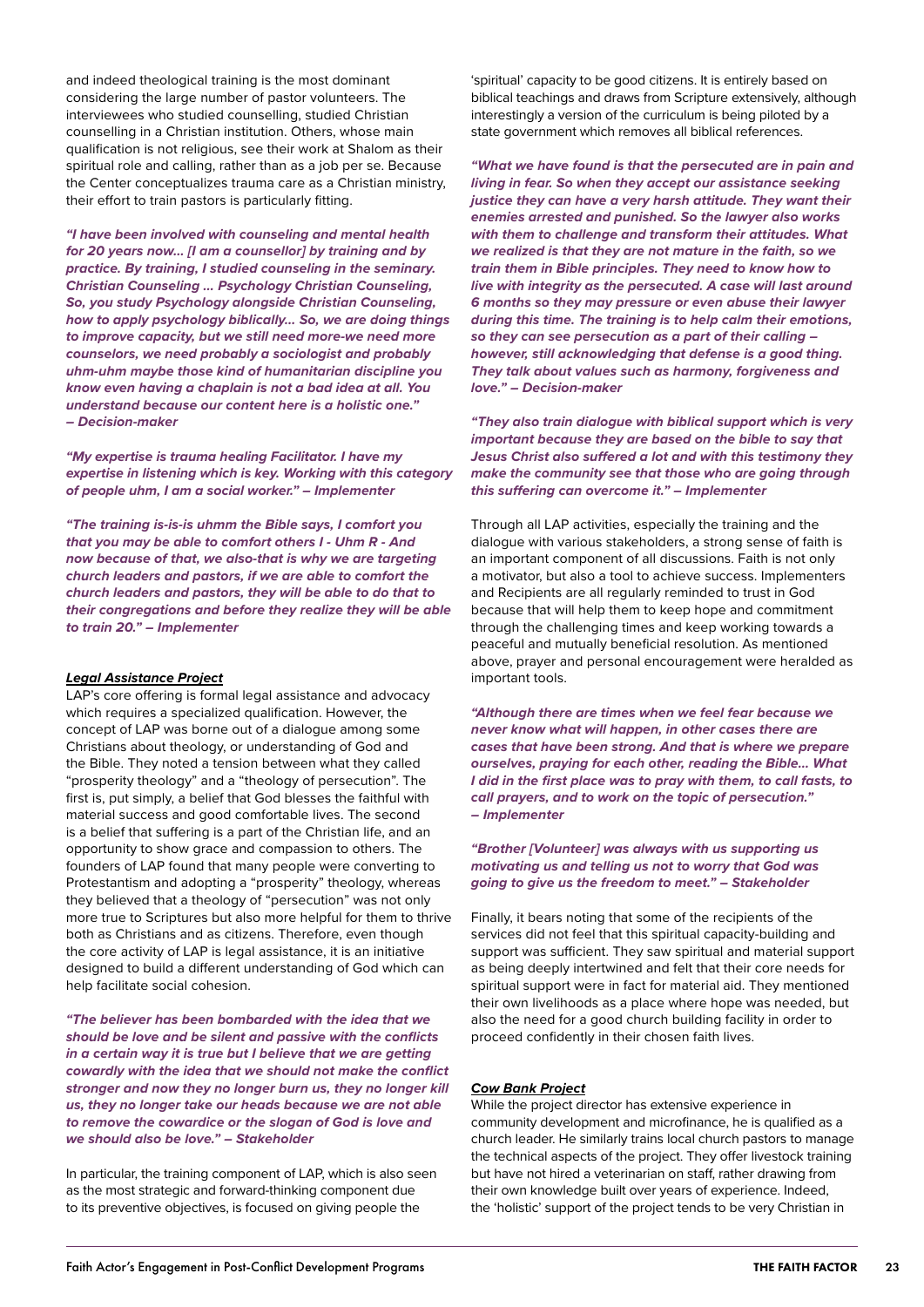<span id="page-23-0"></span>nature, including prayer and religious teaching.

#### *I: "What is your expertise?" R: "I am the pastor of this Church." I: "What are you good at and/or qualified in?" R: "I truly like praying and preaching the Gospel." – Implementer*

The CBP preferentially supports fellow Christians but also has mechanisms in place to ensure that assistance comes to non-Christians. Christians are prioritized because the CBP is supported by a church and an international Christian FBO who see their core mandate as strengthening the Christian community. Furthermore, in these tribal regions, Christians have been historically marginalized and deprioritized for access to public services as well as other social opportunities. Further, the project leaders and local coordinators, as well as recipients themselves, indicated that they assume that non-Christians would consider becoming Christians after benefiting from the project.

*"There is a preference for church members. The project is church-initiated and the poor in the church receive first assistance. This fits within the mission and strategic priorities, to support persecuted believers. So, the project is trying to do two things in one: support the church and to bless the community." – Decision-maker*

#### *I: "Did the neighbors say anything when you received the cows?" R: "Yes, they did. They also said that they wanted to believe in God to receive cow (smiled)" – Recipient*

While this on the surface stands in direct contravention of the humanitarian principle of impartiality, there does not seem to be any pressure to convert and people can negotiate their social circumstances as they see fit, and all recipients, including those who are not Christian, expressed hope that their growing financial freedom afforded them a sense of empowerment and overall well-being. However, in communities where the CBP is effective and clearly helping pull families out of extreme poverty, there is some evidence that Christianity is as a result associated with a growing level of prosperity. Project staff reiterated, though, that because of the historic marginalization of Christians in this region, Christianity is still far from being seen as a symbol of prosperity.

*"I think that preaching makes them grow in faith and taking care of physical lives are good also, it's like a person need to walk by two legs. These two things help everyone recognizes their purpose, God's love for them. Therefore, the Cow Bank Project is like the second leg for them." – Decision-maker*

*"I see this program helps the needy families and bring the Gospel to the non-believers" – Stakeholder*

For Christian recipients, the CBP is intended to help them stay strong in their faith because they have stronger economic resilience. Indeed, some Christian recipients expressed that they saw their needs as more spiritual than material. Stakeholders commented on both spiritual and material needs, with emphasis on spiritual needs at the community level. For Christian recipients, the CBP is premised on a philosophy

that economic resilience means that they have a greater sense of peace and personal well-being, which can assuage any doubts that they are on the wrong path spiritually. This is reinforced by the fact that they receive the cows from the church itself. Eventually, recipients come to see their role as newfound respectable community members as being good representatives of Christianity.

*"We will see directly that the Christians' lives changed as their children can go to School, they build their house from this program. So, I believe that God's name will be glorified, and we can preach about God's love and His salvation, it will be easier for sharing the gift 'Cow Bank' and when they share this gift to the others, their value will be appreciated and much more." – Decision-maker*

*I: "Okay, what do you see as your role in helping your community to become a better place?" R: "I need to have closer relationship with God… God taught us to love our neighbor so sharing with the community is necessary for Christians' life." – Recipient*

#### **Individual vs community value**

There is a growing understanding in the global humanitarian community that the impact of a crisis, and of subsequent aid, on a community, is as important if not more so than its impact on individuals affected. "Humanitarians' continued focus on the individual fails to recognize the impact of assistance on social and communal relationships. This can include everything from increasing tensions between communities to disruptions to a community's social fabric..."<sup>32</sup> From a faith perspective, there is an historic acknowledgement in many traditions that harm and healing have a communal nature, and the humanitarian community is beginning to look to faith communities to help address the communal nature of social change. "Individual and community processes of meaningmaking may be disrupted by mass conflict. For communities this may lead to fragmentation and a loss of coherent narrative and guiding principles."33 Communal goodwill is an important resource which needs to be built up in order to mitigate conflict and bring restoration to the well-being of a community.34 Faith communities offer a sacred space, a set of traditions, and a sense of belonging which can facilitate this process. Local Faith Actors, therefore, arguably, are wellplaced to invest in supporting community well-being as core to their operations.

#### *New Hope Trauma Center*

For NHTC, the deep affinity with the community described above was the central indicator that their approach to development work was deeply communal. While the organization's leaders said they wanted to contribute to healing one person at a time, their structure and the positioning of the center within a community system suggested that they saw their role as addressing something core to Iraqi society. Their interconnectedness with the church placed them at the center of this system.

<sup>&</sup>lt;sup>32</sup> Fast and Bennett 20202, p.16

<sup>&</sup>lt;sup>33</sup> French and Fitzgibbon 2018

<sup>&</sup>lt;sup>34</sup> Bock 1997, p.21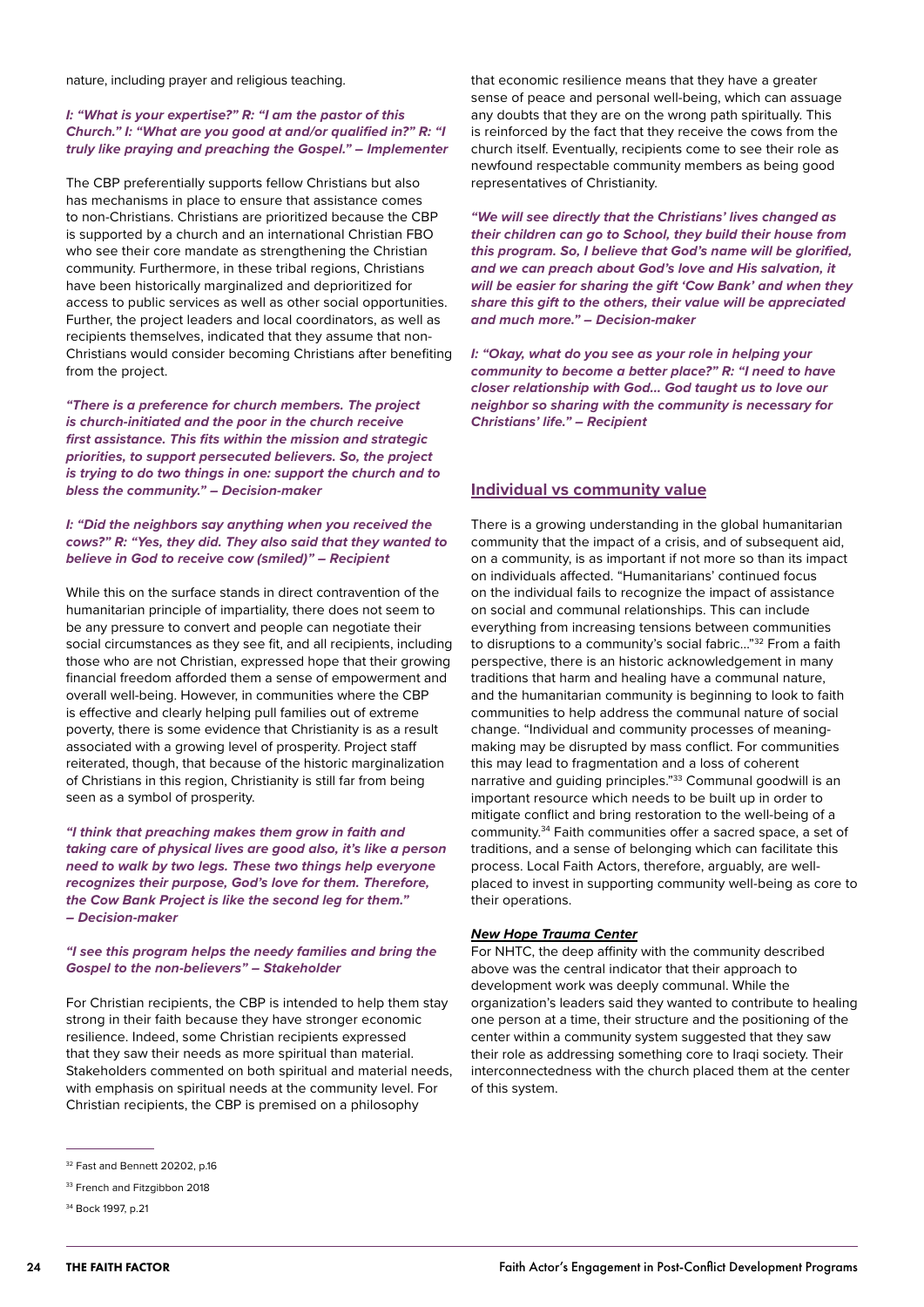*"We are each an individual but one member of a community, we communicate that we love you, that the community loves you and that we are all together under God. Dignity is a part of respect – if they accept me then I have dignity." – Implementer*

*"The Center is known for culture, religion and awareness – our kids in Iraq they need all of this." – Community stakeholder*

The center was seen as doing something that strengthened the community and addressed societal issues. Trauma was experienced collectively as much as individually and had become a central element of the experience of the community. Therefore, promotion of mental health was seen as a move to strengthen the community. Furthermore, though individual therapy is a bedrock of psychosocial care and many people who came to the center were, or became, interested in accessing personalized services, funds are limited which restricts the ability to offer individual counselling, and most activities served groups rather than individuals. This also helps them to address the cultural stigma around psychosocial services mentioned previously, especially through group sessions which promote dialogue around social issues and raise awareness of psychosocial concepts.

*"Most of what we do is group sessions. Individual therapy needs resources. Culturally, though, people have personal reasons why they do not want to share with the group – because they feel shame. They will share with a therapist, and not a local therapist: someone from Erbil or elsewhere, someone they don't know. They think that if they are facing personal issues, this means they are a bad person, so we need to change the culture." – Decision-maker*

Staff had some interesting examples of how they creatively maneuvered the cultural constraints by, for example, introducing mental health content into English classes. All activities and programs are designed to be socially relevant to the issues and needs which are timely in the community, while also creating a safe space in which participants can reflect on their own well-being, ambitions, dignity, hope and health.

*"To address the culture, we run ESL classes – then we are providing people with a skill that they need; English is important. We say the center offers 'psychosocial and spiritual support'. But in the ESL classes, we use mental health stories and activities – we are giving secret messages, 'tricking' people into talking about trauma, symptoms, depression… Then people say they can relate because this is how they feel when they are sad." – Decision-maker*

#### *Humanitarian "Nineveh Relief" Organization*

As with NHTC, it was their deep embeddedness into the community which ensured that HNRO sees its role as not just serving many members of the community, but the community itself. Even more so, its strong ties to the church, which provide an element of historical ownership even though the organization itself is only five years old, strengthen its ethos as an NGO whose work should engage with the community and society as a whole. It supports the church, but also sees itself as a vehicle by which the church supports the community.

*"Any work that we do for society, we also do for the church. But also, here, if people need anything at all, the first thing they say is, let's go to the church and see what they can do*  *for us. So the church is not just the hierarchy but also the community – the entire system." – Decision-maker "What I do see about HNRO, though, is that they don't give assistance because it's aid, but also because it is their community. They are an integral part of the community." – Implementer*

Especially through its legal clinic and advocacy work, but also through its holistic approach to community development, HNRO has positioned itself as an organization which helps preserve Christian society as an integral part of Iraqi society. The legal clinic's goals include becoming a trusted advisor on civil citizenship and minority rights to government institutions, and bringing lasting change to Iraqi society, advocating not only for minorities to be granted full rights but for them to be appreciated for their contribution to society.

*"If the NGO coordinates well with the church… maybe it will be easier for people not to leave Iraq; this can give people hope to stay in Iraq… They do legal and awareness capacitybuilding; this tries to change the atmosphere, to make it different here where we live." – Community stakeholder*

It is the desire to be appreciated for the Christian contribution to society that links HNRO's advocacy work with the importance it places on offering impartial humanitarian aid, in particular serving non-Christians and Christians alike without discrimination and based solely on need or vulnerability. One staff member observed that it is significant for non-Christians in the region to see that Christians can benefit everyone, to challenge stereotypes that Christians are only interested in their own well-being.

*"The good thing about being a Christian NGO is that it shows we are Christian, but we serve everyone – this is good and beneficial. It doesn't change the quality of what we do, but it is good because a Muslim sees a Christian helping. In these days, to see an NGO that is close to the church helping everyone – it helps to strengthen the social fibers of life here." – Implementer*

Some participants drew a link here to the historic presence of Christianity in Iraq, and the recent waves of emigration which have threatened the existence of a community which has existed for well over a millennium. The believed that the Christian residents would stay if they had hope, opportunities and confidence in their ability to live fulfilled lives and contribute to society. HNRO's approach to programming seeks to instill this hope.

#### *Shalom Trauma Center*

While the assessment of the Shalom Trauma Center thus far has largely focused on its strong Christian support for an almost-exclusively Christian community, the center's strategic objectives emphasize its role in promoting societal resilience. The program goals focus on building resilience of survivors of conflict, to in turn build the resilience of both the Christian community and the wider community. They seek to do this through demonstrating tolerance and forgiveness and the ability to continue living in co-existence and thus avoid the breakdown of communities. It bears noting that for some participants, supporting the Christian community is a defense mechanism because they perceive the conflict as a war with Islamic Extremism and a clash of communities in which there can be no mutual benefit. However, this is not the central ethos of Shalom even if not all its beneficiaries and volunteers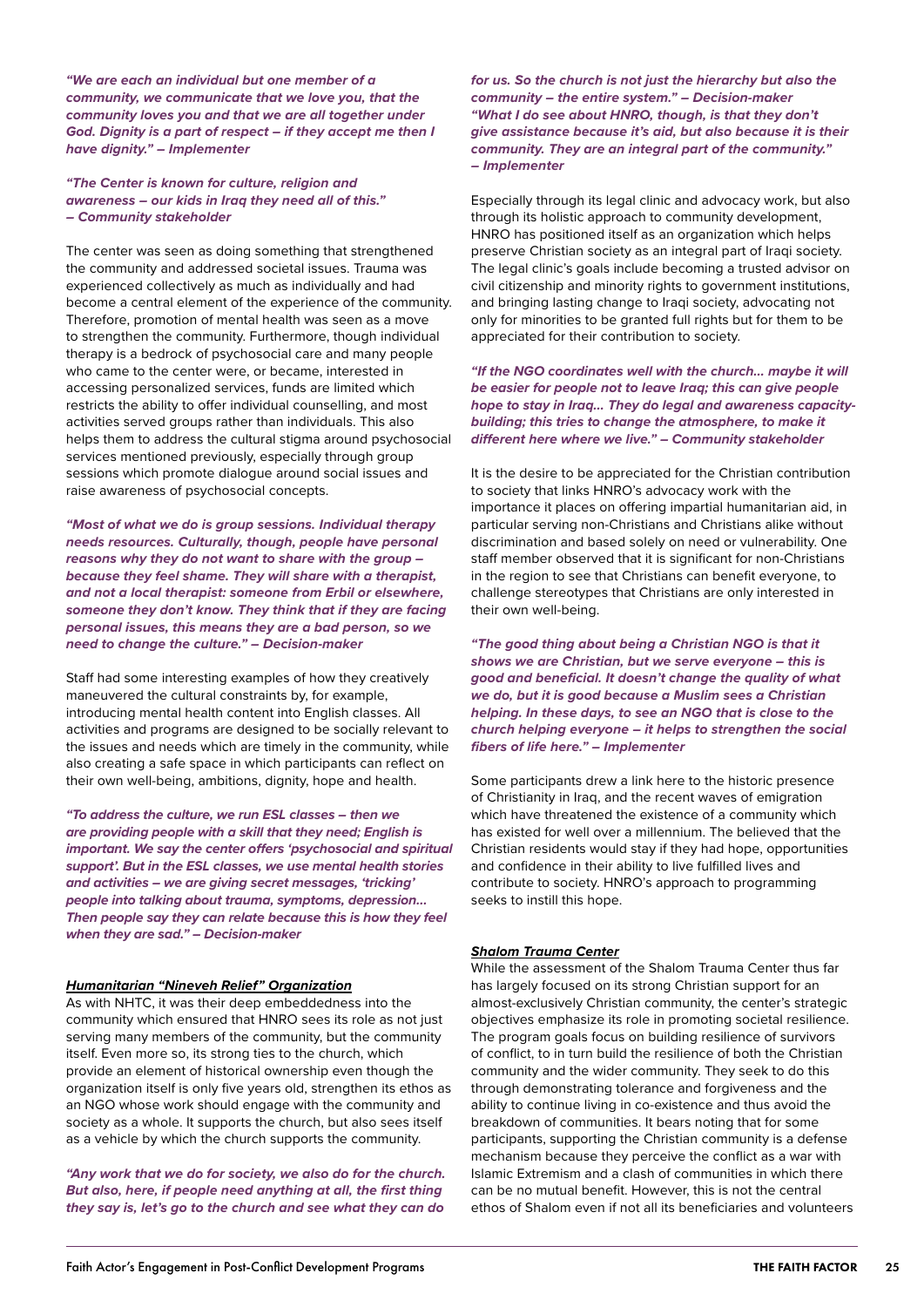are aware of its vision for wider societal benefit. The vision for restored resilient communities is particularly noteworthy as a strategic direction for a trauma care center whose services are highly personalized. The idea that individual care can play a significant role in restoring an entire society may be unrealistically ambitious but helps ensure that Shalom's work is focused and compassionate. They emphasize messages of forgiveness and personal resilience in order to help build a narrative of love for the aggressors, the very people who have committed atrocities against the center's 'survivors.' This direction has allowed for some limited contact with and acknowledgement from the United Nations and other members of the humanitarian communities who have explicit peacebuilding objectives in their work. The center also contributes to society because in Nigeria there are very few psychosocial care facilities and therefore fills a gap in service provision while developing a contextualized model for mental health services.

*"We primarily reach out to Christians but the value of what we are doing cuts across the society. Cause one of the things that we are doing to Christians that have been affected is that we teach them uhm-uhm forgiveness, we teach them the value of good existence, the place of good neighborliness, how to live with their so-called neighbors who is not understanding them and is oppressing them and so on and so forth. But we reach out primarily to the Christians but what we-we do has a wider ripple effect to the wider society… through our trauma intervention, they understand the message of forgiveness, they understand the message of peace, they understand the message of reconciliation, what have we done? We have contributed a good neighbor to you. Whether you are a Christian or not and that is a blessing to the wider society." – Decision-maker*

*"If this one is killed that person is killed simply because of our lack of [care for one another], so, the community could even be destroyed completely but if there is understanding and the wisdom of God, I think the community will be helped and um it will grow [and] it will become a better place." – Recipient*

*"You know, if you have people that are going about traumatized… because you know human beings lives in the society, we live in communities. Nobod-nobody lives-there is nobody that lives umm lives as an individual. We all live like human beings within the community and if something affects me and I am traumatized, definitely I will live with people, definitely I will have negative impact where I live." – Stakeholder*

Many interviewees expressed that they feel very frustrated about how survivors are often being sent back into difficult situations after participating in the residential program at Shalom. They therefore take hope in the idea that that survivor may not only survive but thrive and be a blessing to their community. Some interviewees reflected on how they need to prioritize the needs of the survivors first and foremost, but ensure that those needs are met in way that helps them to hopefully give back to their community, with joy.

This way of thinking also helps explain why, even though community economic and social development is not the focus of the program, it is also strongly valued and the program seeks way to support it. For example, when doing active therapy activities, they may also be teaching survivors new livelihoods skills.

*"While I do not support their aggressors, I-i-I will also say they have a role in ensuring that their communities are better places to live, security wise and otherwise. Tolerance wise uhm living together side by side people of different faith, different persuasion, different political understandings living side by side… Success for me is if they are beginning to be able to feed themselves now. If they are beginning to be able to send their children back to school who have been out of school because of the poverty they found themselves as a result of living in IDP's and so on and so forth." – Decision-maker*

*"Like I said, that is the end game for what we are doing. We have seen communities rebuilding. Okay. We have seen communities refusing to accept the-the-the broken walls. We have seen them rising above the inhumane activities and the things that have been done to them to reintegrate into the society and live life again. So when you see that happen, you know that people's resilience is growing". – Implementer*

Another way in which Shalom sees itself as benefiting Nigerian society as a whole is by breaking the generational cycle of inherited trauma. They have initiatives to teach parents to care for and love their children, and also talk about how bitterness can be passed down to subsequent generations. In this way, they seek to have a long-term impact on the well-being of their nation.

*"People have learnt to forgive so that they don't transfer the aggression to their children. So, breaking generational trauma is one of the way that we know that peoples' resilience have grown." – Implementer*

Some of the interviewees referred to an evangelistic goal of the program, that they seek to bless society by attracting new people to Christianity. This creates a complex interaction with the humanitarian principles which promote religious impartiality and indeed a move of religious conversion can fuel conflict, and yet for these interviewees they see it as a means by which they can bring benefit to society. Furthermore, they saw it as their way of acknowledging that these issues affect both Christians and Muslims, and that the Muslim community is not their enemy.

*"Uhmm Jesus Christ came to save the world. God created us in his own image. So whether we come Christians, Muslims or pagans we were all made in the image of God and Jesus Christ came to harness this image. So as an Evangelist, uhmm I work with the church. I do my part for Christians to be Christians and remain Christians and be better Christians, then my life also has to show if a Muslim sees me he should be able to say, wow, this person is really a Christian and so, my life, how I go about my interaction beyond my Christian community shows the difference. So I should-I-affect them by the standard of my life and at any opportunity I have to encourage them to even be better persons I do that." – Implementer*

*"The ability to-to say it out a number of times help us to deflect the tension, that is inside of us. So, whether you are a Christian or you are a Muslim, mental health issues are the same and how we handle it is the same irrespective of the Bible verses." – Implementer*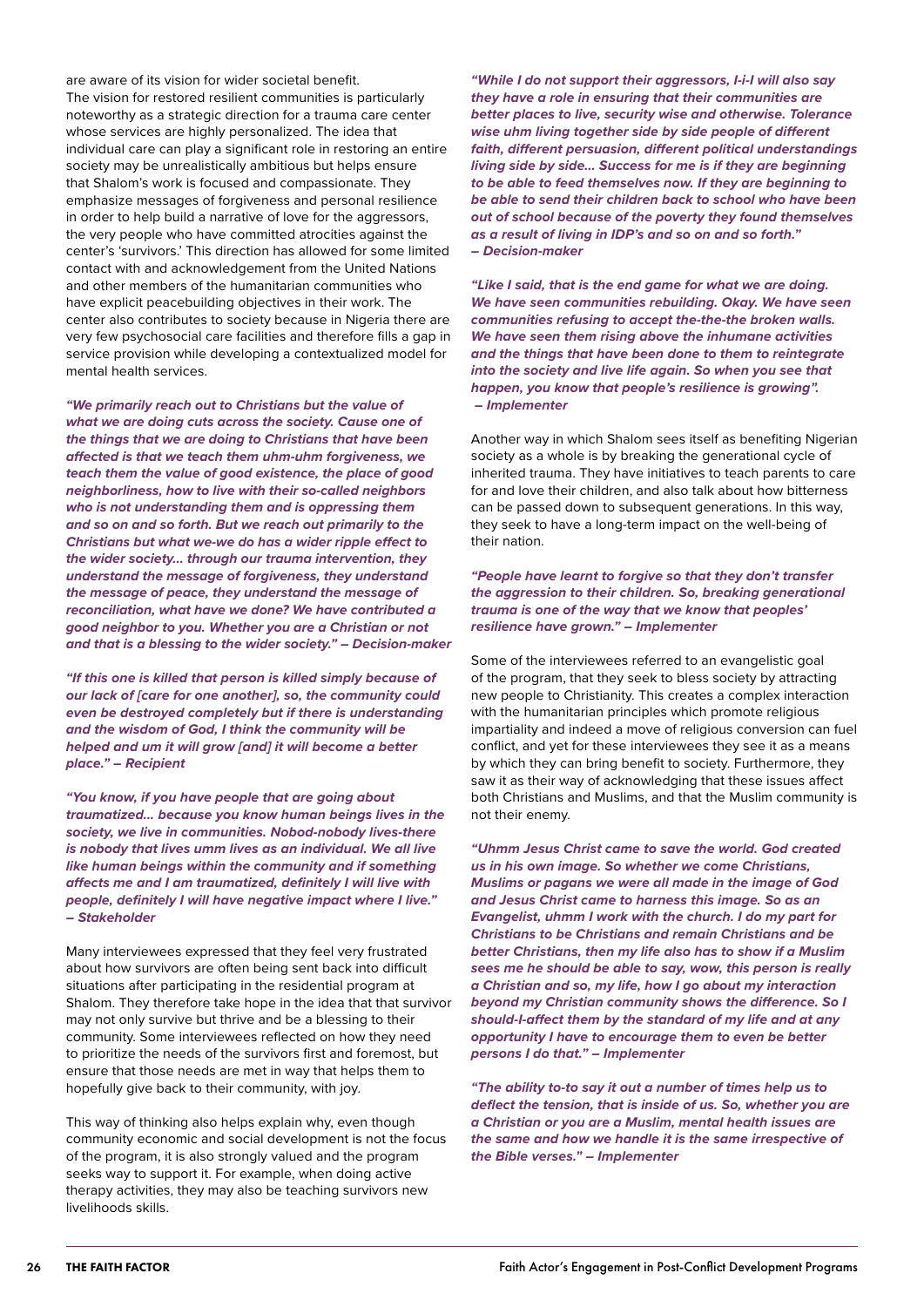#### *Legal Assistance Project*

In some ways, it is difficult to identify communal benefit in a project which focuses on individualized, bespoke legal assistance, and whose advocacy supports the rights of a small minority community, which in other parts of the country is in fact the dominant population. However, the project looks for ways to promote reflection and dialogue about what living out human respect and freedom actually looks like, and seeks to challenge secular assumptions which may simplify this question. LAP is working in a very niche, complex, space of society, in a country with strong left-leaning politics and progressive philosophical movements which promote diversity of sexual expression as arguably the most important human rights to defend in this moment of history. In addition, Mexico is marked by a pervasiveness of organized crime and an appreciation of religious plurality which privileges syncretism above conviction.

Contrast this with the choices of converts to Christianity in isolated tribal villages where social life revolves around the Catholic Church: an impoverished, socially discriminated, and politically conservative religious group that lives in the fringes of society. LAP's position in such social dynamics are likely questioned by the liberal establishment, as well as by more privileged Christians, but at the local level they force open a space for a frank dialogue about what freedom of belief and diversity can actually look like.

*"In my point of view, we weren't doing anything outside of the law. The law says that we're free to profess the faith we want in a sovereign country. So, we had to defend ourselves because we weren't outside the law, we wanted to make our rights respected… we weren't asking for lands or for water or material things, but faith, the way of how we wanted to profess our faith. There shouldn't be a problem with how each one of us wants to worship God. The community where we were… for all of them to be of one religion was what hit us the hardest." – Recipient*

*"In the work that I do in mediating religious conflicts, then the need that I see on this subject is that there is a very strong training in the communities where they are made to understand that their customs are not above religious freedoms and that there is a law where it says that they must respect each other no matter their beliefs, at the end of the day we are all human beings and we must respect each other." – Implementer*

Freedom of belief is upheld as a core right in the Universal Declaration of Human Rights, but it is a bit difficult to conceptualize 'remain in Christianity' in a context that is already majority-Catholic. However, converts to Protestantism have more personal conviction due to their personal experiences that led them to their choice, and this conviction can be intimidating to those who do not share it. Nonetheless, LAP's work is designed to enable people to remain in their communities. This means that such dialogue can persist at both state and local levels, and as the converts are capacitated for living in compassion and care for neighbors, LAP hopes that they are becoming a positive influence in the space where they live. This is supported by LAP team members' efforts to build and maintain good collaborations with government and local influencers, including with fringe groups who may also be seen as on the outskirts of society.

*"Now that they know that we are free, more will come and it's true… It's going to get better. In five years, if we work* 

*hard it's going to be even better. With the support of [the NGO]. There's no fear of being persecuted again and people know that." – Recipient*

*"The work that [the NGO] has done has been very good from my point of view because it has supported the solution of different problems in the state, the return of some families that had been taken out of their community and the reaching of internal agreements in which peace prevails." – Implementer*

*"The representatives of the institutions speak to us with such respect because we are doing a good job, and we also use other non-governmental channels that help and suddenly they see that we help the communities and they speak to us with great confidence. And they wonder how the police talk to us in government because we have given a testimony that people see." – Implementer*

There are ways in which these dynamics may be a bit too complex for one small project to successfully negotiate, though. One concern is that the Protestant churches in these communities do in fact have an evangelistic mandate and winning people over to sharing their beliefs is heralded as a positive outcome. This, however, creeps uncomfortably into an understanding of freedom of belief from the perspective of the non-convert.

*"Spiritually we're happy, we're preaching well, we… are visiting ill people, praying, healing people with the power of God. Because in the Word of God it says "those who come in through me, will be saved." That's the reason we are like this in our spiritual life." – Recipient*

*"My community, in the first place needs to know the life… know about the Word of God, because my people doesn´t know (siren wailing) the Word of God. That's what they need. That's why I want to keep moving forward to show them that the true path is Jesus. That's what my community needs. To know things of God." – Recipient*

Another concern is that some recipients feel that they need material support in order to strengthen the church specifically. Indeed, the issue of material support is very cogent to the theme of communal benefit, because there is ample evidence that poverty can be an enabler for social tension, and the affected communities are among the poorest in Mexico, raising questions about the role of the more affluent regions of the country in helping to alleviate the tensions through economic development. It may be that this is one reason that the recipients interviewed demonstrated a limited understanding of the idea that they can be positive contributors to their communities.

*"We also encourage them to serve their persecuting community where they can help clean or do their services for free, depending on their professions. Painting school classrooms – even the Catholic Church." – Implementer*

*I: "What do you feel you can do to make your community better?" R: "Well… until now… I don't know." – Recipient*

*"Well… what I need is economic asset that can help me to pay… I don't know how the services there are pay… I think it's monthly, but that's what I need. Money so I can pay and attend that place." – Recipient*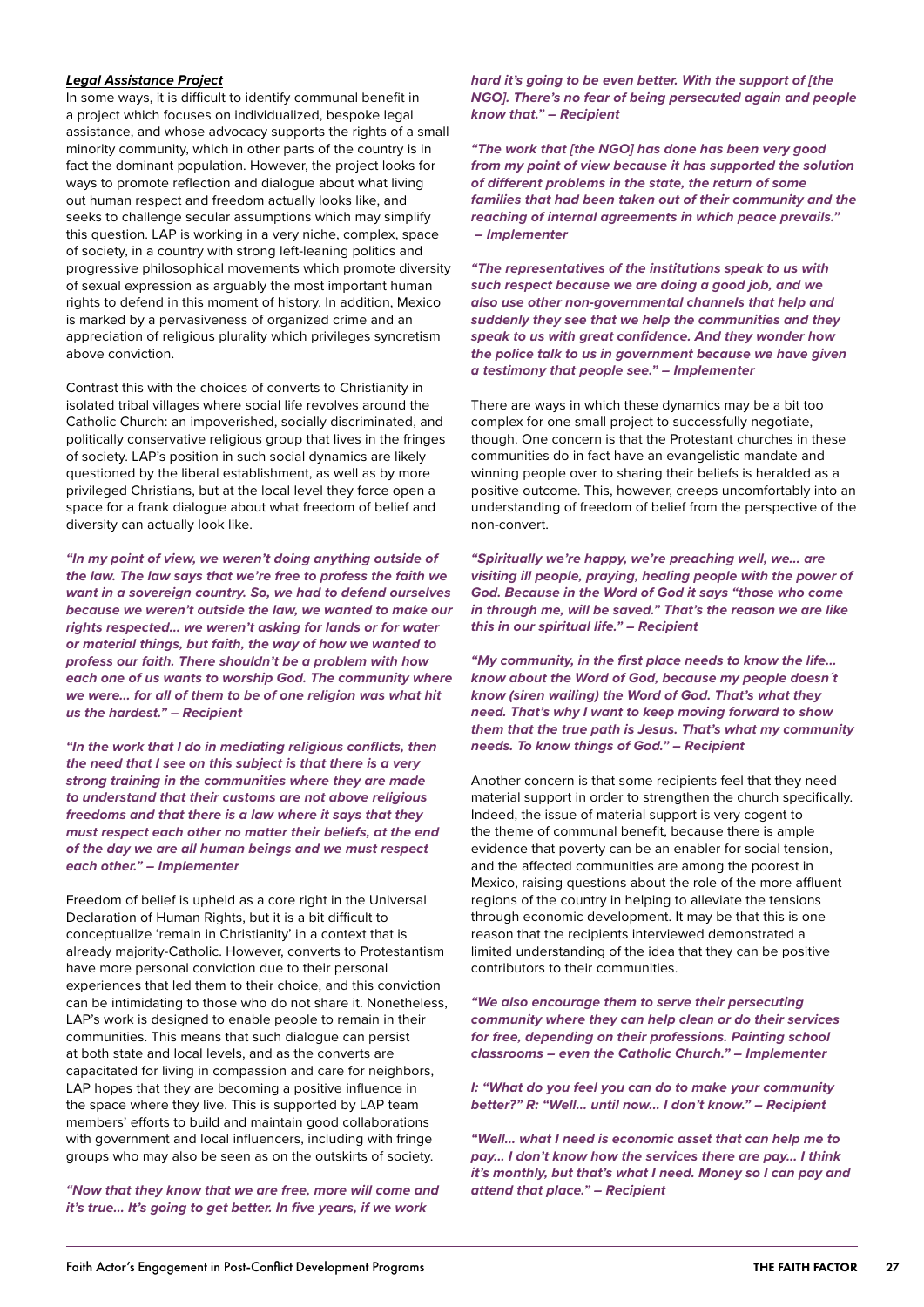Finally, LAP has a role in helping to shape the larger Protestant network of churches in Mexico, which is large and influential and rapidly growing in both numbers and influence. LAP leadership have commented that the churches they have interacted with at the national level have demonstrated little compassion or interest in understanding the plight of their co-religionists in isolated impoverished communities. Rather, they see the role of a religious institution as attending only to spiritual matters but divorcing themselves somewhat from lived reality. Therefore, LAP tries to educate them and offer opportunities for them to engage when and if they are willing. However, there is no sign that this project supports reconciliation between Catholic and Protestant sects.

*"Most churches still feel that their focus should be on spiritual matters rather than on solving problems for their members, though! It's like how some churches feel like it's not appropriate to talk about healthy eating because that's not spiritual enough. And while there may be truth to that choice, the church still needs to be RELEVANT. The training programs help the church to be relevant. Once they become relevant and see their role, then yes we can hope they address things like poverty or other structural issues in their communities." – Decision-maker*

#### *Cow Bank Project*

The CBP does not specifically or strategically seek to have a communal impact, rather focusing on supporting the wellbeing and opportunities of individual households and, to some extent, local villages. There are many social, cultural and political pressures (including tribal culture and traditions, family loyalty, government suspicion of deviance of any form) that mean local projects and recipients find it easier to just focus on their own well-being without rocking the boat. Project leadership finds that they are able to operate with more freedom by maintaining a simple and limited field of influence. Indeed, several interviewees when asked about benefits of the CBP to the community simply said that they do not see any.

#### *"If we talk about the society, this is not a big project." – Stakeholder*

Several did comment on how recipients can become models for others as they grow in confidence and their own sense of opportunity and hope, which often result from their effective breeding of cows and subsequent financial independence. Beyond that, though recipients did not necessarily see that they personally have a role to play in strengthening their community – their focus was on supporting and strengthening their own families.

However, there is one key way in which this project does engage with community and even society as a whole, and that is in seeking to ensure that the image of Christianity is improved in a context where religion is highly sensitive. The leaders of the CBP want Christians to be seen as contributors, not as troublemakers or as a threat. If communities can acknowledge this, then the hope is that they will see that people can honor their communities while following their personal convictions.

Indeed, there was evidence that the role and image of churches in the project communities has changed, and some of the implementing churches have come to be seen as something akin to a community center of charity. There was also some mention of the CBP contributing to peaceful coexistence by, in a small way, helping to break down religious tensions and suspicion of Christians. This happened at a very grassroots localized level, rather than engaging in wider regional or national politics. Indeed, even if at a very local level, the project is strengthening the economic resilience of entire communities by helping sustainable business in these locations. As a result, the CBP has been able to report some positive acknowledgement from government officials at the local level, while still not engaging regional or national government in any specific way.

*"The church has changed since the families' received cows. The recipients worked harder and took care of their cows. When the families sold cows, they offer a part to the church, so the church also has money to help poor families." – Recipient*

*"It's one of those projects that the community sees very well. Because unlike money or food that people eat but it is a cow that exists there with the family, when the people around them see that this family used to be too poor to have a cow but now there is a cow in the family. They're curious and so I see it also making an impact in the community." – Stakeholder*

*"I find that the local governments who have not been Christians, they also recognize and see that the Christians grow in the spiritual lives not only but also change in the economic." – Stakeholder*

*"When I just got the cow, [government officials] asked me how I could buy that cow because I was too poor to buy it. I said that the church lent it to me, when the cow produced, I would return the calf to the church." – Recipient*

Finally, there was some mention of community impact in the form of proclamation about the beliefs which motivate their development work and hence raising the profile of Christianity, indeed seeking to share with more people the message of Christianity. It is not clear whether this is well-received at the community level or whether, as humanitarians are likely to assume, this can damage the tentative cohesion that the CBP has been able to promote in its other activities.

*"We want to bring Jesus's love to everyone; we don't just talk but also act. If they want to have a better life spiritually and physically, we're always ready to help them have hopes in life… Let us continue working and sharing to more places where they can apply this project and the love of God will spread wider in the provinces of Vietnam." – Decision-maker*

*"Through this project, it also erases the negative prejudice about the gospel… Some of them misunderstand about the Gospel but through this project those misunderstandings have been erased in the midst of believers and nonbelievers." – Stakeholder*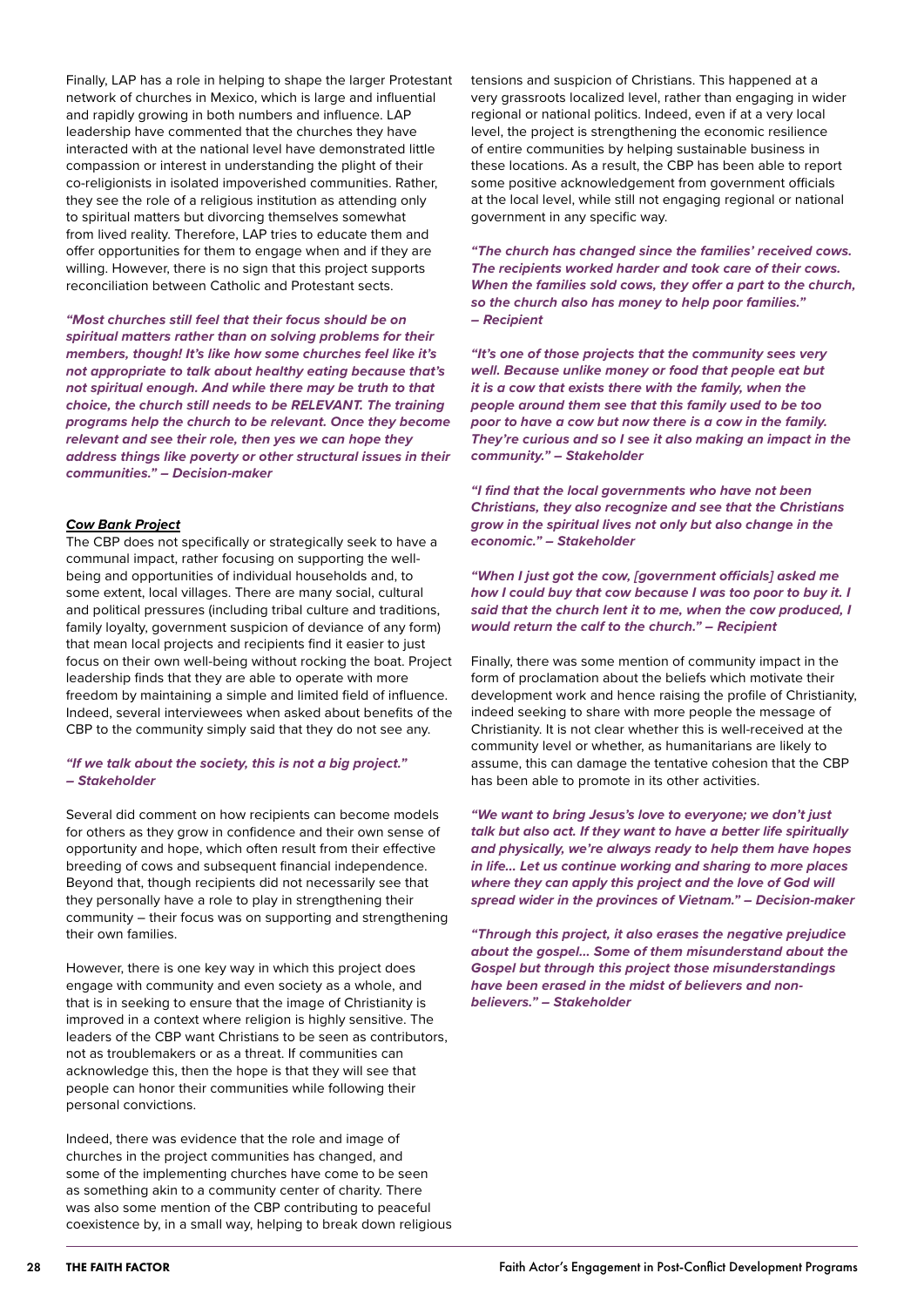# <span id="page-28-0"></span>What is the organisations' existing and ideal sphere 3of influence?

The sphere of influence of an organization may be primarily a question of how much and what types of power it has. The HPG research widely found that legitimacy as an aid provider was somewhat automatically conferred to those who speak international humanitarian language, and an organization's influence is in large part affected by its presumed capacity as an aid provider by international humanitarian standards.<sup>35</sup> "Local actors interviewed over the course of our research recognized these patterns, yet saw few avenues to change them or upend the system. This resulted in feelings of inferiority and denial of agency."36 This however assumes that organizations' desired influence lies in the humanitarian system.

This research finds that not all LFAs see any significant benefit in being acknowledged by global or even national-level humanitarian or development entities. They do, however, want to make the role of the church and its contribution visible, first to other Christians and then to the wider society. There are faith communities and faith leaders who do seek a seat at the table of humanitarian decision-making but only if they can achieve that without sacrificing their vision or the way in which they demonstrate their commitment to their own communities.

### **Legitimacy – specific lens on legitimacy of LFA intervention**

While power and influence may be largely rooted in existing relationships, perceived capacity and funding, there are other sources of legitimacy which local grassroots organizations can claim, and research suggests that local faith actors have some strong claims to legitimacy. In addition to their commitment to dignity, contextual understanding and spiritual expertise, as explored above, they also claim legitimacy on the basis of their longevity and trust.

Longevity captures the historic and ongoing presence of a local faith community; while humanitarian actors and development organizations come and go, faith communities are much more enduring and therefore known to the community.37 Local faith-based humanitarian and development organizations, therefore, even if they are not as old as the churches they are associated with, may claim legitimacy due to longevity found in their ties to the religious establishment. Trust grows out of longevity, and is also rooted in a respect for spiritual authority as well as in relationships built over time.<sup>38</sup> Though there are country-specific variations, a reliance on faith communities as trusted entities is common to many contexts around the

world.39 Furthermore, local faith actors may invest more time and energy in trust-building with members of the community, perhaps due to their understanding of the importance of dignity as well as their affinity as discussed above.<sup>40</sup>

Further, then, local faith actors have been found that their provision of aid in a community further establishes their legitimacy and then positions them to address complex social issues and promote dialogue about peace and reconciliation.<sup>41</sup> These case studies have in common that they are all by and, primarily though not exclusively, serving a minority faith community: Christians in formerly ISIS-controlled regions of Iraq, indigenous Christians in Vietnam's tribal regions where tradition dominates and institutional religion is discouraged, Christians in Muslim-dominated regions of Nigeria, and Mexican Protestants in Catholic-majority communities. They therefore claim legitimacy within their own communities while seeking to help the wider community understand their role and contribution to society and thus promote further legitimacy of their religious group. While some are interested in establishing legitimacy with the wider humanitarian community, others are less so and one intentionally avoids it.

#### *New Hope Trauma Center*

NHTC's legitimacy as a faith-based organization was crucial when it was established. It was endorsed by a bishop in Iraq and given affiliate status by a Christian charity in the USA. When asked if people know it is a Christian NGO, most community members said that its ties to the church were well-known because it is led by a priest who is recognized and widely respected in the community.

*"In 2016, we established NHTC – the church here was supportive from the beginning. And the church there… we had no connection and they were in chaos after the traumatic events of 2014. But through [the priest's] connections we were able to get support of the bishops and priests there, they extended their blessing." – Decision-maker*

*"I met [the founders], and I saw their love and affection. They are supervisors but they work hard and are committed, they do hard work, and they show respect." – Implementer*

There was, however, no suggestion that NHTC is a part of the church. Rather it was seen as having well-known ties to the church. This led to a perceived association with other Christian NGOs, both Iraqi and international. The founding priest therefore feels that he is accountable not only for

- 38 De Cordier 2009, p.619
- 39 Wilkinson and Kraft 2020, p.6
- 40 Kraft and Smith 2018, p.15
- 41 Orji 2011, p.488

<sup>&</sup>lt;sup>35</sup> Such standards include a set of principles which draw from the International Community of the Red Cross/Red Crescent now codified by humanitarian partners: humanity, impartiality, neutrality and independence [\(https://www.unocha.org/sites/dms/Documents/OOM-humanitarianprinciples\\_eng\\_June12.pdf\)](https://www.unocha.org/sites/dms/Documents/OOM-humanitarianprinciples_eng_June12.pdf). However, the standards also include a variety of documents, such as SPHERE (https://spherestandards.org/humanitarian-standards/) or the Core Humanitarian Standard on Quality and Accountability ([https://corehumanitarianstandard.org/the-standard\)](https://corehumanitarianstandard.org/the-standard), embraced by humanitarian actors as setting the expectations for how aid should be delivered. Adherence to the standards by local partners was found to be as much about echoing the language and concepts found in such documents as about actual implementation guidelines.

<sup>&</sup>lt;sup>36</sup> Fast and Bennett 2020, p.17

<sup>&</sup>lt;sup>37</sup> Le Roux and Valencia 2020, p.237; Kraft and Smith 2018, p.3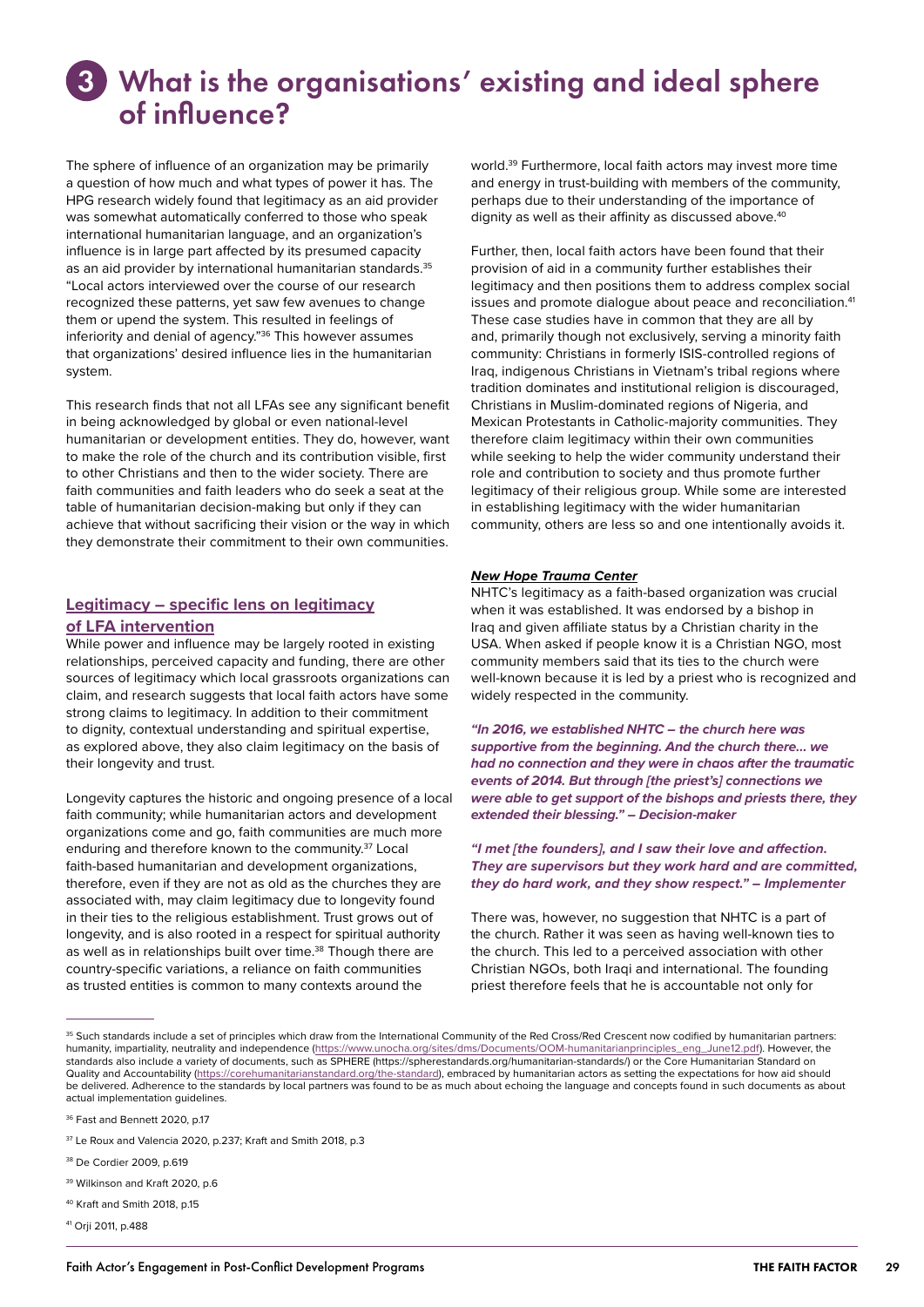his organization but for the work of other Christians doing charitable work in Iraq. In comparison, the United Nations is something very distant and hence not associated with NHTC the way a Christian INGO would be, rather seen as a kind of protector in a troubled society.

*"I don't know it as part of the church. I would describe it as an NGO that helps to strengthen people and gives psychological therapy, and also that strengthens social awareness." – Community member*

*"The church has a very strong relationship with the center, because [the priest] is there. I know about their Christian identity because the center is here, in the community." – Community stakeholder*

Due to its location in a Christian-majority village, most of NHTC's activities are with Christians, and activities in other locations are also in Christian communities. However, they also have a program in a nearby Yazidi camp, facilitated also due to pre-existing relationships, and have clarified that they are committed to assisting all communities. They would also like to expand mental health services to other regions including Muslim-majority parts of Iraq.

#### *Humanitarian "Nineveh Relief" Organization*

For HNRO, as mentioned above, their work and the way in which they describe their work includes a strong narrative of how the church, and they as an NGO associated with the church, exists for everyone and offers help to everyone, including both those connected to the church and those of different religious sects. For families who were displaced by ISIS and who have now returned, especially but not exclusively Christians, many see the church as their provider and their safe haven. HNRO positioned itself as a vehicle through which this care and provision is extended.

*"The church's role is a bit different, it is to raise the citizens. The church is our tent, it is who we go to for care when we are in trouble or need something, they are our shelter. We get nothing from the government. People in the church are not the NGO, though. The NGO's job is to give services – the church tells the NGO to go do X … but it is a collaboration, not the church directing the NGO. They are partners. Both are for the citizens." Community member*

This creates, however, a rather complex picture of the role of the church. Their association with the church facilitates their relationships with sponsors and their reputation in the community. They also see their work as being simultaneously and synonymously both for and from the society as well as the church – but that they are not themselves the church.

Indeed, for some members of staff and for many community members, the legitimacy of HNRO is more intertwined with how they are deeply local and embedded in the community, than in their church or Christian identity. Not all staff feel that their church connections are very important. Furthermore, it is important to bear in mind that HNRO's strength lies in that it was born in the displacement, cared for displaced families of all sects under the name of the church, and then returned back with the Christian families. Community members often commented on how they remembered how HNRO helped them during the most difficult years and is now still with them, still a part of their community.

*"For me, even if the NGO were not Christian, they are local from here. They have the same thinking, the same culture. This is their unique contribution." – Implementer*

### *Shalom Trauma Center*

Shalom Trauma Center has as one of its core principles that it strengthens and equips the Christian community ('the Church'), and thanks to a number of linked programs that are outside the scope of this study, they have access to and continue to develop a strong nationwide network of churches and pastors as their main partners. They engage with pastors in local churches, Bible schools and seminaries, and health care providers (including but not limited faith-based providers), to raise awareness and offer training on faith-based trauma care. This approach allows for Shalom to have an extensive reach even though the program itself is relatively small. They also further expand their reach with experience, with previous beneficiaries referring people to the center and facilitating further introductions.

*"So, it was the [founding NGO] that called for some of the seminaries [seminarians, theologians] to run the program, the trauma program … because they want to pass the information across the churches in northern part of the country." – Recipient*

*"And now because of that, we also-that is why we are targeting church leaders and pastors, if we are able to comfort the church leaders and pastors they will be able to do that to their congregations and before they realize they will be able to train 20 … And then, 20 that is 20 churches and 20 churches if you check the number is really growing. And so, if you're are able to train 50, imagine, 50 different churches." – Implementer*

Stakeholders and beneficiaries emphasized that they see that Shalom fills a significant gap in the existing support mechanisms. There is growing demand for its services, and several interviewees commented that they would like a Shalom Trauma Center set up closer to their home community elsewhere in the country. However, there are people who do not fully understand what the center offers and are asking for Shalom to expand its basic needs provision rather than its mental health services. Nonetheless, this demand helps ensure their large geographic reach: even though they go to regions affected by conflict when they hear of an incident, a lot of the participation is by invitation through church and personal and ministry networks.

#### *"I love the fact that it has to do with trauma. That is something that not every organization deal with and then there are NGOs around that don't focus on the wounds of the heart." – Implementer*

Some interviewees mentioned that they know about the international Christian NGO that helped found and resource Shalom, and that this organization has a good reputation for offering meaningful services and showing genuine care for people. It is this reputation that helped them to trust in the services offered by Shalom. However, even with its broad reach, Shalom is still relatively small and unknown even within church networks outside of the affected communities.

*"So, whenever people see or hear the name [name of INGO], they always see an-an help-a-helping organization, they have come to –to do trauma healing. They have come to*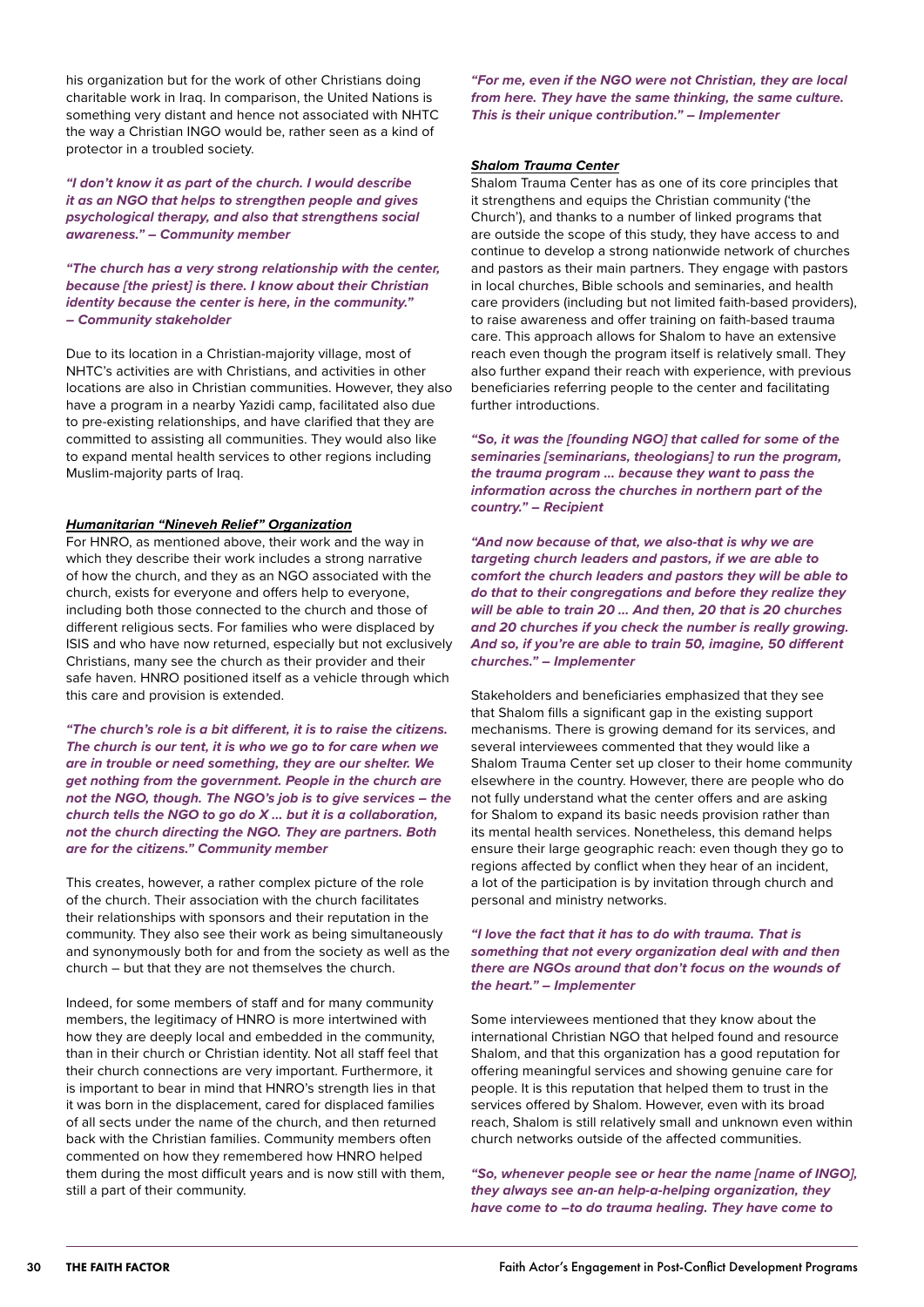*help us, they have come to uhm but again, there is another perception to okay, they have come money, food and also they will come and share some gifts… So, so but generally it has, the organization has a good image outside." – Stakeholder*

There was some mention of recognition from other NGOs and UN agencies, however this was limited, and the interviewees generally described Shalom as strongly linked to church networks while generally separate from humanitarian networks. Indeed, the legitimacy of Shalom is primarily rooted in its affinity, or integration with the affected communities. As the implementers are not just support providers, but also comrades, the center's contribution is easily accepted.

#### *Legal Assistance Project*

Interestingly, even though as seen above LAP is very focused on serving small Protestant Christian church communities, its growing legitimacy and influence is primarily in the non-religious space. The government partnerships and relationships with local associations and other influential actors, have helped LAP become established at the state and local levels, recognized as a meaningful actors in the human rights space. LAP does have some partnerships with pastors and church leaders, who are very important collaborators for networking and reporting incidents. However, most of its church partnerships are at the very grassroots levels, whereas it is less well-known and arguably under-appreciated by religious leadership at the regional and national levels. Therefore, its legitimacy is relatively strong for a grassroots faith-based actor in Mexico, but limited among the faith-based community who it sees as its primary stakeholders.

*"Pastors are both beneficiaries and partners; they become like our advocate to the church and community. But really, the project focuses its work directly with the affected rather than working through churches." – Decision-maker*

*"[The local community leaders] refused to meet with us and said that they were going to take care of it internally, for this we asked for the support of a civil association… it is an association a little bit linked to the Catholic church and attends to the religious creed. They helped us to dialogue with both parties under the vigilance of the state government and open doors." – Decision-maker*

*I: "To what extent is the program known for ties to the church?" R: "People who are not Christians do not know it, but people who have been persecuted like us do know it." – Stakeholder*

As the project gains respect with state government, they are increasingly able to influence local authorities in their practices and policies, beyond individual casework. However, there was no indication that they do this at the national level. Nonetheless, for a small initiative, it is noteworthy that they have political influence, a fact which also establishes LAP as primarily an advocacy initiative.

As already alluded, Interviewees repeatedly commented about how Mexican Protestant churches, particularly at the level of denominational leadership or large church communities in the cities, are not understanding or supportive of LAP. A few reasons were given for this:

They do not acknowledge the existence of violations of

religious freedom in Mexico

- Some denominational leaders are reputedly too focused on their own interests
- − Churches in Mexico see their role as more 'spiritual' and this initiative is too 'social' (so for example, there are some very wealthy churches, but they don't support the work financially because they don't see it as their role, even if they support other local church initiatives)

Among Christian stakeholders, though, some mentioned the sponsoring INGO as being credible for being international, for having a strong network of interdenominational relationships through its other projects, and for its integrity in how it operates. In particular, the INGO's integrity was praised in that they do not demand credit for their work, and indeed many recipients and stakeholders are not even aware about the project's sponsorship.

[The NGO] is an organization that satisfies many issues, clarity, transparency, that attracts a lot of attention and it also obliges us lawyers to work with transparency, so [the NGO] in a way we see that is what we should do in many denominations… I believe that [the NGO] on this side was not so well known a few years ago but nevertheless it left a status. I have been working with them for 4 years and still people didn't know about it. After those 4 years that people started to know about the organization, many people approached us. (Implementer)

I wish that everybody was like [the NGO] that they don't care to what church you belong or how you worship God, they support you because who you are. (Recipient)

LAP implementers and recipients themselves describe the legitimacy of the program primarily as something rooted in their conviction that the various facets of the project are the work of God. They seem relatively unconcerned about LAP's reputation, expansion or institutional development, because they expressed confidence that they believe they are doing the right thing for the converts, for their communities, and for God.

They saw us as justice because they thought we were right. The affected groups see in us the blessing, they saw in us the path, the light that they could have and that they would not let go. There are those who do not see us in a good light and the offended group who see us as a blessing. (Implementer)

#### *Cow Bank Project*

The CBP is mainly concerned with legitimacy among the Christian community, with churches with whom it works both at local and at regional levels. They have not put much effort into raising their profile among Christians nationally or internationally, nor into garnering recognition from government or the wider development community. However, the project is headed by someone who has previous NGO experience and who is now a pastor for a church that is part of a large, respected denomination. His credentials, both as a Christian leader and as a humanitarian, were important for gaining credibility for the CBP.

Since it is primarily concerned with legitimacy within local Christian communities, it is not surprising that Christian recipients expressed a belief that God has brought the program to their communities and this is why it is a good thing.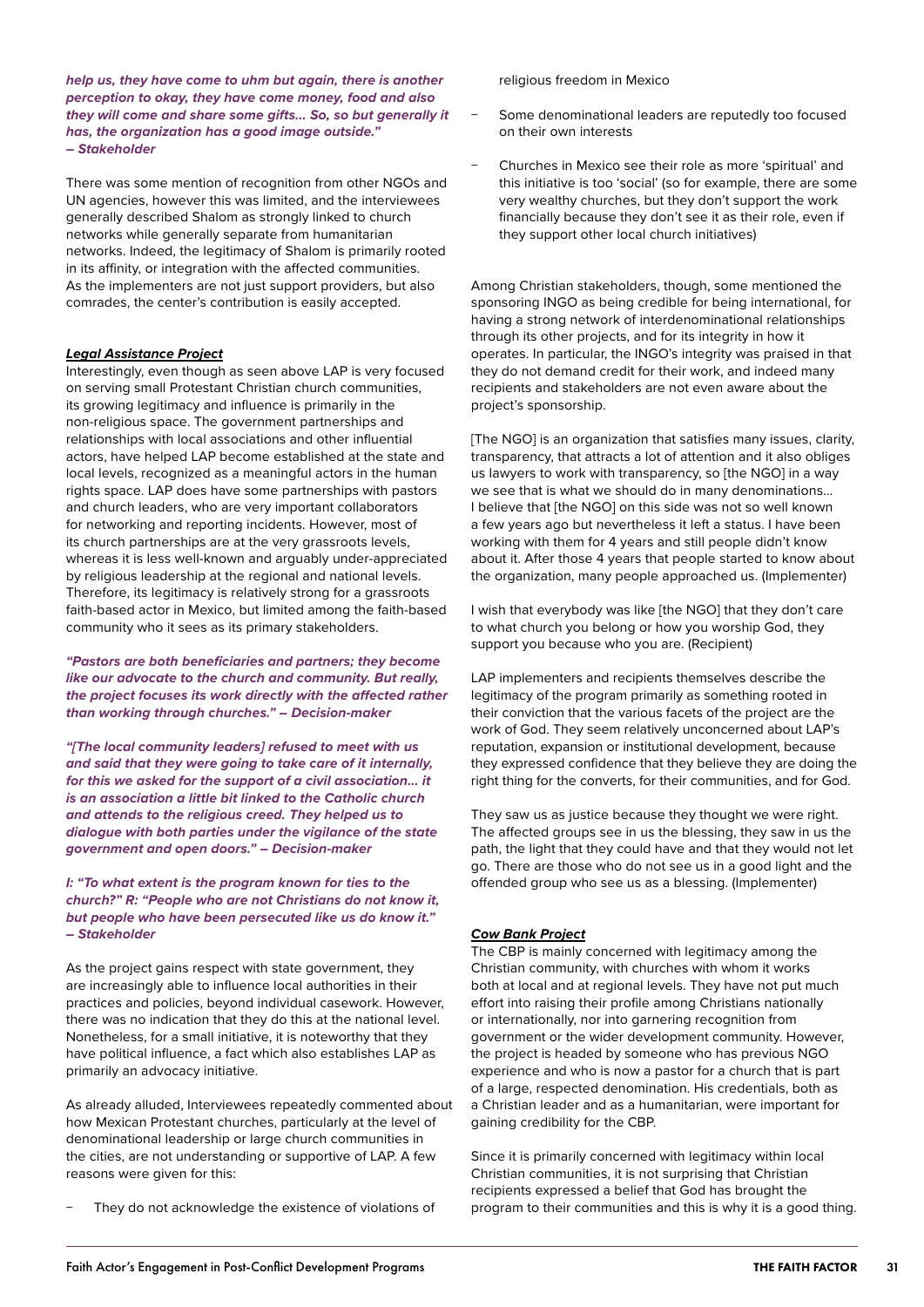<span id="page-31-0"></span>*"I am a Christian, so I believe that God brought me to this program." – Recipient*

#### *"I think it was God's plan that brought me to this project." – Recipient*

At the community level, the CBP is also keen to earn legitimacy for the Christian community. The cows themselves, as a visible economic investment, are the main source of this legitimacy and the church partnerships extend that legitimacy to local churches who may therefore be seen as the means by which benefit has come to their village. Since project coordinators are church leaders, this church link cannot be missed by neighbors in a given community. Indeed, even though the Cow Bank concept is hardly unique to this project, the focused collaboration with churches differentiates it from other NGOs.

#### *"This program has a closer relationship with churches, and this comes from God's love to churches. This also helps the churches recognize God's love more and have a good relationship between church and this program." – Stakeholder*

Even though the cow bank methodology is a well-established methodology in this region of Vietnam, and the project implementers are very aware and committed to the principles of sustainability, especially sustainable economic growth, they apply these principles very much at the local level. From the perspective of national or international partners, this CBP is too small to be contributing in a meaningful way to sustainable development. On one hand, this is an oversight as the entire model is premised around sustainable development; but on the other hand, this illustrates the strongly localized focus of the project, whereby they see success in terms of sustainability of economic well-being within isolated villages rather than in terms of the economic development of Vietnam or indeed even a region of the country.

*"The project is currently too small to think in terms of its contribution to sustainable development. Also, it is more of a bridge/survival/sustenance project rather than a strategic development work. It is not very sophisticated and the project volunteers/participants have not been oriented on the concept of SDGs or other development priorities yet." – Decision-maker*

Therefore, the project management wants to expand the CBP but not with more activities or with a more diverse impact. Rather they want to reach more families with more cows and bring this methodology to more rural communities in Vietnam. The management of the project has found that they are able to access a greater number of extremely remote communities than other development actors by keeping their model simple and relatively small-scale, so keep their profile low and highly localized.

#### **Money**

Influence is affected by access to finances, and existing levels of funding are often perceived by other funders as an

indicator of eligibility for further funds. "Power also emanates from access to money, expressed not just in terms of levels of funding, but also in the quality of that funding and the relationships that result."42 These power dynamics play out within faith communities, as well, as those local faith actors who are already funded are perceived as having capacity. International relationships through denominational or other faith networks that link them to donors can then become a determinant of their scope of influence.<sup>43</sup> However, local faith actors may exert more influence at the community level than their level of funding indicates. They are generally seen as highly efficient providers of assistance from a financial perspective, due to their ability to use existing resources including local volunteers and existing facilities, as well as their connections and knowledge of the local community which ensure they pay reasonable market rates for staff and services.44

These LFA case studies are intentionally small and relatively niche, with all but one offering a single very specific service to their community. This means that their demand or potential for growing financially is limited, rather offering more boutique services. They feel the limits imposed by their small pots of funding, but are not prioritizing budgetary expansion or attracting more donors. The question then becomes whether their access to other supports or credibility is affected by their limited engagement in humanitarian financial transactions.

#### *New Hope Trauma Center*

Part of NHTC's claim to legitimacy as a humanitarian organization, which should appeal to donors and to the international community, is its registration through a U.S. based non-profit. Though few people in the community or even staff know about this connection, the founders believe it offers them credibility among potential donors.

NHTC is quite small, with relatively small beneficiary numbers. They work intensively with those beneficiaries, though, taking a multi-generational approach, and offering a variety of activities while investing in personal care and relationships. Donors therefore have commented to NHTC that, for a mental health program, they are quite efficient with a broad reach for such a small budget.

*"Donors, yes, they see good efficiency in our work, because we work in the mental health area – they are impressed by how much work and effort is put in by Fr Aram, myself and my brother (who is our finance guy). Fr Aram and I are fully volunteers, we don't take pay from St Rita Hands of Hope." – Decision-maker*

Funds are limited, and currently NHTC has one consistent donor through a Christian INGO, and a few private individuals and churches which offer funds. The founding priest prefers to work with fewer but more trusted donors, with whom he and his team can build a meaningful relationship. However, if other institutional donors were to present themselves, they would not want to refuse funds, and in particular are interested in attracting funding from UNHCR because of the United Nations' strong reputation in Iraq which would in turn offer NHTC a degree of organizational stability and protection.

<sup>42</sup> Fast and Bennett 2020, p.17

<sup>43</sup> Burchardt 2012

<sup>44</sup> Orji 2011, p.483; Kraft and Smith 2018, p.3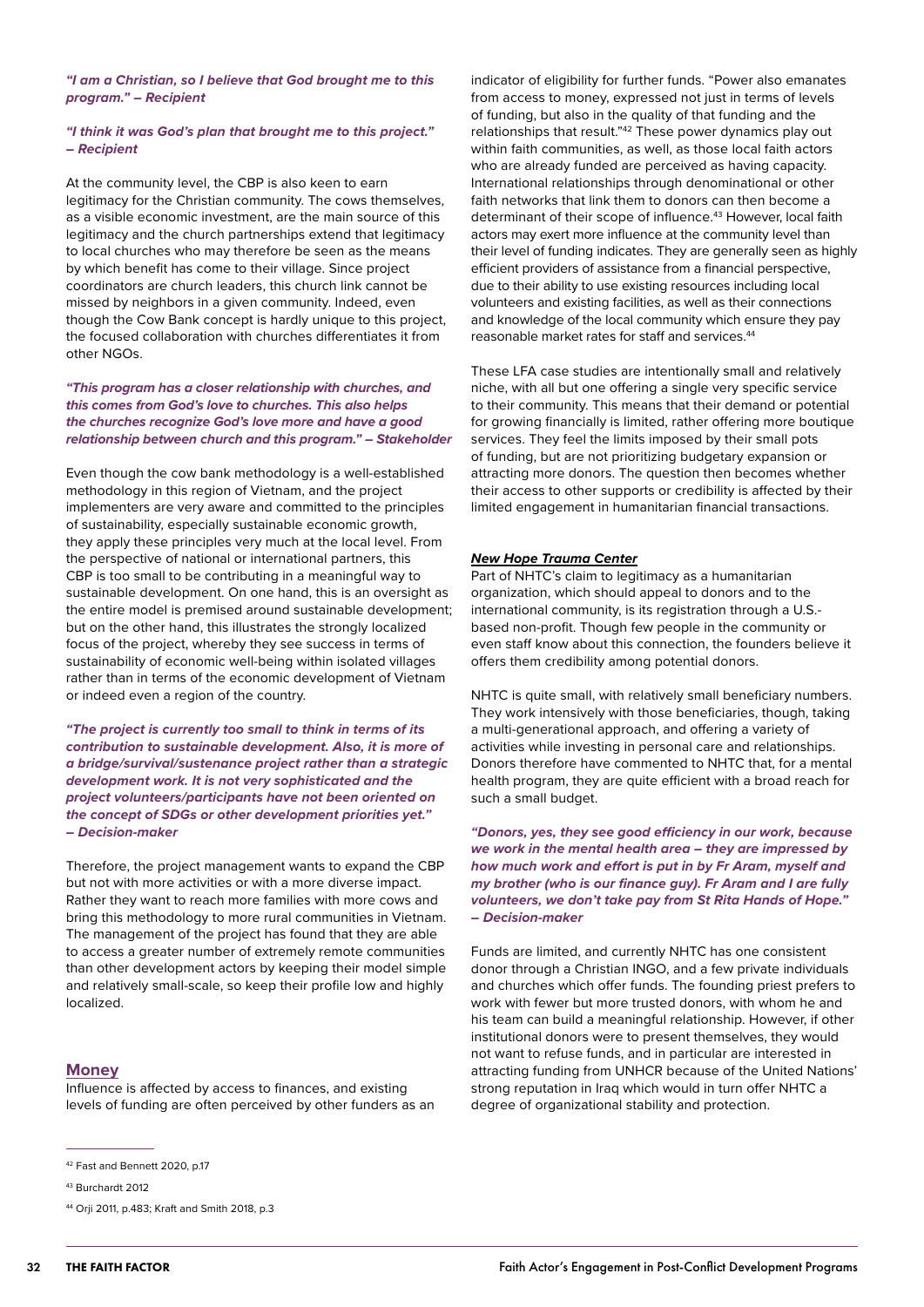*"The United Nations has many local implementers – my dream is that these organizations would become a part of those networks because then I won't worry about them. I know they will be able to continue and not have to stop for lack of budget." – Decision-maker*

One of the pitfalls of having limited funds is a high level of reliance on volunteers and low staff salaries. Most staff began working for NHTC as volunteers and eventually were hired; some are still volunteers and staff are not paid as much as larger NGOs might be able to afford. At the same time, though, the high reliance on volunteers has helped NHTC maintain its strong community ties and mutual sense of community ownership.

NHTC has developed administrative and management systems which do prepare it to seek institutional funding. With exposure to other NGOs and international humanitarians, the importance of reporting and monitoring for accountability and transparency has become embedded in the organization's systems. The current managing director worked for several years for an international NGO and has brought that style and expertise to his role. NHTC does have the ambition of growing, possibly expanding to other regions of Iraq, but it has likely been able to do a lot very cheaply due to its existing local community ties, and would require greater resource and time investment to open a similar center in a location where relationships were starting over.

#### *Humanitarian "Nineveh Relief" Organization*

HNRO's founding story is one of providence: right place, right people, right time, all of which converged for an organization to meet a real felt need. In that context, finding funding was not difficult. Most of the clinic's work during the time of displacement was funded through a single Christian INGO, and other Christian organizations were also very interested in supporting HNRO. Since returning to Nineveh Plains, however, the large donor has redirected its resources and funding opportunities are increasingly scarce, even more so since the COVID-19 crisis began. The result is a highly diversified funding base. HNRO staff manage several short-term grants from several donors in order to maintain its operations. They invest considerable effort into inviting donors on field visits to see the work and hence build trusting relationships with them, while hopefully attracting new funding.

*"The clinic grew, and in 2015, we made two clinics in containers, in Ainkawa and in Erbil. Since 2017, we have seen more than 250,000 cases. We also did other projects including oil, food, clothes. What struck me about this experience was that, right in the moment of need, the doctor arrived. I had nothing but God sent the help." – Decision-maker*

Their donor base for the health clinic is varied with several small pots of funding for various aspects of the work. Nonetheless, the capacity of the health clinic to provide comprehensive care is limited by its funds, in particular for purchasing expensive medical equipment such as to perform blood tests. Other projects also have several donors for specific activities. The legal clinic, however, has not yet enlisted more than one donor, though it is beginning to attract the attention of the humanitarian community and Iraqi government.

*"Churches directly support us, and church NGOs from Europe, the US, Australia. We also get aid from governments. We are still getting support from these*  *sources, especially the church ones, but it is less now" – Decision-maker*

*"Institutional funding is a bit easier for local NGOs because then they are managing fewer donors and fewer sets of requirements. But I have concerns about the impact that can have on an organization. Diversified donors are very important for a local NGO." – Regional stakeholder*

Christian INGOs in Iraq see HNRO as a preferred partner, as an active organization doing humanitarian work which serves the Christian community while also adhering to humanitarian principles especially impartiality, and with strong ties to the church. These partnerships are preferred by HNRO as well, due to similar values and vision and faith identity.

*"Maybe we need more training from NGOs – NGOs of churches, though, not any NGOs. Otherwise we cannot do real humanitarian work: it is not just about getting our numbers, but about seeing people as a human being, sheep of Christ in need." – Decision-maker*

*"HNRO's donors are for the most part very easy on them. But it was still hard to keep up with all the reporting requirements. I can see why it's hard for humanitarian agencies to work with local organizations.." – Former Implementer*

During the COVID-19 crisis, HNRO received a grant from USAID to do food distribution. This was a significant development for them organizationally, and they were able to offer aid to more people than they usually can, hence meeting a real need as well as raising their own profile. The team generally felt that the USAID project was a successful venture into institutional funding.

*"The USAID project we did was … with other local NGOs. We had to do a daily report, weekly reports, and a final report. This was challenging, a lot of work. But the project was successful, because we partnered with other NGOs, and reached a lot of different people. We met real needs and were able to cover entire towns. USAID was happy with what we achieved through the project." – Implementer*

In terms of future growth, HNRO would like to expand its services locally in order to provide more holistic care which ensures that all the needs of the community are met. They would also like to expand their services to other locations, in particular the legal clinic, which is an innovative initiative, and which could meet a felt need in many other parts of the country. Currently, limited funds have also limited their ability to serve the entire community, and though they are committed to impartiality and serving all segments of society, the limitations on funds may mean that they can sometimes only meet the needs of people connected to the church, i.e. in their most immediate sphere of influence.

#### *Shalom Trauma Center*

Shalom Trauma Center is seen as offering strongly personalized services to a high standard. However, the facility was often described as being very crowded and financially stretched. In other words, they provide quality but on a budget. Funding limitations mean that they are limited in their capacity to meet the demand, and they would expand easily if they had the funding to do so. What they offer is clearly unique, and there are only a few other entities in Nigeria offering a similar type of support. They do manage to maximize their financial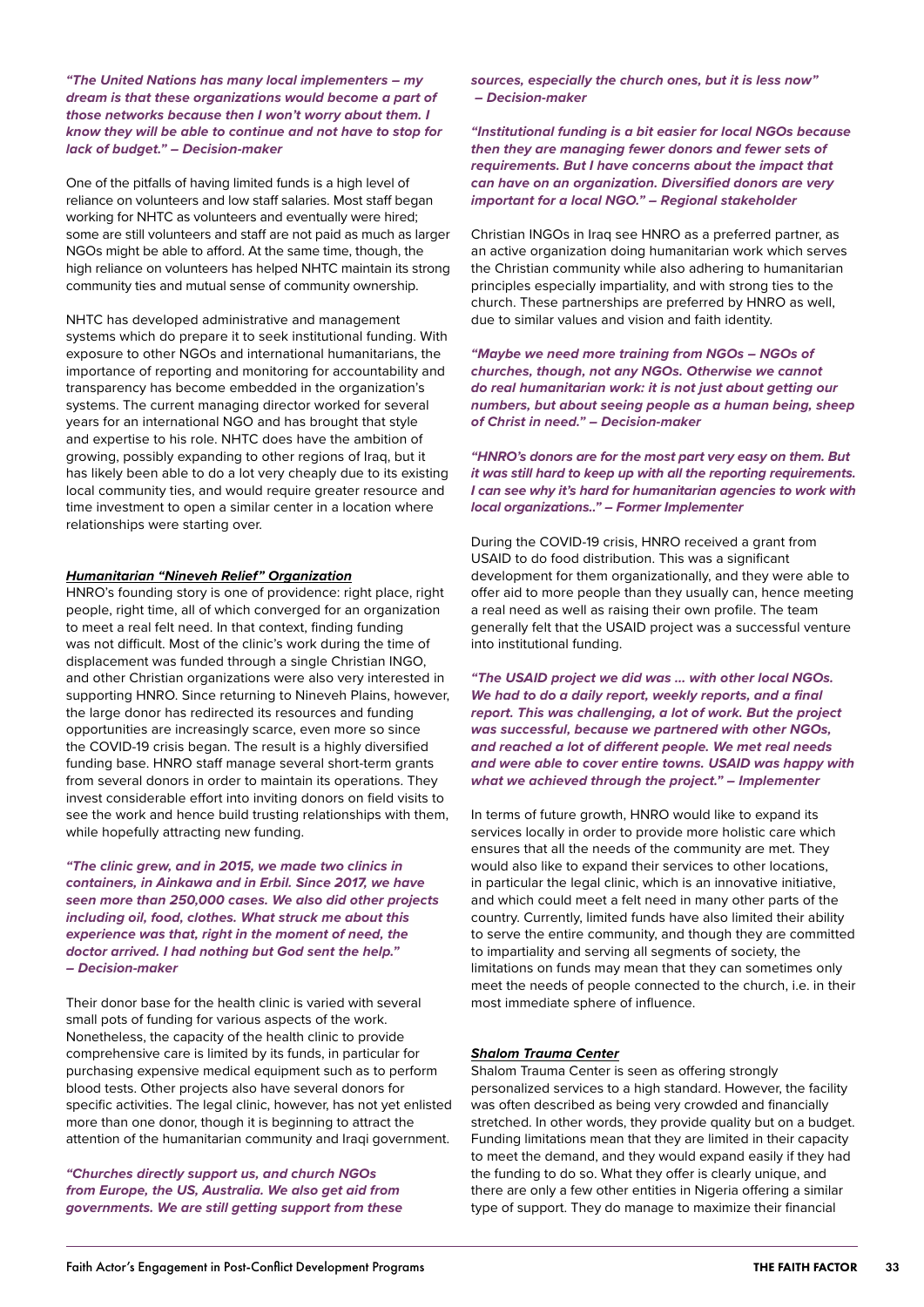efficiency through means such as using church facilities for many events rather than hire or expand the center itself, and through a heavy reliance on volunteers.

*"We-we need more staff the challenge would always be the funding. The challenge would always be the funding because the place runs 24 hours… Yeah-yeah we have a number of cost saving mechanism, one of our strategy of cost saving mechanism is we partner with benefitting communities like; churches, so for example today we are going to community A to do a trauma healing workshop instead of renting a hall, there are church halls… Alright, we embark on cost saving by training caregivers to ensure that they are close to where incidences are happening." – Decision-maker*

*"I know we might not have the fund but I have noticed something about trauma, it's not just about the money… It's about the care, the attention and then sometimes just been there, listen to their story, share in their pains and it is enough for them to find hope-the source of hope. So, even if the funds don't come, those volunteers out there are ready to work." – Implementer*

No interviewee except for the senior management of Shalom could cite where the funds for the program come from, but they agreed that there is no local fundraising taking place that anyone was aware of. Indeed, Shalom is entirely funded through international faith-based networks, even though it does draw on local resources such as church facilities and volunteer time. For some interviewees, the international funding was a source of encouragement as it helped them feel a sense of global solidarity as they live in troubled times in Nigeria.

It's giving them hope to know that uhm there are people outside Nigeria-there are Christians outside Nigeria that are really interested in their lives and making you to know that we have a body of believers everywhere. And to know that these Jesus is not just Jesus of Nigeria. (Implementer)

*"I don't know anything about their funding but mostly I know they are foreign donors so… But, umm I've been in the–in Nigeria seeing how local donors normally umm hardly to get so because to get donors locally is always hard… is not small money even for them to come from their places for the program here they have to go through maybe transportation and some of those things and then the feeding here and all those it needs money. So, somebody have to give that-give that money out. So, I think foreign donors are the ones that mostly help the organization like this in Nigeria because is not that we don't have people that will give but the heart of giving is not there." – Stakeholder*

There was no mention of government support whatsoever. In fact, one interviewee commented that they cannot look to the government for support because the government offices themselves are overwhelmed.

Furthermore, as mentioned above, there is demand for similar services elsewhere. People from other regions emphasized that they would like to see a similar center in their own communities or localities. If resources were available, they would be able to increase their influence in this way; Shalom's current model of working through local churches and a broad network of caregivers allows them that already. However, a few interviewees commented that if the written materials were made more widely available, the influence of their content

could be further expanded.

#### *Legal Assistance Project*

The funding for LAP comes almost entirely through its sponsoring INGO. However, there are several ways in which it relies heavily on local resources. It has no full-time dedicated staff, three lawyers who are all on retainer, several volunteers, and collaborations with local government and other associations who support their efforts as a part of their existing roles. Furthermore, LAP at first tried to ensure buy-in and shared ownership from the converts who benefit from their services by sharing legal costs evenly three ways: onethird paid for by LAP's sponsor INGO, one-third paid for by the church of the person benefiting from legal services, and one-third paid for by the beneficiary him/herself. However, the project leaders assured me that this rarely happens, with LAP's sponsor covering all costs in practice. Nonetheless, there has been an attempt to garner some cost-share and a sense of shared ownership and mutual partnership in the advocacy work. Beneficiaries who were interviewed, however, were unsure of where the funds were coming from, and suggested that their churches also needed outside financial assistance in order to function effectively.

*"They asked, "Where do they get money from? How do they pay a legal practitioner?"… There were not many of us, so they investigated if the pastors gave us money or where we borrowed. They investigated, but no one ever said about [the NGO]…. What the organization did for us is something that I cannot repay." – Recipient*

Indeed, most of the beneficiaries of LAP services are very materially poor. This means that there are regular requests for further material assistance, both for the individuals and for their churches. The sponsoring INGO has other projects which can offer material assistance to vulnerable Christian families, and so even though LAP does not have the budget for material aid, sometimes they have facilitated provision of food or other basic needs by brokering assistance for vulnerable families. The interviewees who had benefited from the project described themselves very much as beneficiaries who can barely support themselves, who combined a sense of financial desperation with a hint of expectation that their fellow Christians would help them financially, if not them personally then at least their church facilities. They did also express a gratitude regardless of what material assistance may be given, and an expectation that they themselves must work hard to build their livelihoods, but it was notable that they demonstrated very little shame in asking for assistance.

*"Now, talking about material possession, now, to be honest, there are some needs... Now, what I'm thinking is… I want to make a house especially for worshiping God. That's our biggest need. We are fighting, we are struggling, asking for monetary aid, there's not a place where we can work well. Our earnings are scarce and also have children to feed and when I ask for two hundred cooperation, they feel like it is a lot, that's what we need." – Recipient*

*"I'm not asking for money; I do see that they have the money and I don't care. They offered us support last year or two years ago, I don't remember quite well, he told me… that he was going to send me something… if I know how to do something, they can send the tools. I didn't demand for it." – Recipient*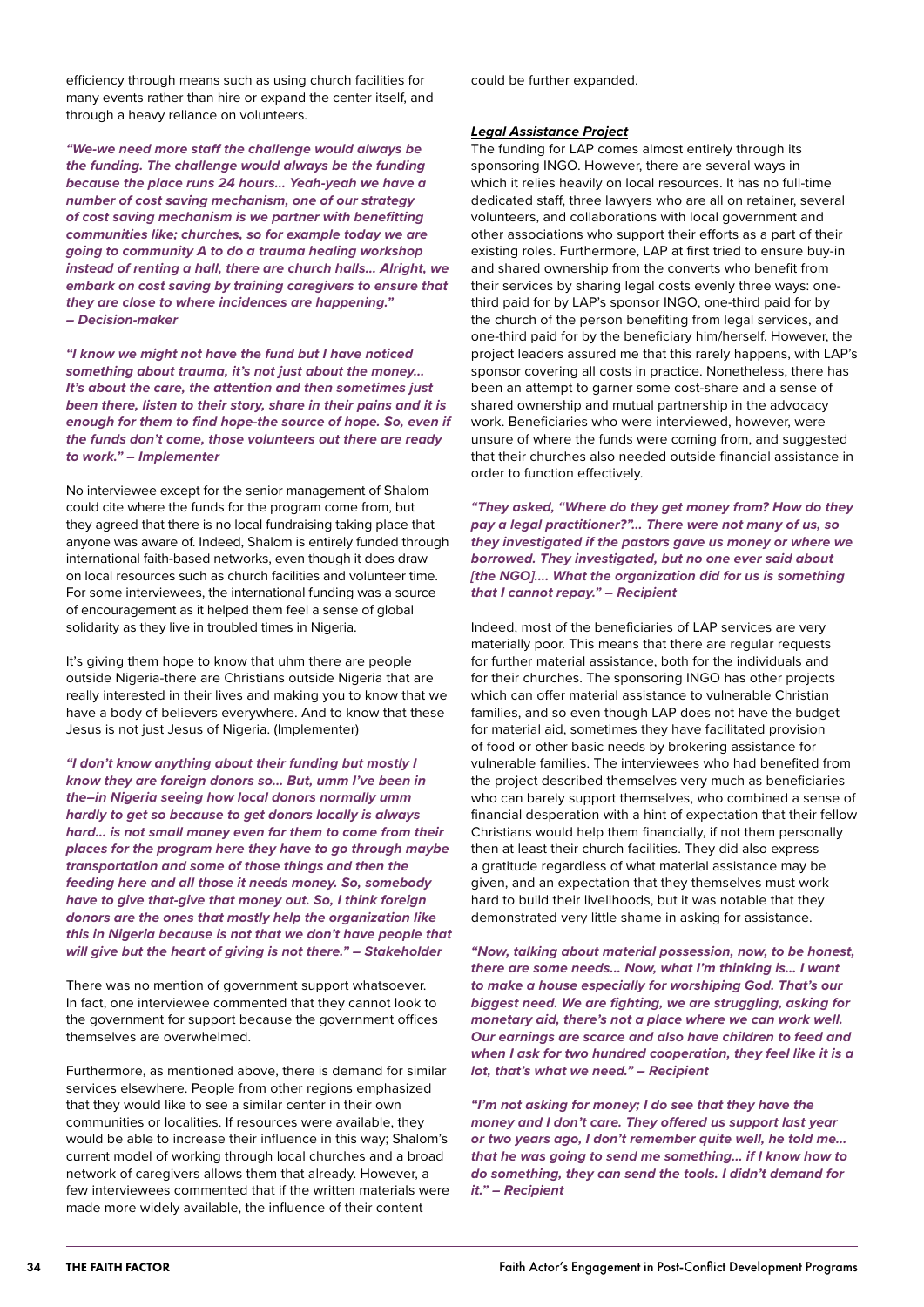*"What I think for them is better to help the persecuted church and what I have reached to see what helped us a lot is economic support, resources are needed for the community." – Stakeholder*

#### *Cow Bank Project*

In the interviews, there was no mention whatsoever of funding source, nor any mention of entities outside the church itself which may influence the project. Some stakeholders at a regional level were aware that the project receives funding through an international Christian NGO but did not see this as significant beyond commenting that the NGO chose a good project in which to invest. Some of the church coordinators acknowledged that the CBP has supporters outside their community, and expressed appreciation equally for the financial support and the prayer support which Christians elsewhere may be extending to them.

Money is of course very important to the CBP, because it is a lending program built around material investment, and one of its key objectives is to help vulnerable households achieve financial self-sustainability. The source and amount of money with which they do this, was not a topic of interest to interviewees. While some people commented on the potential of CBP to expand its services to more communities in more regions, they did not comment on how costly or efficient such expansion might be.

*"In my opinion. I think that they need to open wider more because this is my idea, but I don't know just clarify that: The calf (baby cow) will pass to other family after calving cow gave birth, right?" I: "Yes." R: "So, we wish that will develop wider." – Stakeholder*

Because the project is implemented through churches and works primarily with Christians, it is generally understood and assumed that the support for the CBP comes from Christians elsewhere, and so there is a general understanding among recipients that they have the global Christian community to thank for their cows.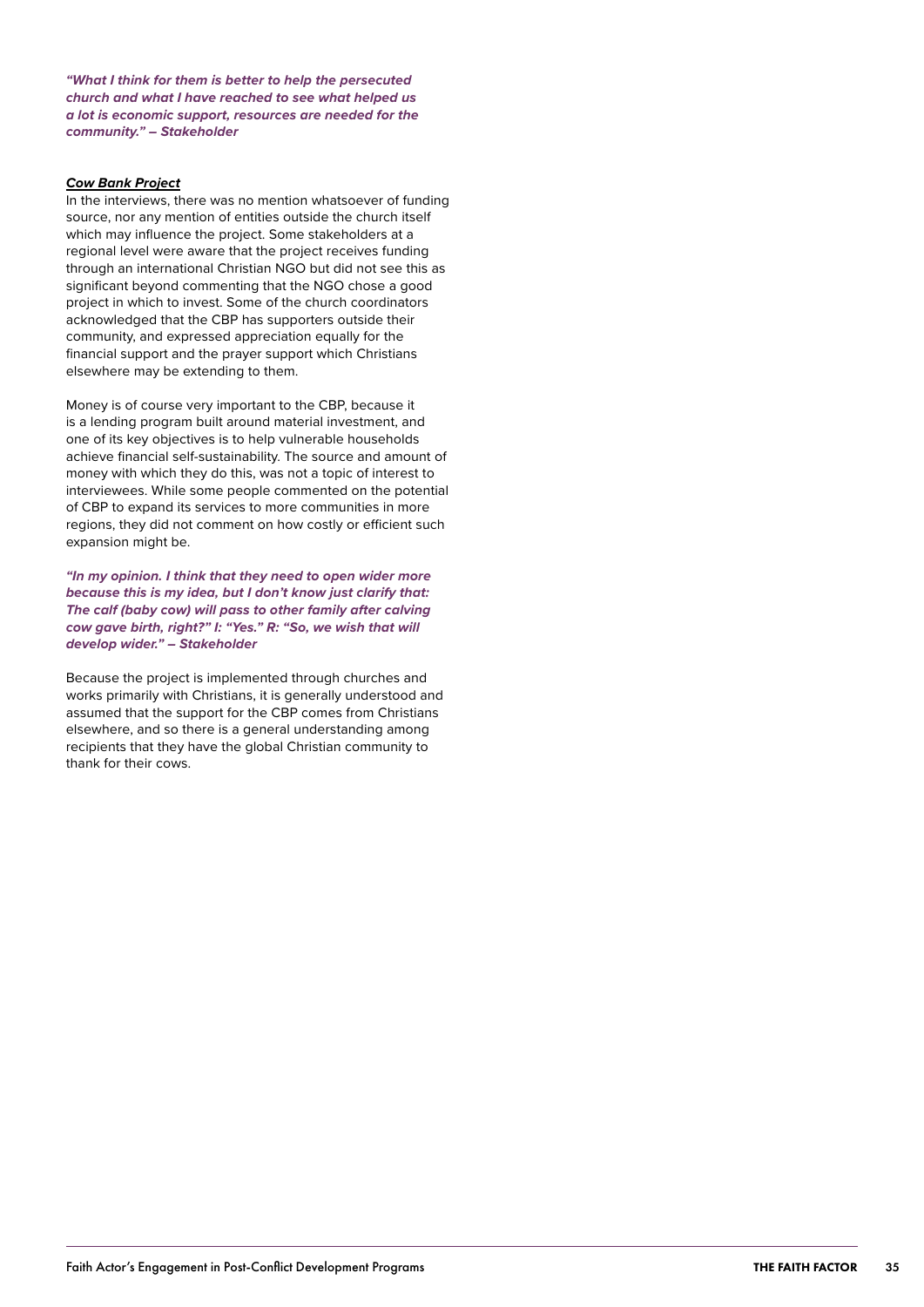# <span id="page-35-0"></span>Discussion: What value-add and challenges do local faith actors present to global humanitarian and development priorities?

The five case studies in this report present a diverse array of initiatives by Christians to address pressing needs in their communities. They are different in many ways, but they have some qualities in common. They are all highly responsive, addressing specific needs according to a strong understanding of the needs of their community. They all seek to balance support for fellow Christians with a compassion-driven humanitarianism which seeks to see their entire communities benefiting. They are all on a journey of organizational development, seeking to have sufficient structure to ensure sustainability and integrity while resisting any urge to morph into something resembling a foreign NGO. This section will further explore some of these themes and nuances across the case studies.

### **1. What is the unique benefit of the organization's grassroots nature?**

We can look at the grassroots nature of a project from various angles. From the perspective of local ownership, the two case studies in Iraq are fully embedded in their localities, founded by respected community members and had even to some extent participated in the displacement and return with the population they serve. The Cow Bank Project in Vietnam has a similar story of national origin, but was founded by a church denomination based in a major city to be implemented in remote villages with very limited access to any educational or development services. The Nigeria and Mexico cases, however, were initially developed by foreign Christians but then quickly passed on to local Christians to own and continue implementing. The Shalom Trauma Center is located centrally but receives and visits Christians from various regions of the country, while the Legal Assistance Project does not have a base but rather visits Christians in their home villages.

In terms of the programming itself, all case studies demonstrated an intimate understanding of community needs. We saw two examples of trauma centers, in both Iraq and Nigeria a novelty service. In Iraq, it was more difficult to gain community trust and ownership for a trauma center than in Nigeria, but in both countries it was the trust and relationships maintained by center staff that ultimately assured the acceptance of a much needed but somewhat stigmatized service. They did not stop at trauma care; both centers looked for ways to offer holistic support integrating material, emotional and spiritual needs. Two of the initiatives studied included a legal advocacy component, both taking place in extremely complex settings requiring a high level of both knowledge and sensitivity. The origins of the advocacy idea in both contexts seemed to emerge from dialogue between local Christians and international Christians, but was developed in a way that clearly met a felt need and was seen as highly relevant in both contexts. In both contexts, legal aid was quickly augmented by a strong component of training and capacity building for community members.

This may indicate the importance placed on dignity by the implementers who want to do more than just meet immediate legal needs. The Cow Bank Project was a Vietnamese development program model adapted and introduced in new communities through a network of churches, with the revised model engaging with principles such as group lending to ensure local ownership.

Finally, from the perspective of the staff and volunteers of the case studies, all five cases illustrate the strength of being implemented by a team who is not only part of the affected community, but which has shared in the suffering and traumas which bring beneficiaries to the project seeking assistance. The staff of all five cases are almost entirely Christians (in the case of Mexico, Protestant Christians specifically) in a context where a significant portion of the population is of a different faith. A Christian faith motivated them to seek excellence in the assistance they offered and Christian teachings helped ensure that they were sensitive to strengthening human dignity through their work, and in particular promoting resilience and self-reliance. All five cases also have relatively few staff compared to larger NGOs and rely largely on committed volunteers, which has budget motivations but also demonstrates the commitment of community members to the work.

The five cases also serve primarily Christians, a model which is not locally questioned. It is through their embeddedness in a minority religious community that they are able in turn to build their programs to cascade the benefits out to the wider community, rather than designing their interventions to reach the religious majority from the outset. Even though church denominations and networks are complex, and the church partners of these case studies can all be seen as minority groups, church networks were an important means by which projects were able to activate quickly, build sustainable partnerships and operate on a shoestring budget. It also helped ensure longevity – though these projects were at most little over half a decade old, this already represented a much more lasting presence than many NGOs and aid agencies in these locations, and all five case studies were at the time of the study growing with no indication that they would be closing their doors anytime soon.

Church ownership was therefore crucial for ensuring project affinity, but it also delineated the boundaries of who received assistance first by these specific projects. While allowing for a better understanding of community needs, the religious orientation of these case studies also kept them from being fully impartial in their assistance. It was widely understood and required by both their funders and their constituents, that they support members of their church network first. However, an ethos of compassion and commitment to human dignity meant that, even if not all beneficiaries or even implementers were aware of this, project leadership in all five cases were constantly strategizing and negotiating to ensure that the project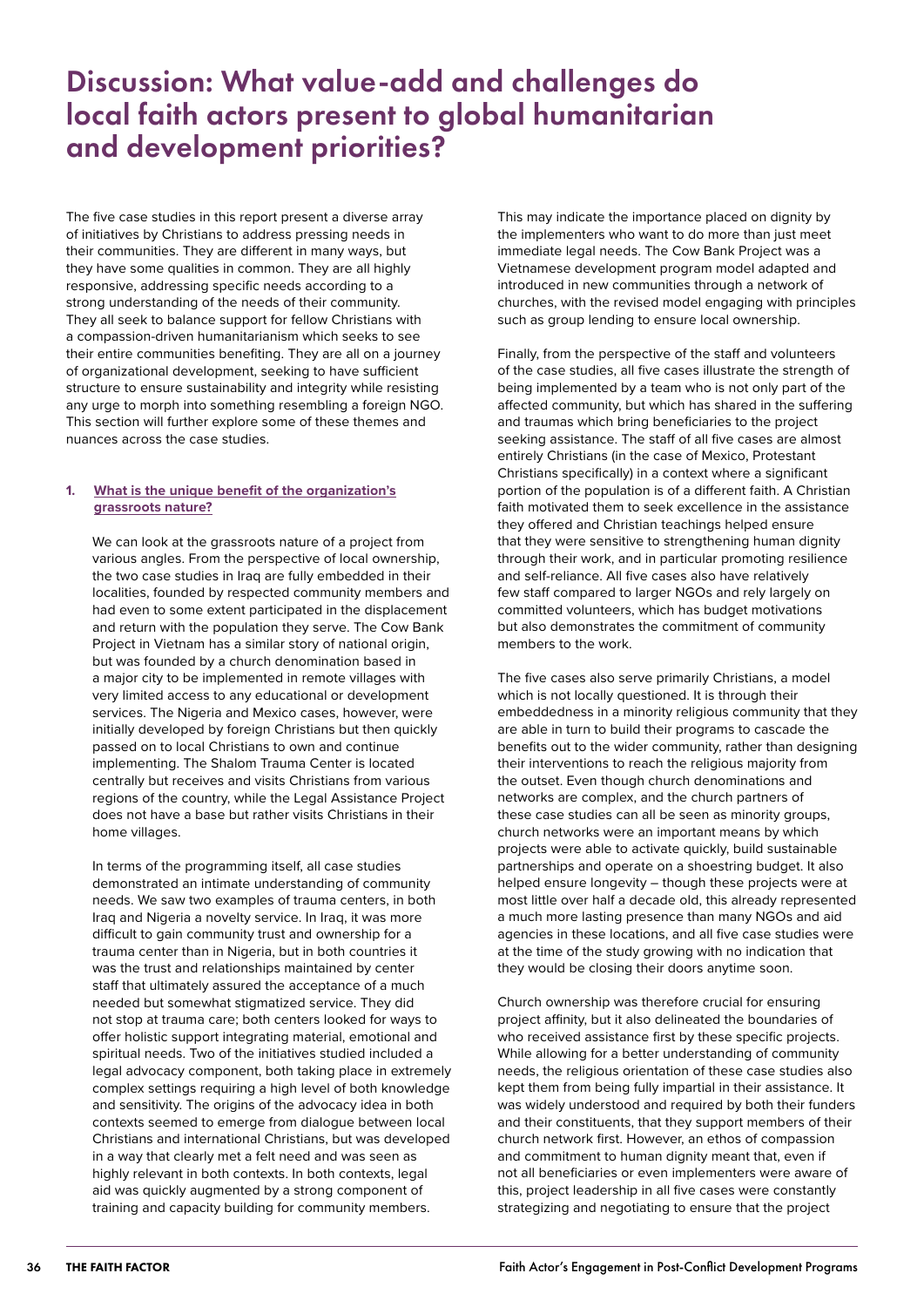<span id="page-36-0"></span>brought benefit to the wider community and not just to their narrow church network. The strengths of affinity in this model, however, also suggest the importance of supporting a broad variety of local faith actors, not expecting an aid provider of one religious tradition to serve everyone but rather enabling the emergence of aid providers representing the religious diversity of a given community. As observed by the director of the Cow Bank Project, sometimes these organizations choose to support their own because they see that other organizations are already supporting different groups.

#### **2. Who values what in the organizations' work?**

All five case studies had offerings that were highly relevant and clearly met felt needs. They can be seen as having a strong contribution. Stakeholders and beneficiaries repeatedly emphasized how the programs were indeed benefiting the community. All five cases also expressed a commitment to holistic care, helping beneficiaries access services elsewhere which they themselves were not equipped to offer. Each initiative was somewhat unique, either offering a service not offered by other humanitarian or development agencies, or offering it in a very different way.

Their capacity by humanitarian standards, however, varied. The two cases in Iraq were continually professionalizing and developing their internal systems, staff skill sets, and organizational structures. The Cow Bank Project had the resources available to develop strong humanitarian capacity but preferred to stay small and build the skills of church members rather than develop organizationally. The Legal Assistance Project and Shalom Trauma Center did what they needed to in order to function ethically and according to legal requirements, but were not interested in developing more robust systems rather preferring to invest in relationshipbuilding and in building the resources that they saw as most important to the affected community.

The organizations had varied approaches to the question of expertise, and in particular, spiritual care. The two Iraqi cases were led by priests, but their hiring and training priorities demonstrated their emphasis on technical expertise, both in specialized fields like psychosocial care and in general fields like financial management. The Cow Bank Project and Shalom Trauma Center were run almost entirely by church leaders, but they ensured that those church leaders accessed extensive training in community development and psychosocial care, respectively. The Legal Assistance Project held technical expertise on retainer through their contracts with lawyers, with other staff and volunteers being experienced and committed Christians with varying levels of relevant expertise.

All five cases saw the importance of spiritual care as core to their programmatic offerings. This again demonstrates the value of religious affinity, as the spiritual care was for the most part very reflective of a shared faith tradition, with shared scriptures and shared spiritual practices. Shalom Trauma Center, designed its trauma care around a faith ethos, that healing was only possible through forgiveness, and forgiveness only possible by the help of God. Both trauma care programs used scripture in their mental health services. While Shalom found that occasionally non-Christians found their services relevant and helpful even with the use of the Bible, NHTC chose to remove the scriptural references when working with non-Christians. This could be due to their desire to avoid any hint of insensitivity but could also be because the Bible felt irrelevant to non-Christians. Regardless, both trauma centers found that they worked more easily and effectively with Christians, in large part because of the Christian ethos of their mental health services. 'Spiritual' expertise did not play such a distinct role in the other projects, but nonetheless, they all employed prayer, community and relationship-building, and an assurance that Christians elsewhere were concerned with the well-being of their 'brothers and sisters' in the affected communities.

The humanitarian principle of impartiality emerged repeatedly in this research as an area of tension. As discussed above, all five cases served primarily Christians but also had a vision of blessing their entire community. However, except for HNRO and to a lesser extent Cow Bank Project and NHTC, none of the cases made a deliberate effort to extend services to non-Christians. Furthermore, some of the implementers and decision-makers interviewed commented that they would be very happy if any non-Christian recipients were to choose to become Christians after seeing the work they do in the community. While this is likely billed as 'proselytization' in humanitarian circles, there was no indication of coercion. Regardless, this is probably one of the reasons that these cases may prefer to be funded through Christian networks rather than adapt their narrative to a secular humanitarian one.

There was a diversity of approaches to the question of whether they saw their impact primarily on the individual level or the communal level. The two legal advocacy projects present particularly interesting cases of communal impact through individual services. While both projects include personalized legal services and training for Christians specifically, they envisage those services as laying the groundwork for creating a more cohesive and tolerant society as a whole. In Mexico, in particular, bespoke legal services for a small number of isolated families has attracted the attention of local and state government, sparked processes whereby local communities are more accepting of diversity, and brought the issue of religious freedom to the attention of a few national-level denominations. Similarly, the vision of Shalom Trauma Center bears specific note here, as they describe their trauma care for conflict-affected Christians as a means by which communities become more resilient, diversity is preserved despite the best efforts of extremist groups, and tolerant cohesive communities can be restored. At the other extreme, though, the Cow Bank Project has made the deliberate decision to avoid having a communal or societal impact, rather seeking to support vulnerable families in a meaningful way, confident that they will be able to support more families if they do not try to engage regional stakeholders, government or cultural traditions. Even they, though, see their work supporting churches as having a sustainable impact at the community level by strengthening churches as a charitable institution.

#### **3. What is the organization's existing and ideal sphere of influence?**

The church is a source of legitimacy for all five cases, but in different ways. For the Iraqi organizations, they are simply part of the same social system and in some ways an extension of the church and in some ways supported by the church. For Legal Assistance Program, it is their commitment to helping small, marginalized churches that became their source of local legitimacy even while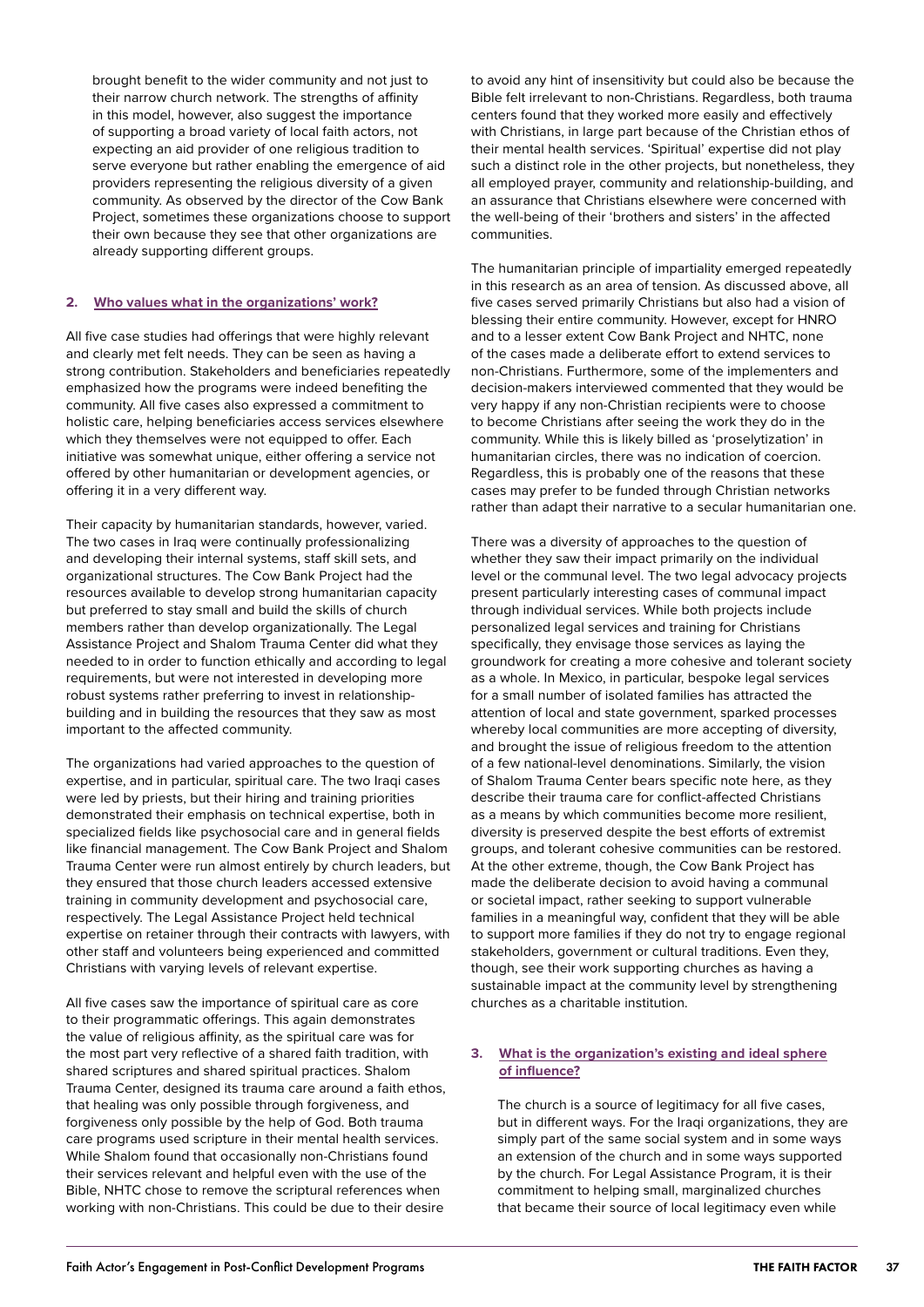<span id="page-37-0"></span>their relationship with national-level Christians is limited. For Shalom Trauma Center, a broad network of many different churches became both their human resources and their community access. Finally, Cow Bank Project operates under the auspices of a church and uses religious networks to identify churches as local partners in the communities where they work. Some were satisfied with this as the core of their legitimacy while others sought acknowledgement from the wider humanitarian community or a more diverse network of churches. None, however, were so keen to build their reputation that they would adapt their projects because they would see that as watering down their services for the sake of an external party. While the two Iraqi organizations were strongly embedded in a local community, the other three cases all had some degree of regional geographical reach which, again, was facilitated by church networks. Expansion for all five cases would ideally involve broadening their geographical reach, or in the case of the trauma centers establishing new centers in new locations.

All five cases are funded primarily through international networks of Christians. As seen in the literature, religious networks are in fact an enormous source of financial support for humanitarian work that is often hidden to global policy makers. All five cases expressed a desire for more funding and talked about what they could do if their funding increased, but none of them wanted to compromise their approach or their style in order to access more donors. While the Iraqi NGOs were open to institutional funding if it were to become available, the other three cases would have to adapt their systems and their approach so much that they would not pursue institutional funding. In Nigeria and Mexico, there was acknowledgement that national Christians had the resources and capacity to support their work, but there was no evidence that they were working proactively to tap into those national funding opportunities.

All five case studies were of organizations that are growing at their own pace. They started out small and have gradually expanded their capacity and services. They want to continue to grow, but they value the gradual and consistent pace of growth rather than wanting to claim a much larger legitimacy or funding base anytime soon.

#### **4. What challenges or disadvantages do LFAs present to achieving international development or humanitarian objectives?**

While the original impetus of this research was to inquire as to how LFAs might be able to access flexible institutional funding as a part of the wider humanitarian agenda, the findings indicate that they are indeed contributing to global humanitarian and development priorities but in a very niche way. While there was no mention of the Sustainable Development Goals<sup>45</sup>, the Charter for Change46 or other humanitarian declarations, there was some mention of the Humanitarian Principles and of International Humanitarian Law. Implementers spoke about compassion, dignity, resilience, self-reliance, mental health and psychosocial care, sustainability,

economic empowerment, social cohesion and other concepts often referenced in humanitarian circles. However, the approaches taken are very bespoke and contextually unique. This is a core strength of the work of the LFAs: they understand the culture and the needs, and they respond in an appropriate way. However, it is hard to translate their contribution to the language of humanitarians. Hopefully this report has helped to make that translation, but it also illustrates how each LFA, especially those that are most embedded in their communities, has a unique approach. They thrive in their ability to do their work with passion and focus, without the distraction of engaging with policymakers, donors or even other NGOs.

<sup>45</sup> <https://sdgs.un.org/goals>

<sup>46</sup> <https://charter4change.org/>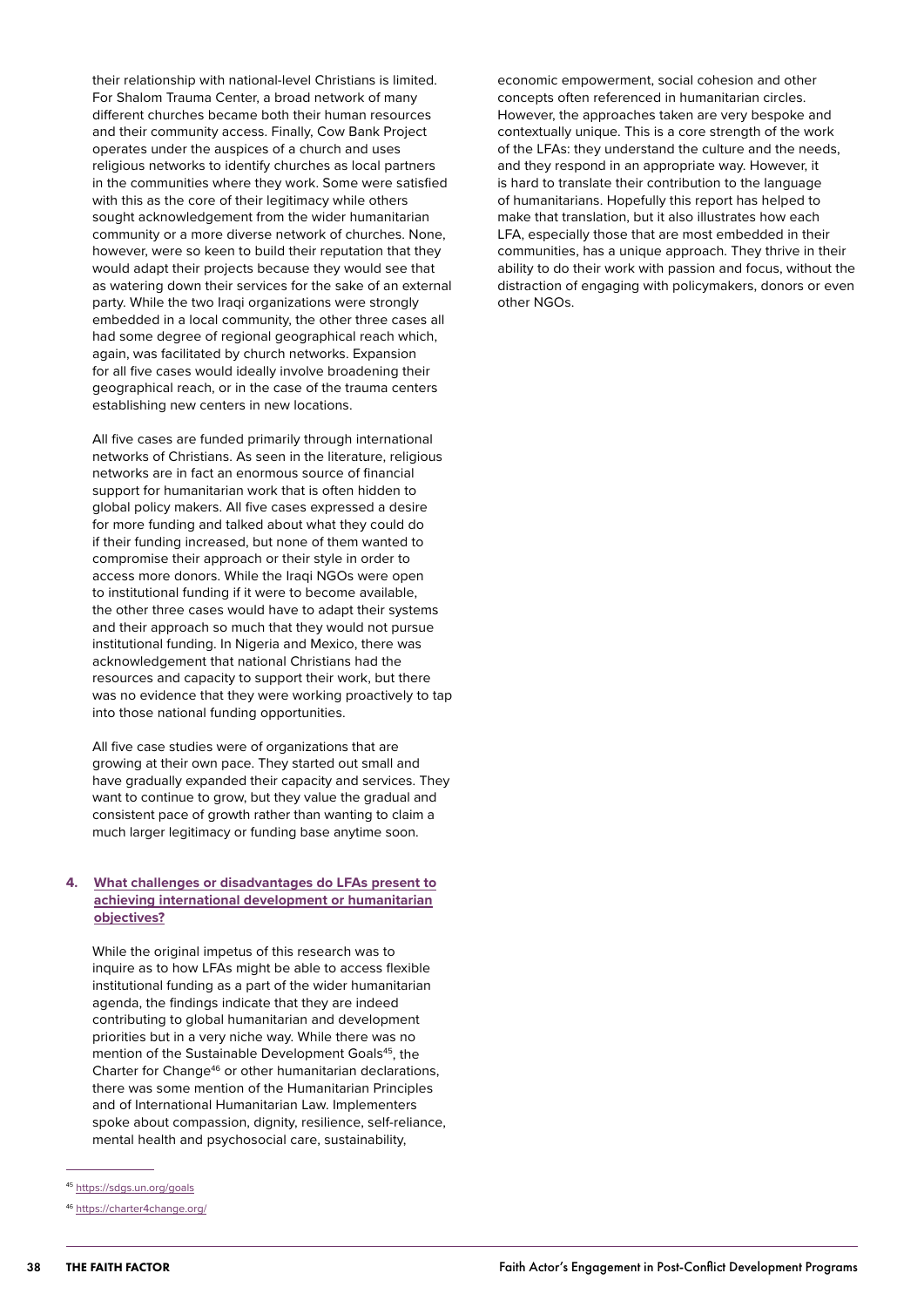# <span id="page-38-0"></span>Recommendations

### **For institutions and donors**

- Recognize and acknowledge that local faith actors have easy access to communities in crisis and are usually the first responders.
- Map local faith actors as key potential stakeholders. This mapping should help identify several factors, including:
	- gaps in services
	- identify populations being served
	- the complexities of local social dynamics and the role played by different actors
	- » modalities of assistance that are contextually and culturally relevant
	- » individuals and organizations whose voice can help inform local and regional dialogue on development and humanitarian priorities.
- − Involve local faith actors to participate in humanitarian coordination and development assistance discussions. Many of them are situated within the affected communities and are well placed to articulate their needs properly. Design strategies on how to best address those needs.
- − Collaborate with local faith actors to address the issues surrounding sustainability of projects, from crisis into development.
- Invest in religious literacy for staff, policymakers and partners. While it is important to understand what religious groups believe, it is arguably even more important to understand the nature of interactions and relationships between different groups and the spaces where they will and will not effectively collaborate with one another. In addition, religious beliefs can play a role in promoting resilience and sustaining peace.
- Consider the value of interventions to the community as a whole and not just to individuals when gauging the relevance or effectiveness of interventions. Reassess measures of monitoring, such as the SDG targets, to measure community impact as well as impact on a sum of individuals.
- Consider spiritual well-being, and in particular the contribution that can be made by practices and teachings from specific religious traditions, as an element of psycho-social and community development interventions.
- − Offer local grassroots actors access to resources and training to help them improve their understanding of humanitarian principles, accountability and transparency, management and governance.
- Consider joining initiatives such as the UN Interagency Taskforce on Religion and Development, the International Partnership of Religion and Sustainable Development (PaRD), to understand the role of local faith actors in localizing response to humanitarian need.

### **For international faith-based NGOs**

- Be an intermediary between institutional donors and local faith actors. Invest time in building relationships with local faith actors and design flexible partnership programs which allow each local partner to operate within its unique area of expertise.
- Build interfaith collaborations, acknowledging that your best local partners are likely to share your religious identity but that interfaith partnerships at the global level can help ensure that assistance through faith partnerships at the local level reaches all the most vulnerable regardless of creed or background.
- Invest in building the capacity of local faith actors through investment of time in relationship and mentoring.
- − Create opportunities through which local faith actors can network with one another and support replication of ideas across geographical areas and regions.
- − Offer funds to local partners with multi-year grants that cover core costs as a reasonable percentage of budgets. Require robust reporting, while mentoring local partners to strengthen their capacity for financial and programmatic monitoring.
- − Help local partners think through decisions about growth, strategic planning, organizational sustainability and robust monitoring for impact reporting, and facilitate their access to training and resources to build their internal systems.

### **For local faith actors**

- Stay true to your vision and ensure that all staff and beneficiaries understand your vision and core values. Communicate through informal conversations as well as formal training about humanitarian values along with the ways in which your faith motivates compassion and a desire to bless your entire community.
- Grow slowly and gradually, within the scope of your vision.
- Invest time and energy in relationships with other influential actors in your location, including government and actors of different faith traditions. Model collaboration and tolerance to the population you serve.
- Be aware of the benefits of staving local; if you choose to expand geographically, prioritize identifying passionate individuals, churches or organizations in other locations who share your vision, and allow them to lead in establishing programming in their own community.
- − Consider investing in administrative and management systems, including for monitoring and evaluation, through hiring qualified staff and through accessing training or external support.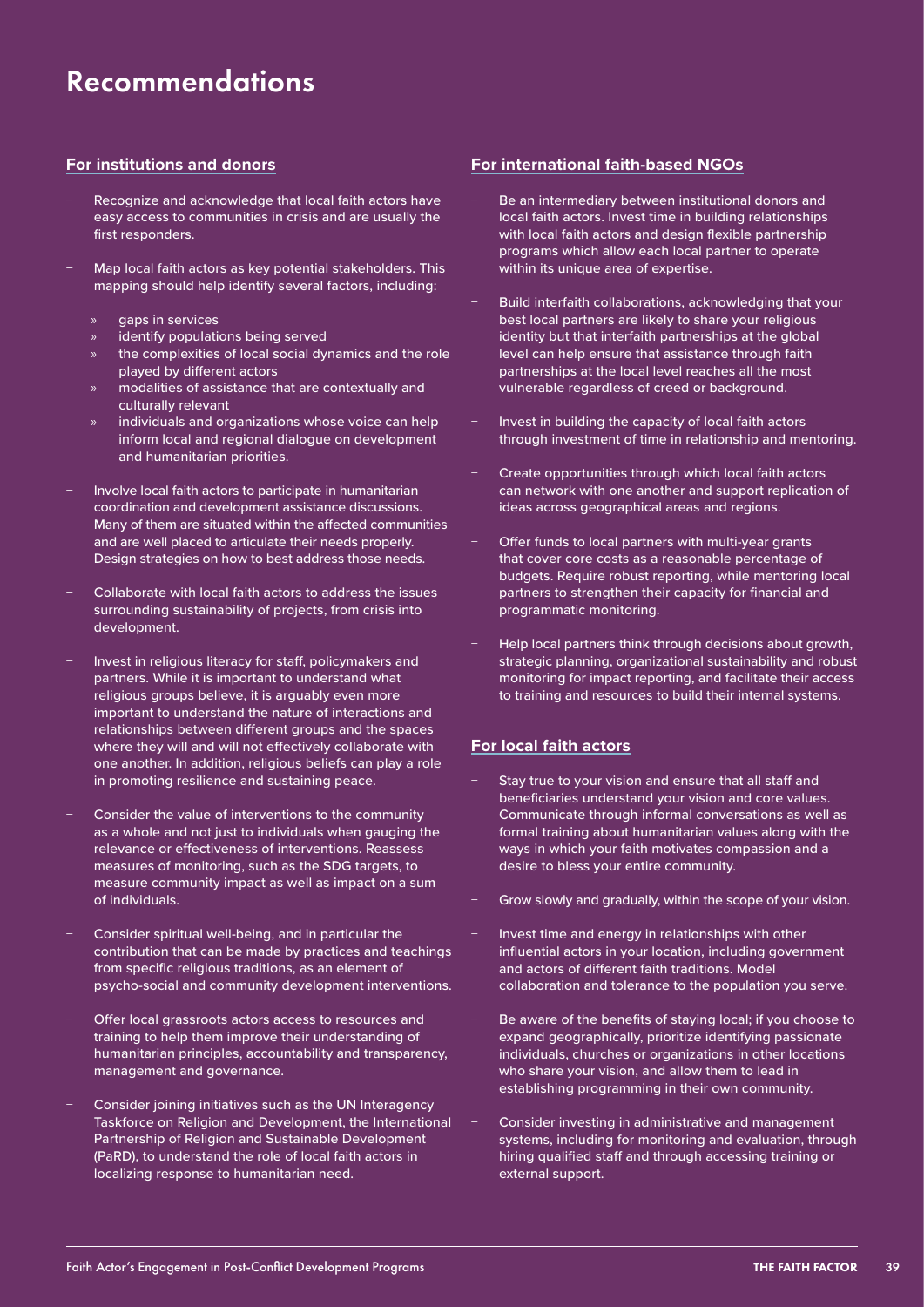# <span id="page-39-0"></span>References

Aten, Jamie D. 2012. "Disaster Spiritual and Emotional Care in Professional Psychology: A Christian Integrative Approach." *Journal of Psychology and Theology* 40(2).

Barbelet, Veronique. 2018. *As local as possible, as international as necessary: Understanding capacity and complementarity in humanitarian action.* Humanitarian Policy Group, ODI.

Bock, Joseph G. 1997. "Communal Conflict, NGOs, and the Power of Religious Symbols." *Development in Practice* 7(1).

Burchardt, Marian. 2012. "Faith-Based Humanitarianism: Organizational Change and Everyday Meanings in South Africa." *Sociology of Religion* 74(1).

De Cordier, Bruno. 2009. "The 'Humanitarian Frontline', Development and Relief, and Religion: what context, which threats and which opportunities?" *Third World Quarterly* (30:4)

Falk, Monica Lindberg. 2010. "Recovery and Buddhist practices in the aftermath of the Tsunami in Southern Thailand" *Religion* 40.

Fast, Larissa and Christina Bennett. 2020. *From the ground up: It's about time for local humanitarian action.* Humanitarian Policy Group, ODI.

Fiddian-Qasmiyeh, Elena and Alastair Ager. 2013. *Local faith communities and the promotion of resilience in humanitarian situations: a scoping study.* Refugee Studies Centre, University of Oxford.

French, Michael and Atallah Fitzgibbon, project leads. 2018. *A faith-sensitive approach in humanitarian response: Guidance on mental health and psychosocial programming.* The Lutheran World Federation and Islamic Relief Worldwide.

Kraft, Kathryn. 2015. "Faith and impartiality in humanitarian response: Lessons from Lebanese evangelical churches providing food aid." *International Review of the Red Cross.* doi:10.1017/S1816383115000570.

Kraft, Kathryn and Jonathan D. Smith. 2018. "Between international donors and local faith communities: Intermediaries in humanitarian assistance to Syrian refugees in Jordan and Lebanon." *Disasters.* doi:10.1111/disa.12301.

Le Roux, Elisabet and Laura Cadavid Valencia. 2020. "Partnering with local faith communities: Learning from the response to internal displacement and sexual violence in Colombia." in Kathryn Kraft and Olivia Wilkinson, eds. *International Development and Local Faith Actors.* Routledge.

Mosel, Irina and Kerrie Holloway. 2019. *Dignity and humanitarian action in displacement.* Humanitarian Policy Group, ODI.

Nakib, Shatha El and Alastair Ager. 2015. *Local faith community and civil society engagement in humanitarian response with Syrian refugees in Irbid, Jordan.* Report to the Henry Luce Foundation. New York: Columbia University, Mailman School of Public Health.

Orji, Nkwachukwu. 2011. "Faith-Based Aid to People Affected by Conflict in Jos, Nigeria: An Analysis of the Role of Christian and Muslim Organizations." *Journal of Refugee Studies* 24(3).

Palmer, Victoria. 2011. "Analysing cultural proximity: Islamic Relief Worldwide and Rohingya refugees in Bangladesh." *Development in Practice,* 21(1).

Pertek, Sandra Iman. 2019. "Field notes from Turkey: Women, faith and trauma amidst horrors of war and hardships in refuge." *Humanitarian Academy for Development*.

USAID. 2014. *Local Systems: A Framework for Supporting Sustained Development.* Washington, D.C.

Wilkinson, Olivia J. and Kathryn Kraft. 2020. "Identifying the encounters between local faith communities and international development actors." in Kathryn Kraft and Olivia Wilkinson, eds. *International Development and Local Faith Actors.* Routledge.

Willitts-King, Barnaby, John Bryant and Alexandra Spencer. 2019. *Valuing local resources in humanitarian crises.* Humanitarian Policy Group, ODI.

World Humanitarian Summit. 2016. *The Grand Bargain –A Shared Commitment to Better Serve People in Need.*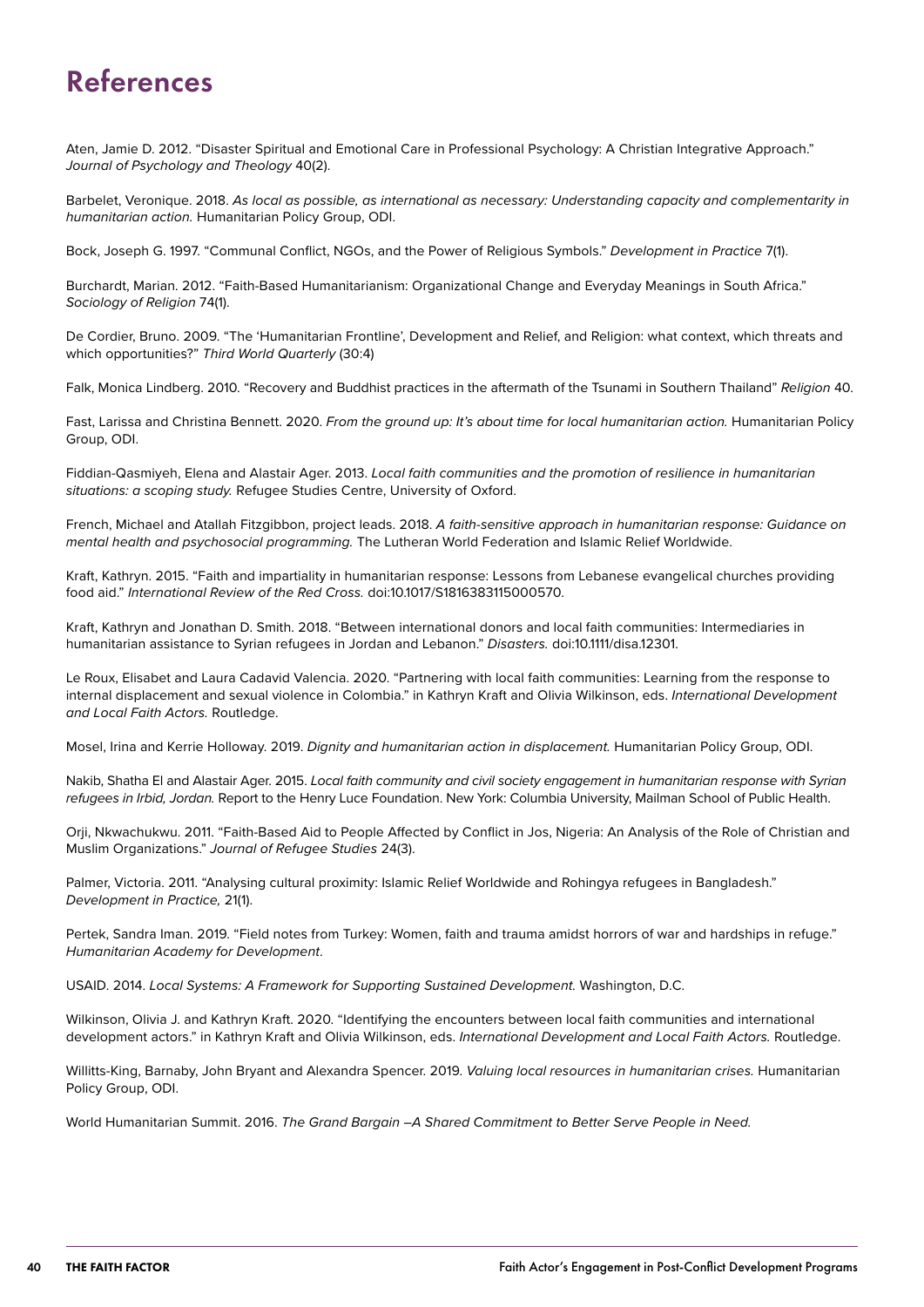# <span id="page-40-0"></span>Interview Questions

### **Decision-maker (manager/leader within the organization)**

"This is for a study by Open Doors to demonstrate the contribution of local grassroots projects to benefiting society. I am interviewing you as an external person, so your participation in this interview will not in any way affect your position or services. I will make a note of your first name for my personal reference, but will not document your full name in any place, nor will we use your name or any identifying factors in any report. I would like to record the call simply to ensure I can remember what you say. As soon as I have completed my notes, I will delete the recording. Do I have your permission to proceed?"

- **1.** What is the story of the program: how did it come into existence and develop?
- **2.** What is the program's relationship to the church and clergy members?
- **3.** How, as a program, do you balance 'humanitarian' care, 'religious' care, and 'spiritual' care?
- **4.** How does the program promote resilience of the Christian community? Of the wider community?
- **5.** How does the program emulate the principle of being a "Light to the World"?
- **6.** What is your understanding of the concept of "capacity"? What kinds of "capacity" do you as an organization most have and need to invest in?
- **7.** Who are your experts?
- **8.** Is staff retention an issue?
- **9.** Are you familiar with the humanitarian principles? How important are they to your teams?
- **10.** What does the organization communicate to the community, and how?
- **11.** How do you demonstrate the cost-efficiency of your work?
- **12.** Define "success" for your organization in:
	- » One year's time
	- » Five years' time

#### **Implementing staff/volunteer**

"This is for a study by Open Doors to demonstrate the contribution of local grassroots projects to benefiting society. I am interviewing you as an external person, so your participation in this interview will not in any way affect your position or services. I will make a note of your first name for my personal reference but will not document your full name in any place, nor will we use your name or any identifying factors in any report. I would like to record the call simply to ensure I can remember what you say. As soon as I have completed my notes, I will delete the recording. Do I have your permission to proceed?"

- **1.** Why do you do this job?
- **2.** Why do you work for this organization?
- **3.** What is your expertise? What are you good at and/or qualified in?
- **4.** What are the biggest needs of the affected community? How do you know what the needs are?
- **5.** How are beneficiaries identified?
- **6.** What do you communicate to beneficiaries, and how?
- **7.** How do you feel about paperwork? Reporting, finances, monitoring, etc.?
- **8.** How do you share your skills and services to be a blessing beyond the Christian community, i.e. to the wider society?
- **9.** Do you know whether community members feel their dignity has been affected by the events of the past several years? What do you do you help respect their dignity?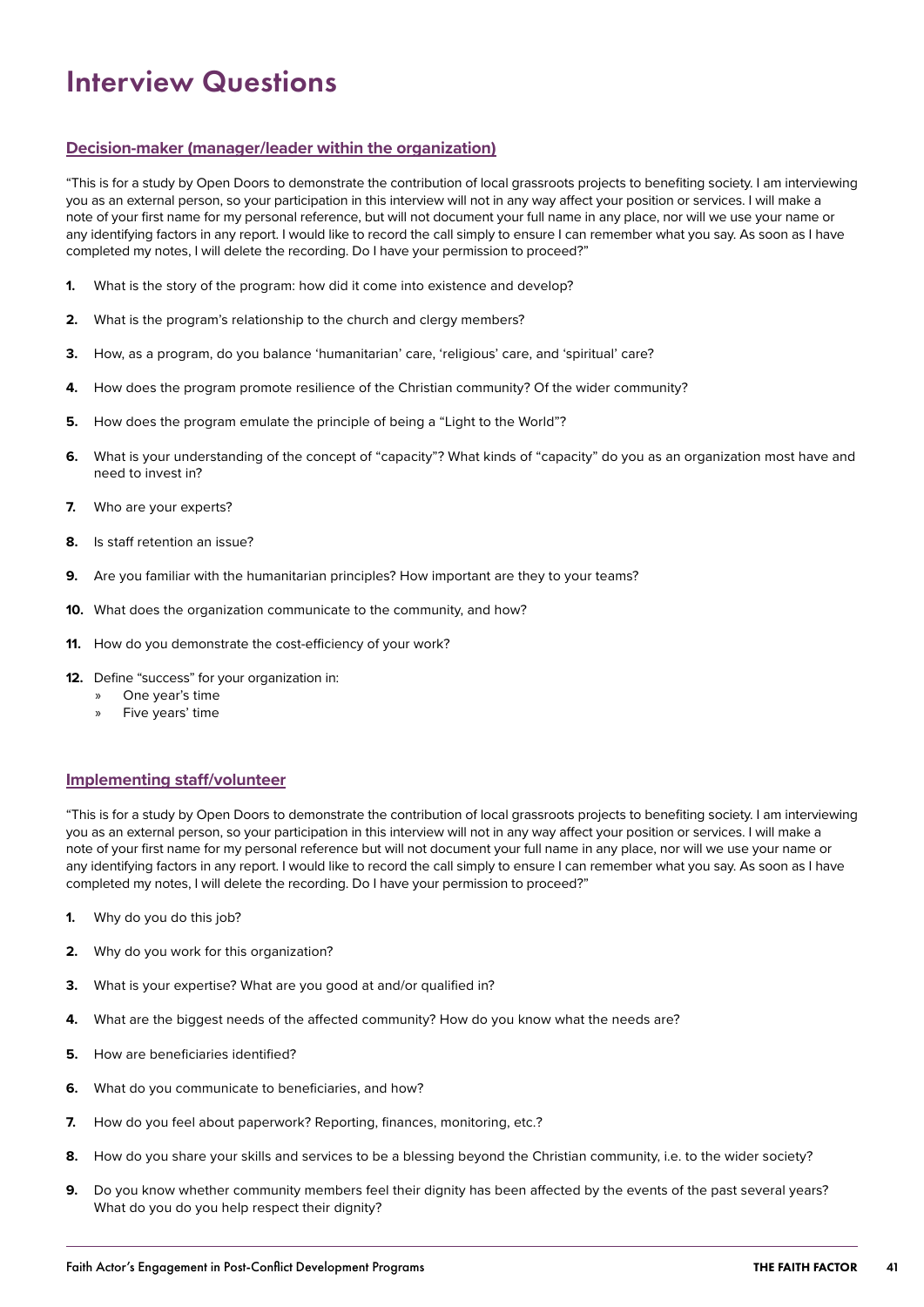- **10.** What gets said in the community about the program? How do you know?
- **11.** How does the program promote resilience for the Christian community? For the wider community?

#### **Community member/beneficiary**

"This is for a study by Open Doors to demonstrate the contribution of local grassroots projects to benefiting society. I am interviewing you as an external person, so your participation in this interview will not in any way affect your position or services. I will make a note of your first name for my personal reference but will not document your full name in any place, nor will we use your name or any identifying factors in any report. I would like to record the call simply to ensure I can remember what you say. As soon as I have completed my notes, I will delete the recording. Do I have your permission to proceed?"

- **1.** What has been your journey that has brought you to this organization? How did you first connect with them? (Do you receive aid from other organizations as well?)
- **2.** Why do you come to this organization specifically?
- **3.** What are your biggest needs (these can be material, spiritual, social…)? How are those or should those needs be met?
- **4.** What are the biggest needs of your community as a whole? Are they being met? If not, how would they be met?
- **5.** What do you like about this organization?
- **6.** What do you see as your role in helping your community to become a better place? Has the program helped you to make a better contribution in any way?
- **7.** Where do you see yourself in:
	- » One year
	- » Five years

#### **Stakeholder**

"This is for a study by Open Doors to demonstrate the contribution of local grassroots projects to benefiting society. I am interviewing you as an external person, so your participation in this interview will not in any way affect your position or services. I will make a note of your first name for my personal reference but will not document your full name in any place, nor will we use your name or any identifying factors in any report. I would like to record the call simply to ensure I can remember what you say. As soon as I have completed my notes, I will delete the recording. Do I have your permission to proceed?"

- **1.** Please describe the program as you understand it: what does it do, why does it do it?
- **2.** What is its contribution to the community (Christian and/or society, as appropriate)?
- **3.** To what extent is the program known for ties to the church?
- **4.** What is the organization's capacity, i.e. What do they do well?
- **5.** What is the organization's reputation at the local level: how are they treated and perceived by the community?
- **6.** What could the program do better to help build the society?
- **7.** If you know about their funding, what type of funding works best for them? Who would you think is their ideal donor and why?
- **8.** Are you aware of any links between the organization and international development or humanitarian efforts? Should such links exist?
- **9.** Should they be bigger? Why?